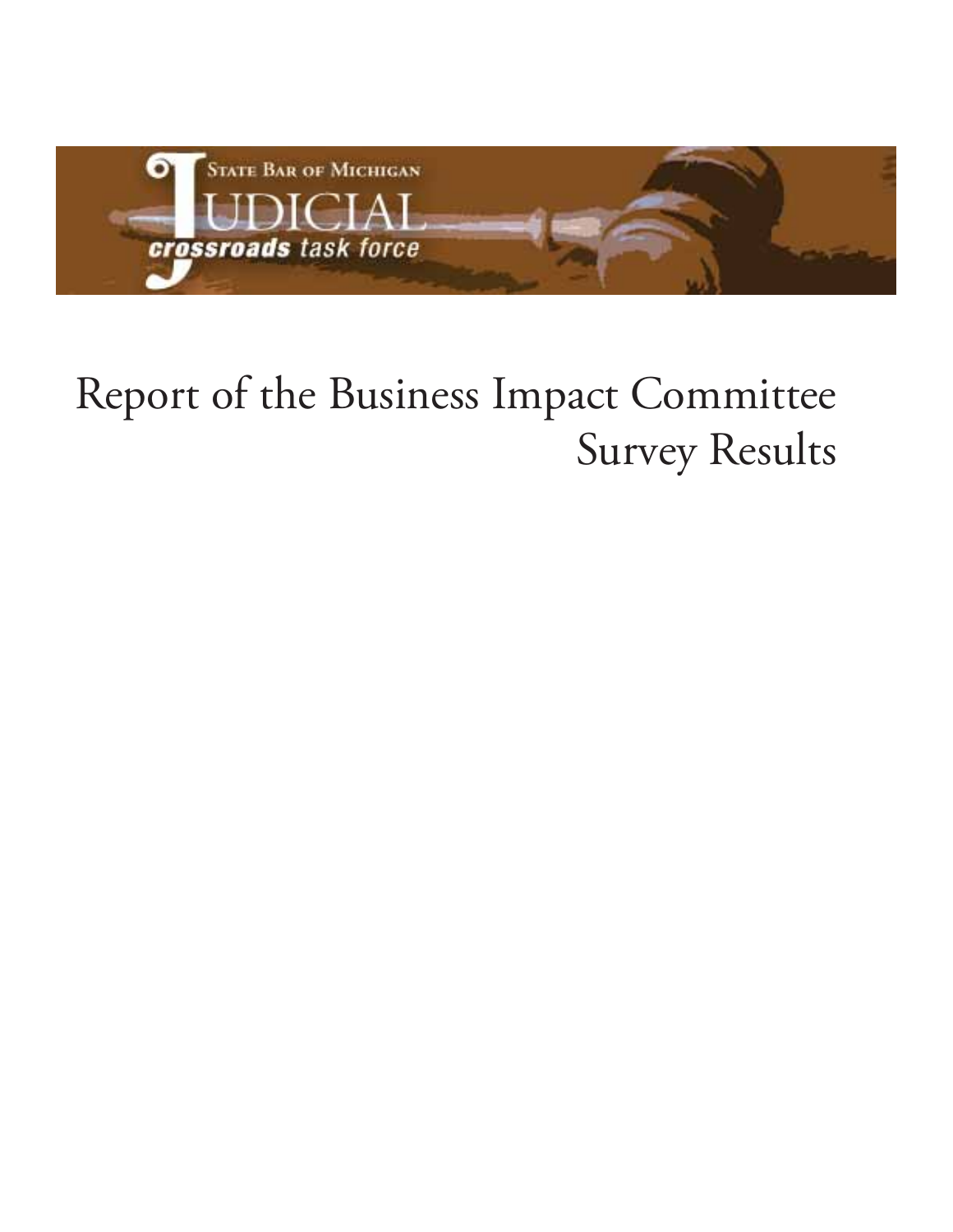# **Business Impact Survey**

Responses: 435

February 10, 2010

| 1. Please select one of the following that best describes your occupation?                                           |     |      |
|----------------------------------------------------------------------------------------------------------------------|-----|------|
| General counsel or other direct employee of a corporation or other business<br>organization (other than a law firm). | 185 | 43%  |
| Partner or associate of a law firm representing corporations or other business                                       |     |      |
| organizations.                                                                                                       | 145 | 33%  |
| Solo practitioner who represents corporations or other business organizations.                                       |     |      |
|                                                                                                                      | 70  | 16%  |
| <b>Other - see Ques 1 tab</b>                                                                                        | 35  | 8%   |
| Total                                                                                                                | 435 | 100% |

| 2. Please select which of the following applies to you:                |     |      |
|------------------------------------------------------------------------|-----|------|
| Member of the Business Law Section of the State Bar of Michigan.       | 262 | 60%  |
| Member of the Michigan Chapter of the Association of Corporate Counsel |     |      |
| (ACC).                                                                 | 13  | 3%   |
| Member of both the Business Law Section and the ACC.                   | 28  | 6%   |
| None of the above.                                                     | 131 | 30%  |
| <b>Total</b>                                                           | 434 | 100% |

**3. Thinking about businesses and their experiences with the Michigan court system, what do you believe are the most significant procedural, structural, or substantive issues that should be addressed?**

298 responses - see Ques 3 tab

| 4. Do you view the court system in Michigan as a major factor in your company's or business<br>client's decision to locate in, remain in, expand operations, or conduct business in Michigan? |     |      |
|-----------------------------------------------------------------------------------------------------------------------------------------------------------------------------------------------|-----|------|
| Yes                                                                                                                                                                                           | 52  | 13%  |
| <b>INo</b>                                                                                                                                                                                    | 347 | 87%  |
| Total                                                                                                                                                                                         | 399 | 100% |
| Please explain: 188 responses - see Ques 4 tab                                                                                                                                                |     |      |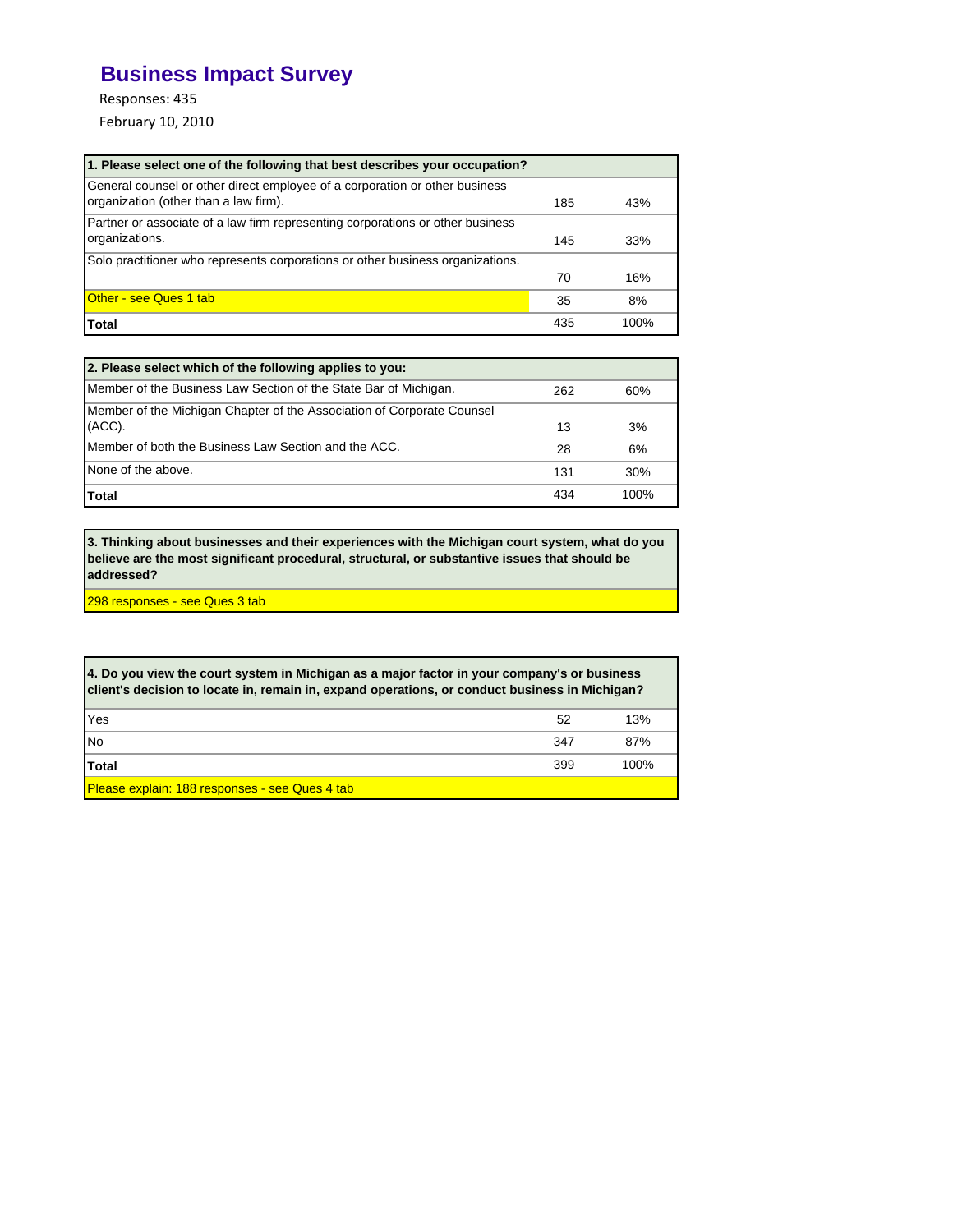**5. Please indicate to what extent you agree or disagree that the following changes, if implemented, would improve the experience for businesses subject to the judicial process?**

|                                                            | <b>Strongly agree</b> | Agree | <b>Disagree</b> | Strongly<br>disagree | <b>No Opinion</b> |
|------------------------------------------------------------|-----------------------|-------|-----------------|----------------------|-------------------|
| Use of video conferencing for all court pretrial and trial | 93                    | 171   | 73              | 24                   | 63                |
| proceedings.                                               | 22%                   | 40%   | 17%             | 6%                   | 15%               |
| Use of e-filing in all Michigan courts.                    | 222                   | 146   | 25              | 5                    | 31                |
|                                                            | 52%                   | 34%   | 6%              | 1%                   | 7%                |
| Use of e-discovery in all courts.                          | 132                   | 140   | 53              | 22                   | 76                |
|                                                            | 31%                   | 33%   | 13%             | 5%                   | 18%               |
| Use of virtual court instead of requiring parties and      | 81                    | 131   | 109             | 55                   | 51                |
| attorneys to attend proceedings at the courthouse.         | 19%                   | 31%   | 26%             | 13%                  | 12%               |
| Assigning cases involving business issues to designated    | 256                   | 121   | 23              | 9                    | 20                |
| judges with training and experience in business matters.   | 60%                   | 28%   | 5%              | 2%                   | 5%                |
| Creating special tracks within current courts for disputes | 198                   | 154   | 35              | 4                    | 36                |
| involving businesses.                                      | 46%                   | 36%   | 8%              | 1%                   | 8%                |
| Early and meaningful involvement of the judiciary in       | 142                   | 165   | 66              | 20                   | 36                |
| determining whether a legal matter would benefit from      | 33%                   | 38%   | 15%             | 5%                   | 8%                |
| Creating uniformity in the statutes regarding appeal of    | 137                   | 185   | 24              | $\overline{7}$       | 69                |
| administrative matters.                                    | 32%                   | 44%   | 6%              | 2%                   | 16%               |
| Imposing limits on discovery similar to those contained in | 145                   | 167   | 35              | 18                   | 61                |
| the federal rules.                                         | 34%                   | 39%   | 8%              | 4%                   | 14%               |
| Allowing the use of magistrates to handle pre-trial        | 75                    | 184   | 79              | 41                   | 48                |
| matters.                                                   | 18%                   | 43%   | 19%             | 10%                  | 11%               |
| Requiring greater judicial involvement in business-        | 92                    | 157   | 84              | 23                   | 63                |
| related cases at the beginning of the case.                | 22%                   | 37%   | 20%             | 5%                   | 15%               |
| Allowing the use of experts to assist judges in resolving  | 106                   | 180   | 64              | 28                   | 40                |
| complicated fact disputes and discovery issues.            | 25%                   | 43%   | 15%             | 7%                   | 10%               |
| Promoting the use of retired judges to try cases and       | 48                    | 128   | 107             | 55                   | 88                |
| providing for an appeal as of right to the Michigan Court  | 11%                   | 30%   | 25%             | 13%                  | 21%               |
|                                                            | 107                   | 133   | 86              | 46                   | 53                |
| Creating a separate business court.                        | 25%                   | 31%   | 20%             | 11%                  | 12%               |

| 6. With respect to State statutes and the Michigan Court Rules, are there changes you believe<br>would promote greater efficiency and reduce costs in resolving litigation involving businesses? |     |      |
|--------------------------------------------------------------------------------------------------------------------------------------------------------------------------------------------------|-----|------|
| Yes                                                                                                                                                                                              | 129 | 41%  |
| <b>No</b>                                                                                                                                                                                        | 186 | 59%  |
| Total                                                                                                                                                                                            | 315 | 100% |
| If yes, please explain: 147 responses - see Ques 6 tab                                                                                                                                           |     |      |

| 7. If the company you work for or the clients you represent conduct business in other states<br>besides Michigan, how would you rate Michigan's court system overall in handling the legal<br>proceedings in which your company or clients are involved? |     |      |
|----------------------------------------------------------------------------------------------------------------------------------------------------------------------------------------------------------------------------------------------------------|-----|------|
| About the same                                                                                                                                                                                                                                           | 236 | 69%  |
| Better than average                                                                                                                                                                                                                                      | 63  | 18%  |
| Worse than average                                                                                                                                                                                                                                       | 44  | 13%  |
| Total                                                                                                                                                                                                                                                    | 343 | 100% |

**8. Please provide any other comments that you would like to share with the Business Impact Committee as it continues its work.**

66 responses - see Ques 8 tab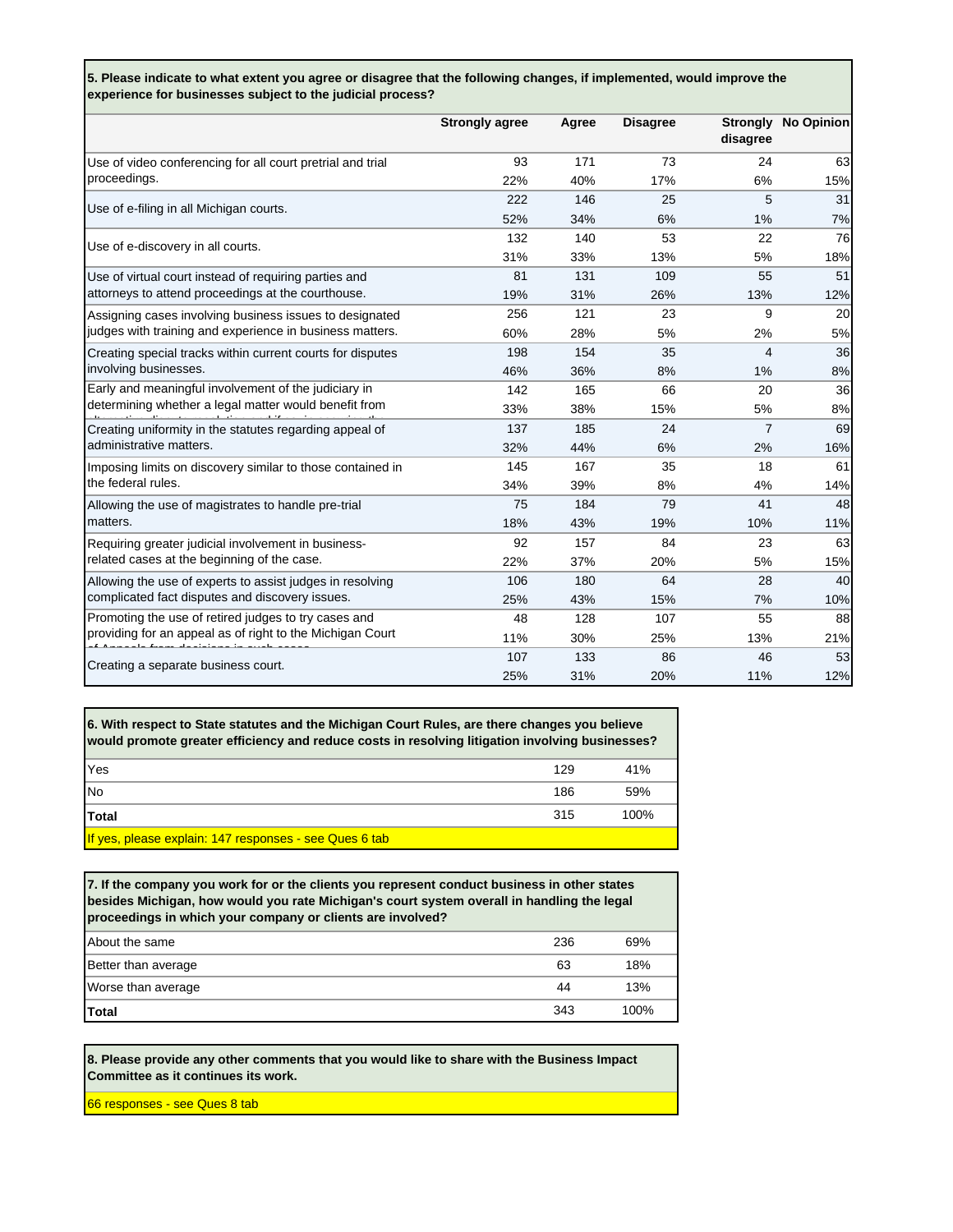# **1. Please select one of the following that best describes your occupation?**

#### 35 "Other" responses

- 1 Associate Attorney (In‐House Counsel)
- 2 I have represented business and corporate clients during my entire legal career and in addition I seved as general counsel and a senior officer of a public company for 17years.
- 3 Currently employed by Federal goverment, but moving back to an in‐house position shortly.
- 4 Owner of a motion picture film company in MI since 1991
- 5 Business Law Professor and solo practitioner who represents business entities.
- 6 Private Investor
- 7 Special Counsel to small businesses and Contract Mgr for Fortune 50 company.
- 8 Was a partner in a large law firm and now Corporate counsel (who still goes to court)
- 9 Director Human Resources
- 10 Corporate Restructuring Executive
- 11 Currentlly seeking a new position. Previous experience (10 years) was as commercial VP/director & general counsel
- 12 Academia
- 13 litigator in boutique bankruptcy/workout firm representing corporations, small businesses and individual business people in a variety of commercial and workout litigation.
- 14 Sole practitioner with a general civil practice
- 15 staff judicial attorney
- 16 Insurance consultant
- 17 Of Counsel
- 18 Insurance- Client Service Exec. @ Hylant Group
- 19 family law attorney
- 20 Bank Manager
- 21 Surety Claims Attorney
- 22 Personal Injury Plaintiff Firm
- 23 I work for the judiciary
- 24 Non‐practicing (for a living)
- 25 Consultant for Insurance company
- 26 retired, not actively serving clients
- 27 In house insurance defense counsel
- 28 Bankruptcy Trustee
- 29 Semi‐retired, formerly #1 above, now closest to #3
- 30 litigator for and against businesses
- 31 Contract attorney.
- 32 Director, Legal Affairs Division ‐ State government agency
- 33 Partnership in general (no Criminal or Divorce) practice with an emphasis on commercial/business.
- 34 University professor who assists corporations in legal disputes.
- 35 Solo practioner representing plaintiffs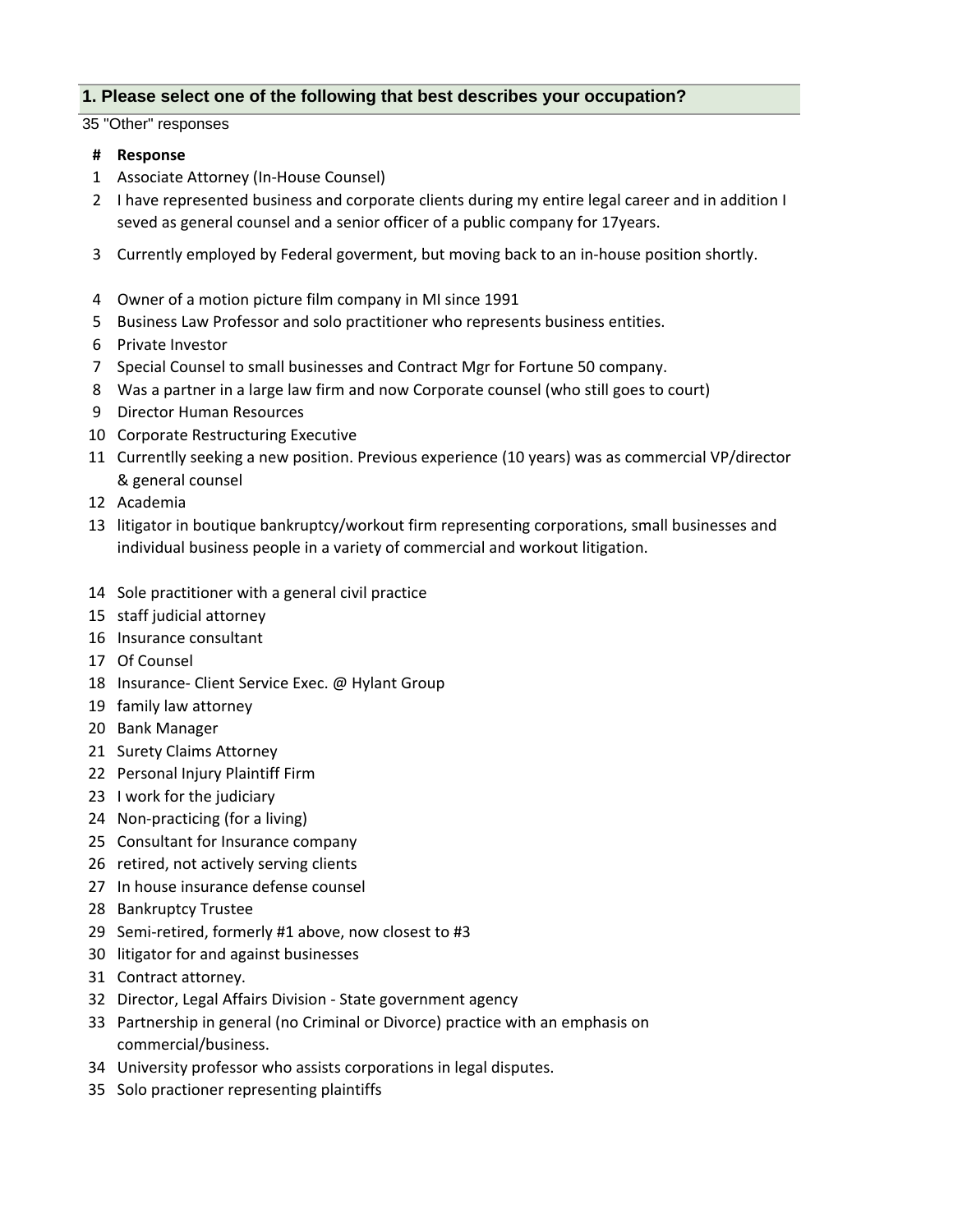# **3. Thinking about businesses and their experiences with the Michigan court system, what do you believe are the most significant procedural, structural, or substantive issues that should be addressed?**

#### 298 Responses

- 1 Business competency
- 2 Unwillingness of courts to determine issues without massive discovery.
- 3 The court system is not expedient and extremly inefficient. We also need to get rid of activist judges so that business that want to relocate to Michigan will not be scared away due to Michigan being a non‐business friendly environment.
- 4 The lack of business knowledge and sophistication of Judge and/or Judge and Jury. Further, the amount of time and expense of an unstreamlined system to get from start to finish. The imposition of case evaluators/mediators who are insufficient in their knowledge of applicable law, business matters in general, and, idiosyncracies of the business setting.
- 5 The Michigan Court Rules are more complex, and compliance with them is more costly than other states. In particular, the fact that virtually all contested motions are set for oral argument is burdensome, expensive, and in many instances, not necessary. Many other courts decide basic motions on the pleadings unless oral argument is requested.
- 6 Creditors rights are not being upheld by the district courts to the detriment of attracting business(es) to Michigan.
- 7 A specialized business court could be beneficial. The elected circuit court judges are sometimes unequipped to handle commercial matters.
- 8 All Michigan Courts should have e-filing capabilities. And, perhaps, webinar hearings so that counsel should not have to travel (and have their clients pay for such "down time").
- 9 1. runaway juries 2. discovery abuses, especially electronic documents
- 10 Clearly issues surrounding unions. The first ten reasons businesses don't want to come to Michigan is union issues.
- 11 promotion of the use of ADR in order to avoid the cost of litigation.
- 12 The lack of knowledge of substantive law and regulations pertaining to business law litigatiion, and the terribly slow ability to progress litigation to a conclusion.
- 13 The speed (or lack thereof) of the system and an existing rudimentary ADR system
- 14 Cap on compensatory damages/liability.
- 15 need better ability to get low cost summary dispositions where warranted.
- 16 Loser pays.
- 17 The shear length of time it takes to obtain resolution of a matter discourages the use of the court system in contract disputes. The repeated need to appear for hearings that do not accomplish anything and require a several hour wait, where a procedural tasks could be accomplished by mails also discourages the resort to courts.
- 18 The breadth of discovery (particularly e‐discovery). The Texas state court model which places a burden on the requesting party to prove the extent of documents needed is much more business‐friendly.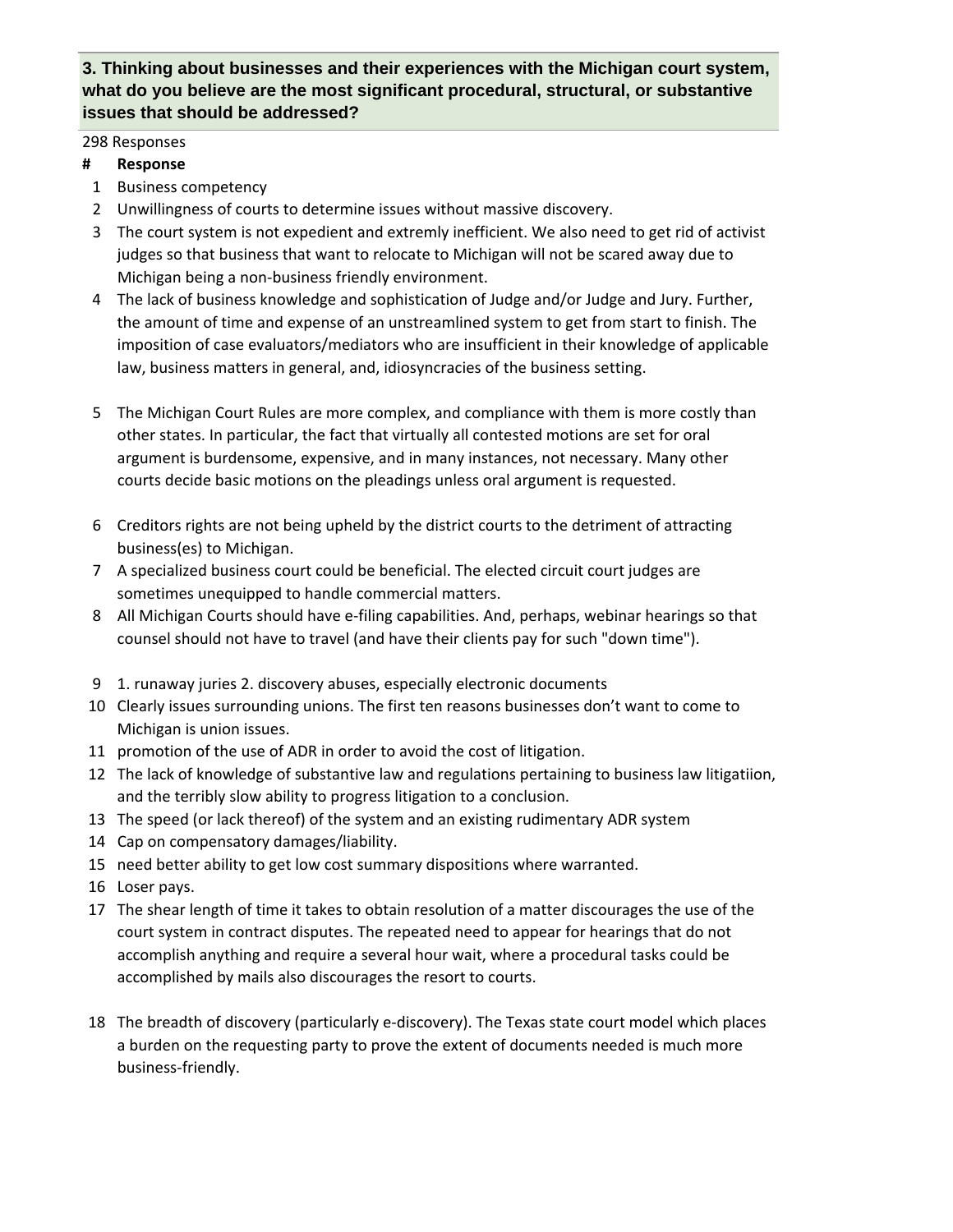- 19 The time it takes to get the matter in a position for resolution.There is an inherent tension between the lawyer's good faith (most of the time)pretrial discovery and motion practice and a business need for prompt and efficient disposition of the dispute. Also, inexperienced or incompetent trial judges often are poorly equipped to understand the complex laws involved in business litigation, because they are handling divorce, criminal, auto cases most of the time.
- 20 The court system in Michigan needs to catch up with atleast the last century and get all court files online and allow online filing of all documents.
- 21 uncertainty and delay
- 22 Lack of familiarity with business issues and commercial law issues
- 23 1. Tax Tribunal restructuring to elimante backlog and provide a way to better mediate appeals. 2. Consolidation of certain aspects of the circuit courts to handle just business disputes
- 24 a business court would add competence and organization to business litigation
- 25 Time and expense.
- 26 Send all cases to arbitration which is more timely and less cumbersome than trial in court.
- 27 A stste court judiciary that has very limited knowledge of business law issues, primarily due to lack of business law experience as an attorney, either because of the young age of the judge or because the judge was a prosecutor before taking the bench.
- 28 Timeliness is a big issue; perhaps some form of "rocket docket" could be created that is available for certain size/type of cases
- 29 The cronyism in Oakland Circuit Court.
- 30 Non Competes and other restrictive covenants. Protection of a business' confidential information and trade secrets is paramount to any business operation.
- 31 Tax structure needs to be changed before a focus on Michigan courts, specifically how royalties from IP is taxed.
- 32 Elimination of mandatory mediation/case evaluation in district court cases.
- 33 time, cost, and competency
- 34 The expense of discovery is out of control. The courts are not following their own court rules when it comes to compelling discovery or awarding attorney fees when attorneys are forced to file motions to compel because attorneys play the "game" of initial general denials, then wait to the last second or at the hearing to provide some discovery, or even until after the judge orders it. All of this time is unnecessary, and attorneys wouldn't do it if judges were forced to award attorney fees instead of having discretion.
- 35 lack of predictability in judicial decisions on very similar issues
- 36 We a need a judiciary that has both the knowledge base and experience to decide the complex opereational and financial issues affecting businesses.
- 37 The time it takes to complete a case in litigation costs to litigate a claim
- 38 Effective access and resoloution of disputes via ADR options and use of e-filings, appearances by phone, etc.
- 39 The inefficiences and delays. Too much waiting around in court on motions. The length of time to get things done. The need for the lawyers to solve the issues because getting a judicial read will not be timely.
- 40 All of the significant lawsuits in Michigan I have been personally involved in were transferred to the Federal Courts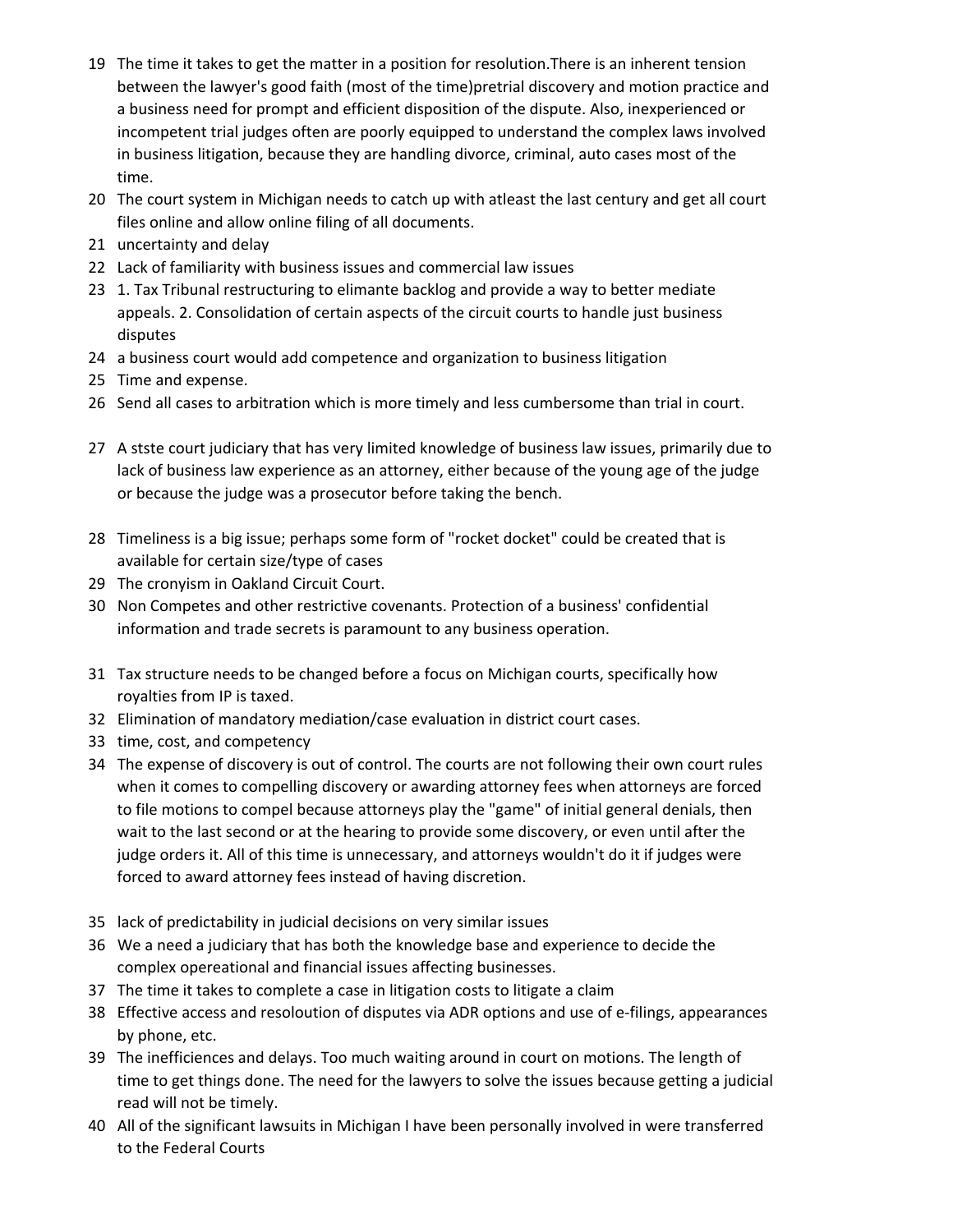- 41 Need to improve speed and efficiency of processing cases.
- 42 To slow. Resolution takes too long.
- 43 The lack of a "business" court with judges experience with dealing with business law matters. Also, the mediation process is cumbersome. Finally, the discovery process is unstructured and potentially endless.
- 44 (1) High cost of discovery and compliance with discovery. (2) Non competes ‐ if the courts will not enforce, why not just go back tot he old limited enforcability rules? (3) Should there be a "small claims" procedure where small corps/LLCs could be represented by their owners, not attorneys?
- 45 Duration of litigation, potential for harrassment and undue expense caused by vindictive or unethical lawyers
- 46 Unsure at this time. Probably the business tax that the state has continually goofed up over time.
- 47 The law of employee non-competes needs to be reformed to require much more specific business interests to be protected. Employees need the flexibility to change jobs when their salaries and benefits are cut. Some more aggressive form of loser-pays fees in business cases. Speedier appeals process.
- 48 Length of litigation process. Jury awards in Wayne county. Quality of the bench in sophisticated business issues.
- 49 frivilous lawsuits where the cost of litgation forces a company to settle.
- 50 The case backlog
- 51 The lack of judges with a business background designated to adjudicate commercial cases.
- 52 Litigation in a system clogged with criminal and other cases that have priority of a prompt resolution of a business dispute.
- 53 I practice in the tax area and have not had enough exposure to the Michigan court system to provide an informed response.
- 54 time -- takes too long
- 55 na
- 56 These courts ‐ particularly Wayne County ‐ are either overloaded, or the courts are not working a ten‐hour day like we are.
- 57 Litigation takes took long.
- 58 Michigan is stuck with a system of elected judges, with little or no experience or understanding of business and business issues. Result? Every case is a crap shoot.
- 59 Educating the Appellate Courts about the importance of establishing an environment that is more sensitive to the needs of the business community.
- 60 The length of time litigation takes, and the archaic nature of the filing system, the lack of special master utilization despite the lack of understanding of specialized business issues. Many agreements specifically state Alternative Dispute resolution outside of the court system which is expensive as well.
- 61 lack of qualified/specialized facilitators and case evaluators
- 62 Speed in resolving issues.
- 63 Working in business cases into the schedule. Delays in the system work to the advantage of defendants. Plaintiffs have to weigh the risk of going bankrupt before being able to collect damages.
- 64 Lack of consistency in lower court decisions and application of the law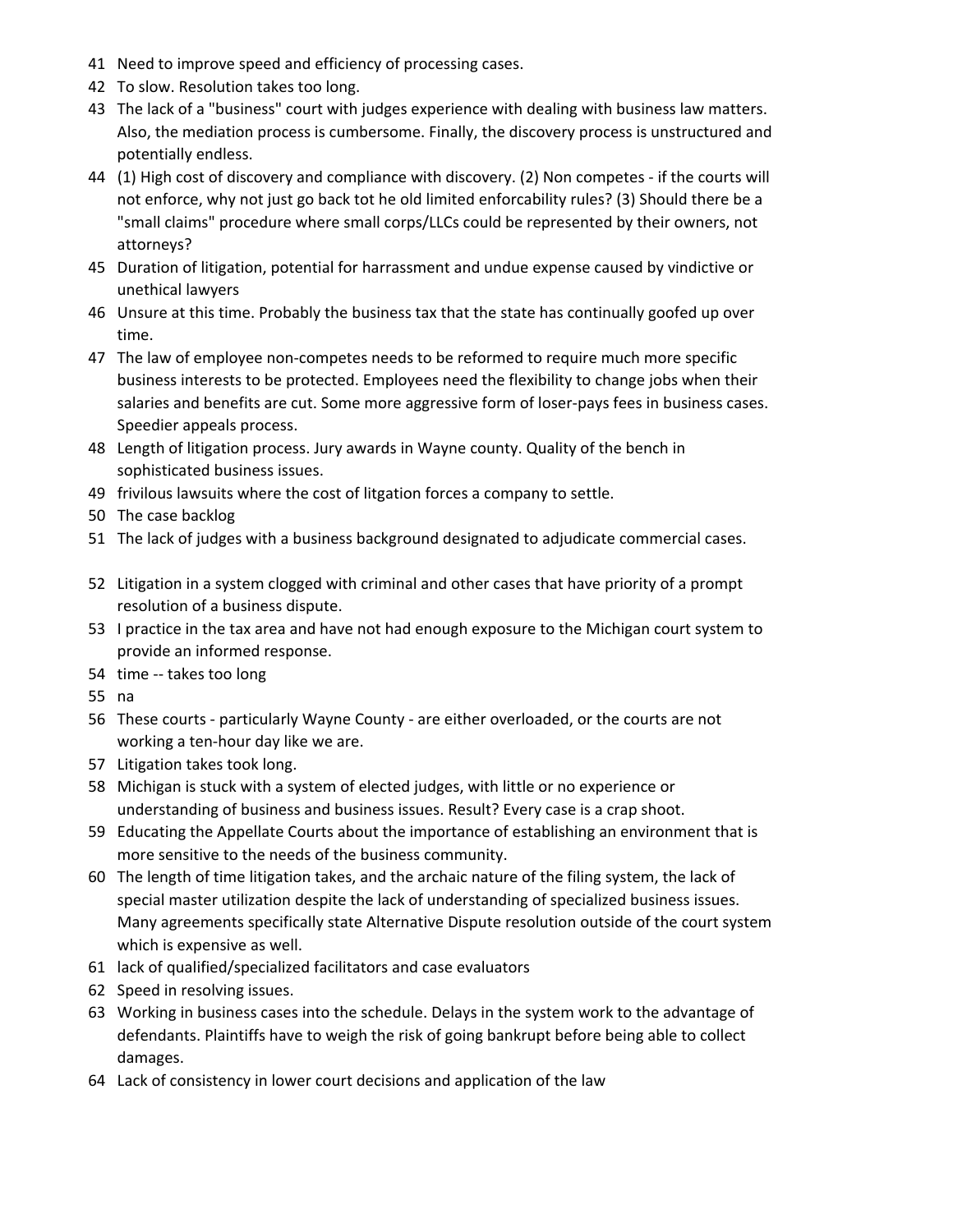- 65 Michigan's Judiciary, as an institution, is not very experienced in respect to business matters. Very few business lawyers become judges and very few judges have a sophisticated understanding of business law issues. As a result, Michigan decisions regarding business‐ related issues tend to be simplistic and disorganized. Compare Michigan decisions against, for example, Delaware, Second Circuit, and Seventh Circuit decisions.
- 66 The ability to use automated or electronic methods of communication Maintaining reasonable costs of access to the court system
- 67 The members of the judiciary have little or no familiarity with business issues.
- 68 ADR; denial of motions for summary disposition
- 69 Having state court judges who specialize in business and commercial cases
- 70 The inefficiencies and costs associated with resolving low value disputes.
- 71 Time and cost of pre-trial proceedings
- 72 Efficient resolution of disputes in both time and money.
- 73 n/a
- 74 streamline the system and do away with the build in delay tatics
- 75 Litigation takes way too long ‐‐ time is money.
- 76 The system is too slow, costly and unpredictable. Most judges came from criminal law, family law or general civil litigation practices and have little understanding about business law issues. This results in many poor rulings and decisions.
- 77 Judges with a strong business law background and/or understanding of business law issues.
- 78 streamline discovery
- 79 not known
- 80 We need courts that udnerstand business disputes and changes to discovery rules that make it more efficient to resolve business disputes.
- 81 Business relies on consistency and continuity in the interpretation of laws. Michigan's Supreme Court was known as strict constructionist court until the election of Justice Diane Hathaway. Now, all of the prior Court's decisions appear up for grabs. This gives business the impression that the written words of the statute are subject to "interpretation," and are, therefore, unreliable.
- 82 Repeal the new rules regarding reveal of justices.
- 83 Yes, I have had multiple requests for businesses looking to start up in Michigan and to each of these requests I answer the same. Start your business in any other state but Michigan. Due to the overwhelming problems in insurance coverages for businesses and residents of Michigan and the unfair practices at recovering for any insurance claim, the risk of loss due to Michigan's legislated pro‐ insurance company laws, it is ill advised for any business to start in Michigan. The insurance company's lawful but overwhelming bad faith in addressing coverages for claims results in Michigan being far to risky to establish a business. It is no secret thawt the Michigan legislature is bought and paidd for by the insurance industry in Michigan which has resulted in the grossly unfair laws being passed against consumers in this state that I cannot and do not recommend any business start up in Michigan. It is far easier and less risk to start a business in a neighboring State and work with your insurance carriers outside of Michigan.
- 84 The selecton/quality of judges handling commercial litigation.
- 85 Need for prompt dispute resolution.
- 86 There appears to be a relatively strong bias in favor of employees and against employers in many courts and in the administrative law in Michigan.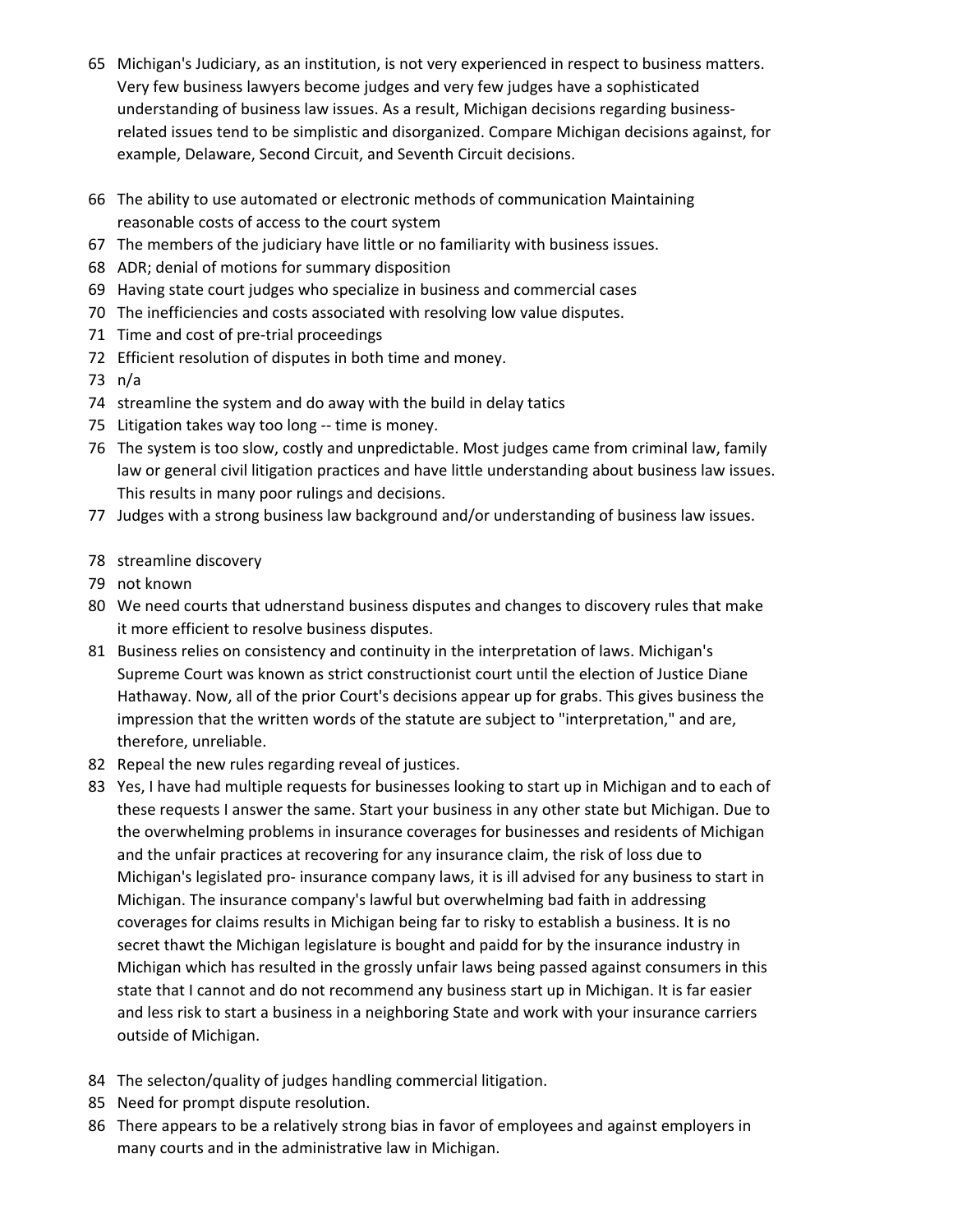- 87 Default to English Rule for litigation costs.
- 88 Courts are slow. They work limited hours. Juries are unpredictable. Elected judges are not independent. Federal court experience proves appointments work.
- 89 Few concerns: Banking law in the new environment banks have too much control and seem to simply be draining equity of the businesses. Procedural ‐ Some businesses have simply given up involving attorneys because they can't afford the hours of procedural time required for Bankruptcy claims. Tax implications - WORSE state in the country to start/run a business from a tax perspective. LAW MUST CHANGE IF MICHIGAN HAS ANY CHANCE AT TURNING AROUND.
- 90 Busy circuit courts lack the time, resources, and expertise for complex commercial cases.
- 91 The courts are not interested in settling business disputes. I have personal experience where the judge had no interest in hearing our case and forced us to negotiate in the hall. Since we were disadvantaged from a business perspective, we were forced to accept a deal that cost us money, but I believe was a breach of our contractual rights. As a result, I do not see the MI courts as a place to seek redress for business issues and I believe this is a negative for the MI business environment.
- 92 never been to court.
- 93 The lack of business law experience in a significant portion of the MI Judiciary. The Judiciary's reliance on Summary Disposition to "thin the docket" without paying real attention to the depth of business law issues. Delays in the Court system.
- 94 Lack of certainty of outcome in Litigation.
- 95 Costs and delays. Time is money and MI businesses are lacking in both. Lack of uniformity between procedure between courts despite MCRs (which then costs time and money).
- 96 In our business, timeliness in getting to court for certain actions.
- 97 Discovery abuse. Conducting unnecessary discovery. Failure to properly respond to discovery. Pleading matters that have no reasonable basis in law or in fact. Reluctance of the court's to try cases.
- 98 cost; e-discovery guidelines; length of time
- 99 The low priority given to business litigation matters. The failure of judges to comprehend business issues
- 100 Inability to get decisions from judges.
- 101 We need specialized judges who have a deep understanding of corporate a business law. In my experience, the number one reason that clients choose to organize in Delaware is that they know if they end up in litigation with their shareholders, they will have a judge who knows corporate law, instead of a judge who does mostly criminal las, family law, and or personal injury or other torts.
- 102 If your client is a plaintiff, then you want a speedy resolution. If your client is a defendant, then you often want the matter to go very slowly until you client can find the money or a resolution. I like the trend toward mediation. If the case is subject to resolution, this will bring the parties together.
- 103 End mediation sanctions which only effectively penalize defendants.
- 104 The ability of a business to perform protected investigations of adverse events with remedial actions, with full protection and confidentiality.
- 105 The quality of the clerks ‐ the judges rely too heavily on them, and the quality is poor.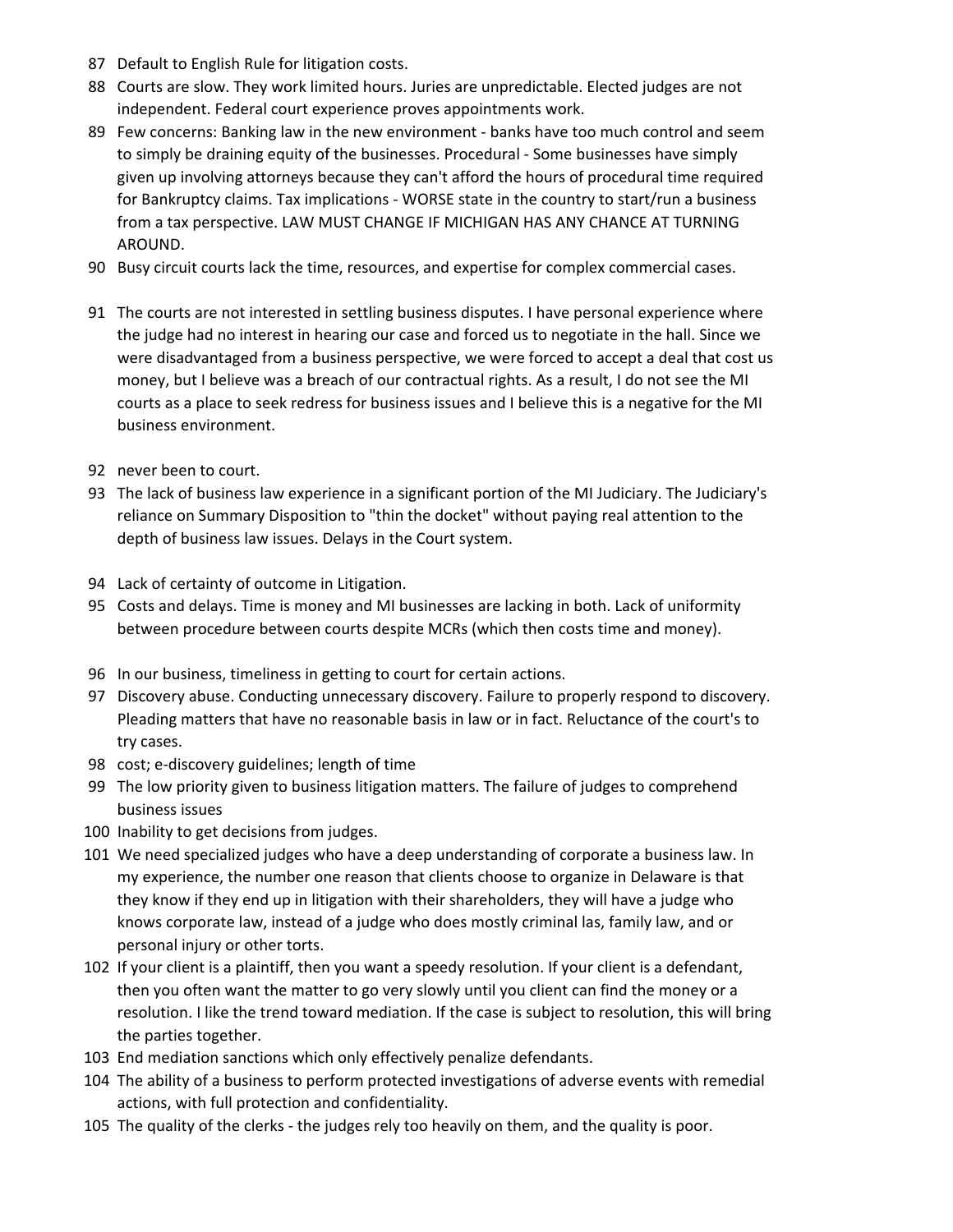- 106 Need fast track / expedited litigation
- 107 Judges without a good understanding and/or appreciation for business issues
- 108 Businesses need more timely treatment in the court system. Business litigation is too often delayed by legally mandated criminal matters.
- 109 Good Judges do a good job with the rules we now have, bad Judges do a bad job.
- 110 Yes
- 111 Ease and speed of concluding contested matters.
- 112 Do to the nature of my Corporation's activities, which are conducted primarily outside of Michigan; we have few, if any, dealings with Michigan Courts.
- 113 Unemployment taxes need to be reduced AND the current "case evaluation" procedure needs to be eliminated.
- 114 Limits on discovery similar to the federal rules of civil procedure.
- 115 expense of discovery; prolonged time until trial; lack of institutional motivation for early alternative dispute resolution.
- 116 More judicial involvement to remove frivolous cases, promote efficiency, and speed resolution.
- 117 Too time consuming and too costly.
- 118 Making judges accountable for being present and professional during court proceedings.
- 119 Litigation is slow and expensive. Appeals take a very long time.
- 120 Raise limit for small claims; ensure businesses are given a fair shake and not primarily viewed as deep pockets out to screw customers
- 121 The increased regulation on employers and how this increased regulations increases the cost of doing business in Michigan.
- 122 Tort Reform
- 123 There should be a separate docket for debtor/creditor lawsuits, especially in tough economic times, in order to get faster resolution.
- 124 speed and efficiency of getting from complaint filing to resolution.
- 125 na
- 126 Difficulty in scheduling motion hearings on complex business matters outside normal motion calendar. Certain overly restrictive or paternatlistic court rules, such as those that require a certain waiting period before a judgment may be obtained in a court action (judicial foreclosure is an example). On the other hand, judges who don't enforce court rules uniformly.
- 127 Depends on the business size and need. Landlords want easy procedures. Small businesses want non-lawyer/self representation in district court and prompt disposition. Sometimes, all the delay of discovery, pre‐trials, and ADR procedures waste more resources than a prompt 1/2 day bench trial or even a jury selected without a day or three of voir dire. Even in larger cases, procedures that require a clear, distilled presentation early on, without three years of paper chasing and posturing, would lower transaction costs, create faster dispositions, and, if done well, lose nothing as far fairness. To some degree, protracted discovery has become a burden, and some sort of business court might be a factor in attracting business.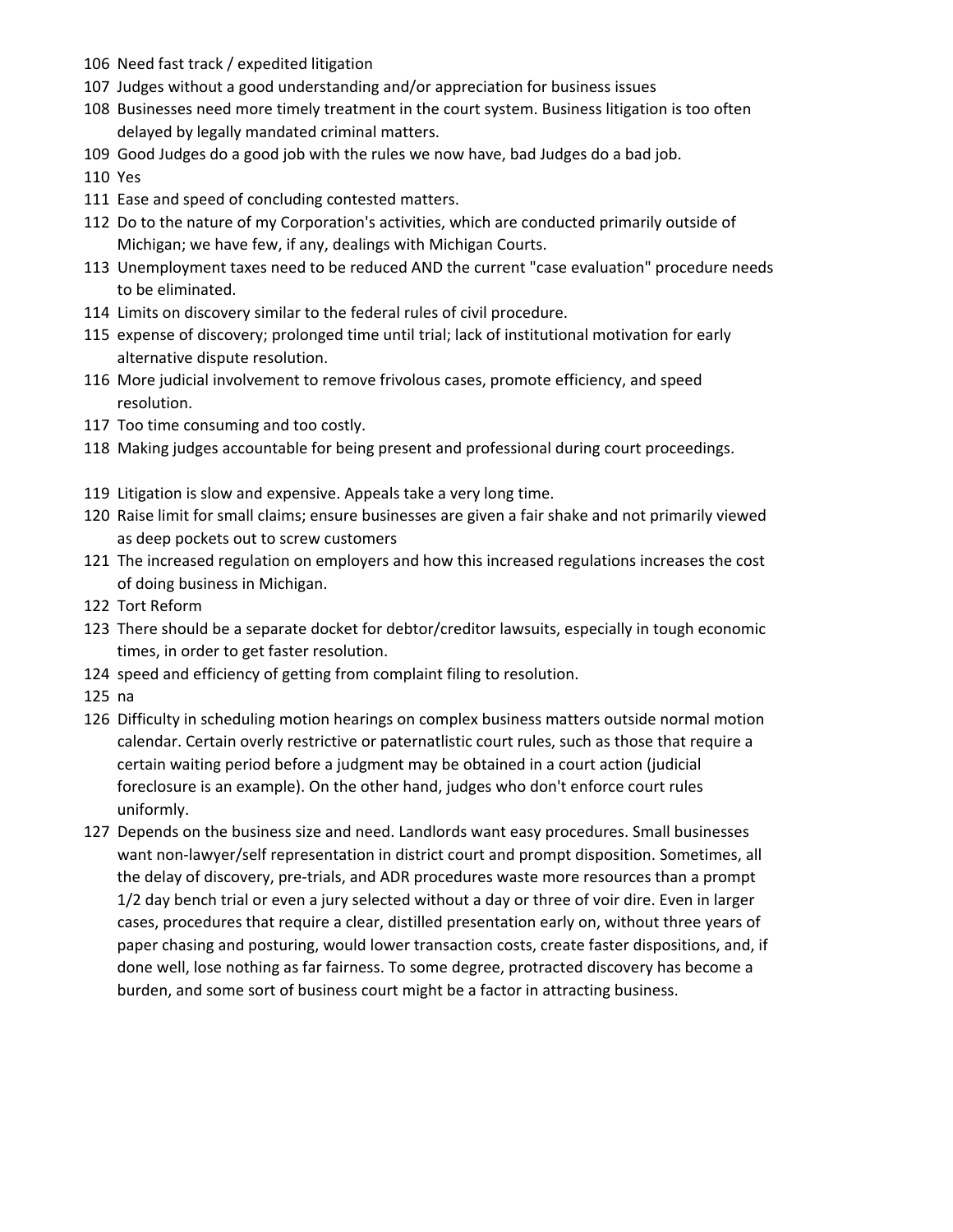- 128 Timely and thoughtful resolution to business issues. There needs to be a sense of urgency as many courts do not seem to understand that companies, owners, and people involved with companies are frustrated and incurring various types of loss while the court system goes through its normal routine seemingly based upon little consideration of the litigants. As a result, I do everything possible to help my clients avoid the court system.
- 129 Labor law and product liability issues.
- 130 Case Evaluation should be modified. If two out of the three members of the panel dismiss the case, then the other side should pay attorney's fees.
- 131 I don't have enough experience with the Michigan court system to answer this question.
- 132 None.
- 133 The recent move to allow the Supreme Court to vote to disqualify another member is outrageous, and inconsistent with most other states
- 134 scheduling; there is too much wasted time
- 135 The need to bring sanity to e-discovery.
- 136 Not enough contact with the Michigan court system to have an opinion.
- 137 Courts need a better appreciation of the need for urgency. The concept that damages are an adequate form of relief is outdated.
- 138 Reduce the time needed to resolve cases
- 139 The electronic discovery rules are extremely burdensome in cost and, in some cases, they are no more than a "fishing expedition"
- 140 I do not have enough experience with the court system to comment other than I would prefer to see matters handled by judges who have some experience with the industry involved in the court system rather than randomly assigned matters.
- 141 Costs associated with litigation, such as wide open discovery rules with no control from the court, the now‐standard use of expensive "mediators" and "facilitators" to resolve cases that lawyers themselves used to resolve, reluctance of trial court judges to grant dispositive motions, liberal use of expensive experts.
- 142 Lack of business acumen by the judiciary.
- 143 Judges do not understand complex business issues. Judges are reluctant to shut down "nonsense" litigation. Judges are too susceptible to either the "halo" effect or their self‐ interest. They tend to defer to attorneys from the largest Michigan firms.
- 144 Costs in bringing/defending lawsuits: should be more strict rules in favor of prevailing parties and against attorneys that unnecessarily prolong lawsuits. Length of time in resolving lawsuits, including on appeal (ironic that the Supreme Court creates rules governing disposition of case at the trial level, only).
- 145 The timeliness in which the courts hear matters and the underlying expertise of the judges hearing the matter.
- 146 Delays and expense in the process.
- 147 Copy the Delaware model and have judges whose dockets consist only of business cases.
- 148 Appeals take WAY TOO LONG
- 149 The delays and uncertantity of courts who are unwilling to dispose of frivolous suits.
- 150 I don't know. I have never practiced law in Michigan despite being licensed in Michigan.
- 151 other partners handle the litigation issues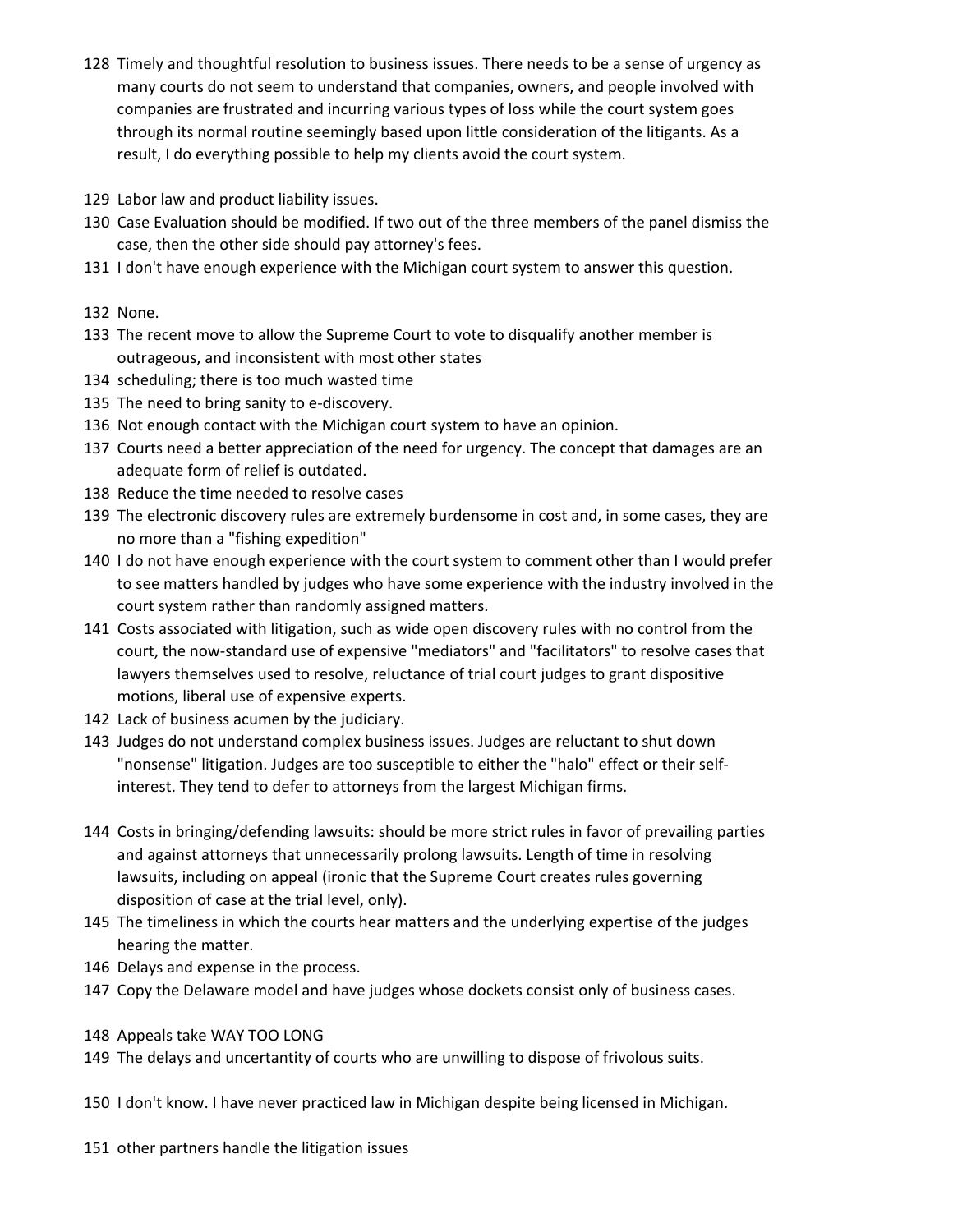- 152 I hear from clients all the time who tell me that the Michigan courts take longer to resolve matters than what they experience in other states‐especially at the District Court level. Also, clients tend to believe that results are less predictable in Michigan than in other states.
- 153 consistency in workers comps claims, and caps on non economic losses
- 154 None that I can think of at this time.
- 155 N/A I'm in Florida
- 156 DISSOLUTION AND THE CHALLENGES OF A FAILING BUSINESS, CREATION OF NEW BUSINESS **ENTITIES**
- 157 Unfortunately, the multitude of issues presented to our judges (criminal/divorce, etc.) it is very difficult for each judge to have a knowledge in all areas of the law which are put before them.
- 158 One size fits all automatic scheduling orders
- 159 There should be a commercial division to the court with judges educated in business practices, so rulings can be based on a real knowledge of what takes place in the world. Most judges are too busy with criminal matters or injury matters and don't have the time or background to fully understand complex commercial matters. The greatest task of course is achieving speedy resolutions which also get the right result under the facts and law presented.
- 160 Need state-wide uniform system of electronic filing for district, circuit, and appellate courts to reduce costs and increase convenience for attorneys and parties.
- 161 Cost. The ability to conduct unnecessary and costly discovery is an abuse in the system that is greatly discouraging to businesses. Also, the length of time to resolve matters. Risks of inconsistent rulings from Judge to Judge is very frustrating. These issues are not unique to Michigan, but addressing these issues would make our state very attractive.
- 162 I live and work in Nebraska, so my experience with the Court System in MI is from 17 years ago.
- 163 Courts, particularly Wayne County Circuit Court, should have more than 1 motion day. I recommend 2 motion days that are based on case classification codes (e.g., CZs are heard on Tuesday, PI heard on Friday).
- 164 The goal is to stay out of court. The perception is that if anything goes to court, it will go down a rabbit hole and not emerge for a decade. Also, no confidence that judges and juries understand complex technology systems.
- 165 length of time
- 166 consistency and speed to decisions
- 167 See answers to questions in #5 below
- 168 Continue to expand on use of methods for electronic filing and discovery. Assign cases to judges that are business savvy and web savvy.
- 169 The Michigan Court System should have a uniform, statewide online court access database like states such as Wisconsin have. Corporations should be permitted to be represented by an attorney in Small Claims proceedings.
- 170 In dealing with the Workers' Compensation court system, the perception by business that the courts are all "pro‐plaintiff".
- 171 cost delay
- 172 At the very least, procedural fairness for defendants, which is not the case in Wayne County.
- 173 Delay. Cost of seeking justice outweighs many claims.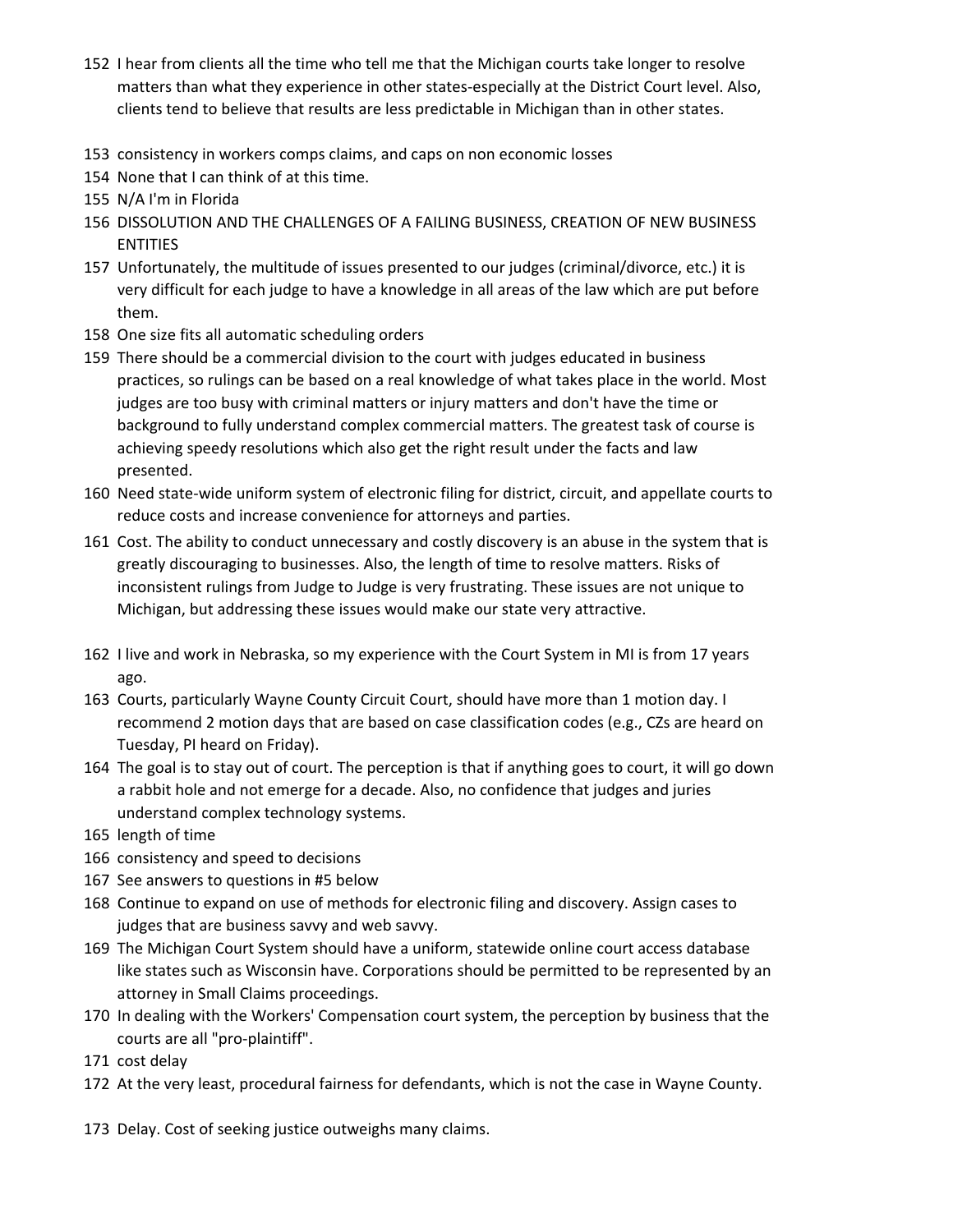- 174 Have had no experience with the business court system. Our litigation department would hve contact, but my practice is in federal regulatory law.
- 175 I believe that people find it difficult to "like" big companies. Thus, it is easy to use the court system to punish that whick you do not like.
- 176 Judicial selection; jury service
- 177 Delays in resolution of the cases that get filed
- 178 Waste of time by the courts--waiting for many matters to be heard. Failure to use telephone conferences, fax and email to get simple things done that would eliminate much wasted time. (Tjhis is not just electronic filing, but there should be no need for appearances on motion day for stipulated matters. Court can address those by phone if questions and issue orders. Motion days are HUGE waste of resources‐‐hundreds of attys throughout the state every week awaiting their turn. This must be fixed. Travel time and waiting time are not able to be absorbed by attys and are not able to be paid for by many clients. It still takes too long to get to trial. documentary evidence should be produced by parties as a requirement and without demand or request at the initiation of a case. Costs should be awarded in cases that are oppressive, filed as a tactical matter to put finacial pressure on small parties who cannot pay lots of atty fees. Same when someone denies and has no grounds for denial or asserts claims w/o basis at all. courts should not be useful as a negotiwqting tool by the well heeled against the little folks. Too many judges are lazy and incompetent and inconsiderate of the attorneys practicing before them. Their hours are unpredictable, irregular (notwithstanding notices of hearing and calendars).
- 179 Out of state suppliers fear being hometowned
- 180 There should be a court speciaiized in business disputes.
- 181 Delay, inconsistent decisions,
- 182 Length of time
- 183 Assigning judges with business experience to handle business issues.
- 184 substantive expertise of judiciary on commercial/regulatory matters
- 185 no idea. My practice for the last 20 years has been outside of Michigan.
- 186 Taxes
- 187 Don't practice in Michigan.
- 188 Many layer and resulting complexity of departments that affect business operations. While there is a lot of talk and support for stream‐lining the process for getting and keeping business, the reality is the opposite.
- 189 Nothing comes to mind.
- 190 The time and expense of discovery and the overall expense of litigation.
- 191 ?
- 192 Failure of the judges to read the material in advance of the hearing
- 193 I am not involved in my comany's litigation matters (insurance claims) and therefore have no pertinent or substantive comments.
- 194 Strengthing the Offer of Judgment rule or create some other mechanism to get rid of frivolous lawsuits earlier.
- 195 taxes and corporate governance
- 196 The judges do not have sufficent background in the law. Efforts to educate judges in judicial seminars have not been sufficient, and these programs are poorly attended. Costs of litigation are outrageous. These costs might be reduced if judges were more familiar with the laws that impact their cases.
- 197 Judges should try to understand the nature of the dispute early on in a non‐adversarial manner, and skip case evaluation entirely.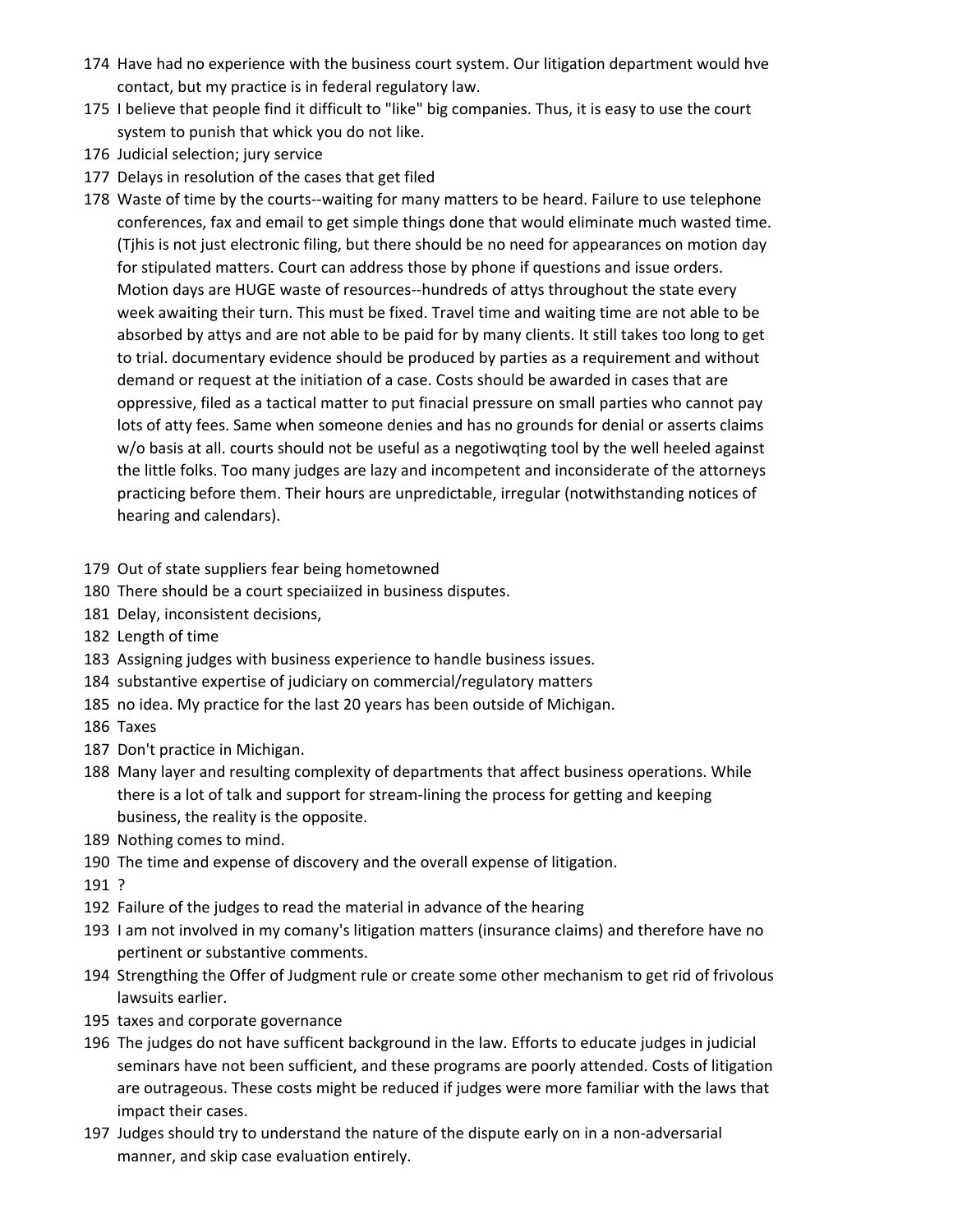- 198 Speed of litigation through the court system
- 199 A feeling that both sides are being treated fairly, not dependent on whether the matter is before the trial court, Court of Appeals or the Supreme Court.
- 200 judges need help in understanding complex business issues and/or need to work to educate themselves
- 201 Many judges have little knowledge of intricate business issues. Judges already educated in business aspects, instead of being educated via briefs, would be helpful.
- 202 I'm currently in Colorado
- 203 Court location, time involved in attending proceedings and cost.
- 204 Reducing length of judicial process
- 205 The partisan nature of judicial elections makes the political affiliation of any particular judge a material consideration in a company's decision whether or not to proceed to trial. The judicial selection process needs to focus more on qualifications and not on political party affiliation.
- 206 effective management of dockets
- 207 Too many opportunities to "game" the system, hence increase the cost.
- 208 Judges that understand substantive issues involving money, interest and other basic businss concepts.
- 209 1. Costs are too high. Too much attorney time required. Paying my lawyers to sit in court waiting for our matter to be called is a waste. Having to pay our lawyers to defend meritless cases through the end of dicovery period is too expensive. 2. Discovery, particularly electronic records, is burdensome and expensive, even when just a 3rd party (not a party to the lawsuit). 3. workers compensation system rewards unskilled, unmotivated people who have may have some medical issues but prefer to work the system (rather than work at a job for a living). Skilled and motivated people tend to find a way to get back to workinig with their medical condition. 4. Costs of litigating anything worth less than \$20,000 are prohibitive. 5. Some courts are not equipped to address more sophisticated business disputes, creates more uncertainty in the outcomes.
- 210 Disconnect between complex business litigation and the alack of sophistication of regular civil juries.
- 211 Businesses suffer from much of the same problems as individuals: erratic rulings from judges, judges & court staff that start late, take long lunches & leave early, etc.
- 212 I think they are treated fairly
- 213 Methods to avoid needless expenditures of time and fees. For example, if the judge is going to dispoense with oral argument and read a prepared opinion, e‐mail it and avoid a hearing. It also avoids unnecessary time for people who are waiting for their hearing as they won't have to listen to the opinion being read. Also, allow more appearances by telephone, especially for things like scheduling conferences where there is no need to drive and wait for a 10 minute conference. Require courts to schedule hearings when they truoly intend to take the bench. For example, it is routine in the tri-county area for motions to be scheduled for 8:30 when everyone knows that certain judges never take the bench before 9:15, some as late as 9:45. Finally, and perhaps most importantly, use the court rules to sanction frivilous motions, cases, etc. It will stop or at least decrease the number of frivolous nuisance suits.
- 214 Lack of a commercial court with commercial and e-commerce experience. Election of judges (as opposed to appointment of judges).
- 215 Slowness at the trial and appellate level for resolution of contract claims.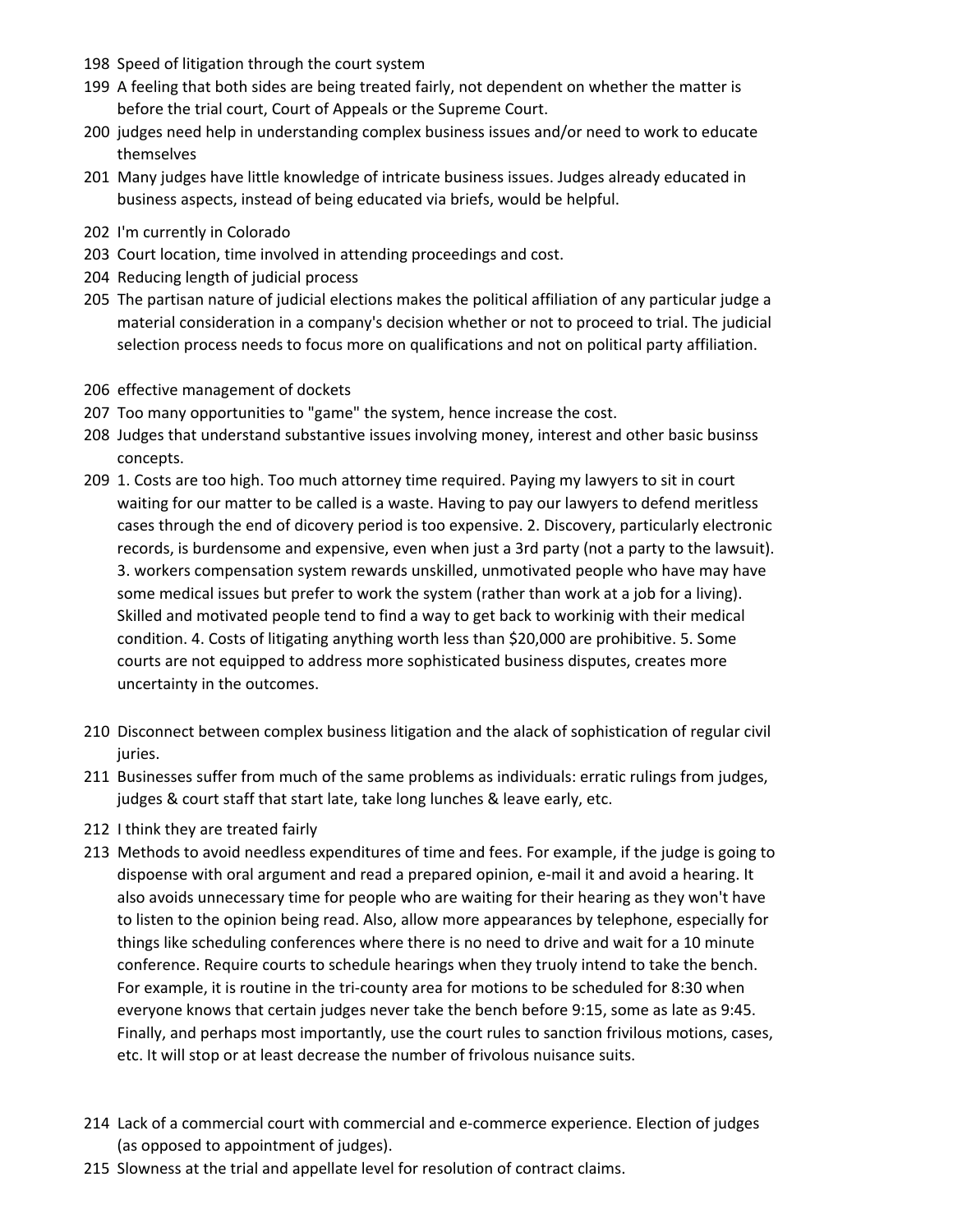- 216 Nothing stands out.
- 217 the lack of knowledge of how business functions. the unwillingness to take control of a case at the beginning to resolve the case speedily and cost effectively
- 218 I am haven't spent time in the MI courts.
- 219 e-filing of pleadings
- 220 quality of the judiciary
- 221 Business‐only courts with judges who are very familiar with business law and business disputes would be very helpful.
- 222 Cost
- 223 having judges competent to handle business matters relying on other states incorporation laws
- 224 . . . the possibility of a judicial panel devoted to commercial law issues, or perhaps a special master system with expertise in business-related issues.
- 225 Special business law court should be established
- 226 judges that do not ahve a business background and therfore delay decisions or make the wrong ones
- 227 There should be a separate court for business disputes only, like Maritime courts. I have no confidence in our court system based on my experience as a litigant, using the best lawyers available. I win the ones I shouldn't and lose the ones I should win.
- 228 High taxes.
- 229 Nothing comes to mind.
- 230 Comprehensive modification of Discovery rules at commencment of litigation would streamline the process
- 231 Without a doubt, most business people that I represent recognize that juries favor individual plaintiffs and make every effort to find corporate defendants liable.
- 232 Most judges don't have a business background and often have difficulty understanding and adjudicating the issues.
- 233 Cost and risk associated with litigation and expediency or lack thereof.
- 234 I think the courts are for the people, not for businesses, so while there may be ways to streamline things for businesses, I think it is equally important to be mindful that procedures should not favor businesses over individual citizens. That said, standing is a major bar to litigating issues important to many non‐profits. I think the problem there is the same both for individual plaintiffs as well as for corporations and non‐profits. Also, judges who are knowledgeable in our area of practice would greatly add to the fairness of decisions as well as reduce the time spent by attorneys educating the judiciary on matters they deal with rarely or have little experience with.
- 235 Overall, the court system works fairly well. Concerns exist in the administrative law area. The fact that certain State Tax Commission (STC) actions, such as property classification, are not subject to judicial review, is a concern. Numerous inefficiencies and biases against the taxpayer exist at the STC, and the tax appeal process at the MTT has a tremondous backlog.
- 236 1. The slow pace of the litigation process. 2. Judges' lack of knowledge or interest regarding business litigation matters. 3. The growing hostility toward corporate or business interests, especially in administrative law courts.
- 237 income tax
- 238 Docket congestion; length of pcorceedings
- 239 ?
- 240 Lack of business expertise by the judiciary and the slowness of the process.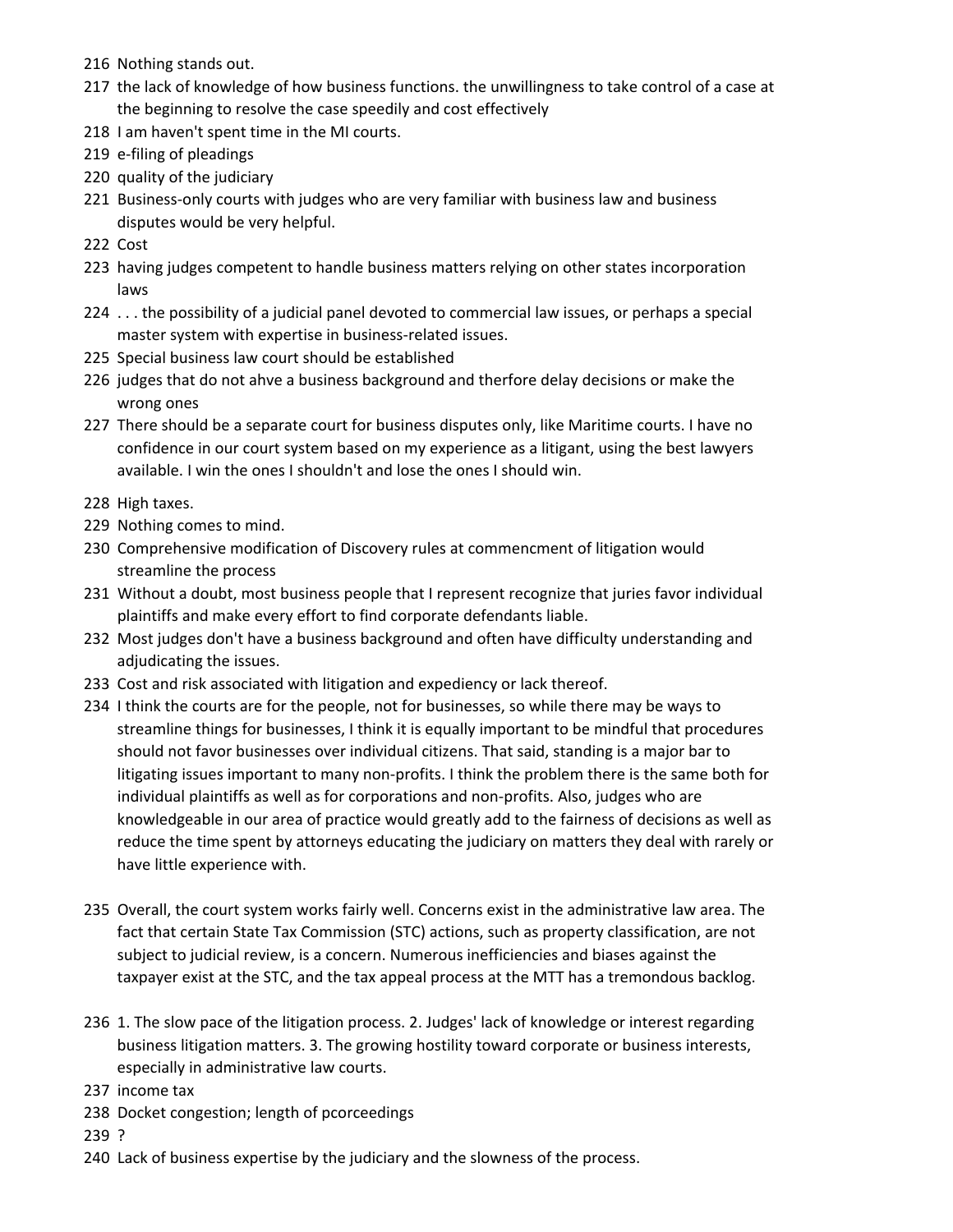- 241 I have rarely had to deal with the Michigan court system, so I do not have a good answer.
- 242 All delays: hearings and decisions on matters before the court.
- 243 Businesses concerns about the tax system and the State of Michigan, in particular, the new Michigan business tax which is incomprehensible to most clients.
- 244 Cost of defending against claims that have little merit but exceed the frivolous standard.
- 245 None really.
- 246 The low priority given business litigation and the lack of business experience by trial judges who usually come from the ranks of litigators.
- 247 Lack of speed in dealing with fast-moving commercial crises.
- 248 Time to address to finality issues in business litigation through the Michigan Court system
- 249 Non election of judges
- 250 The loser of a lawsuit pays costs and reasonable attorney fees to the winner to curtail filing of frivolous lawsuits.
- 251 N/A
- 252 Abusive discovery is highly detrimental to busineses.
- 253 The cost in time and money of almost every case, whether small (in dollars) or of critical importance to the business. The docket is ridiculous in some circuits or with some of the circuit judges. And it is not necessarily the judges fault. But it probably is the fault of the chief judge/and the county commissioners and their perception of their electorate. So there is no easy local answer. Can the state do something?
- 254 Sophistication of the bench; timeliness of decision‐making; clarity of precedents
- 255 No comment
- 256 Don't know.
- 257 Litigation just takes too long and is too expensive. More emphasis should be placed on early resolution of disputes.
- 258 Many trial and appelate judges never participated in the real business world and thus add guessing to the decision process
- 259 No experience with MI court system.
- 260 Quality of judges who do not uderstand business
- 261 Case evaluation is a costly waste. Early intervention should be required in every case. Discovery is overdone and should be more limited.
- 262 Tell Businesses court system takes a while and being patient and organized makes the process smoother.
- 263 Businesses always whine about going to court.
- 264 Excessive delays and costs.
- 265 Since I no longer practice in Michigan, I can't answer this. I do wish the courts in Illinois (where tort reform never takes and med mal caps were struck down this week and where I've practiced since 1999) had a similar concern.
- 266 civil litigation system is too slow
- 267 Shorten the appeal process.
- 268 More commercial, real estate and business law experince on the part of the judges.
- 269 Refusal of judges to honor contractual attorney fee provisions.
- 270 Terminate the Ct of Appeals as it adds nothing to the process except time and expense.
- 271 No suggestions at this time.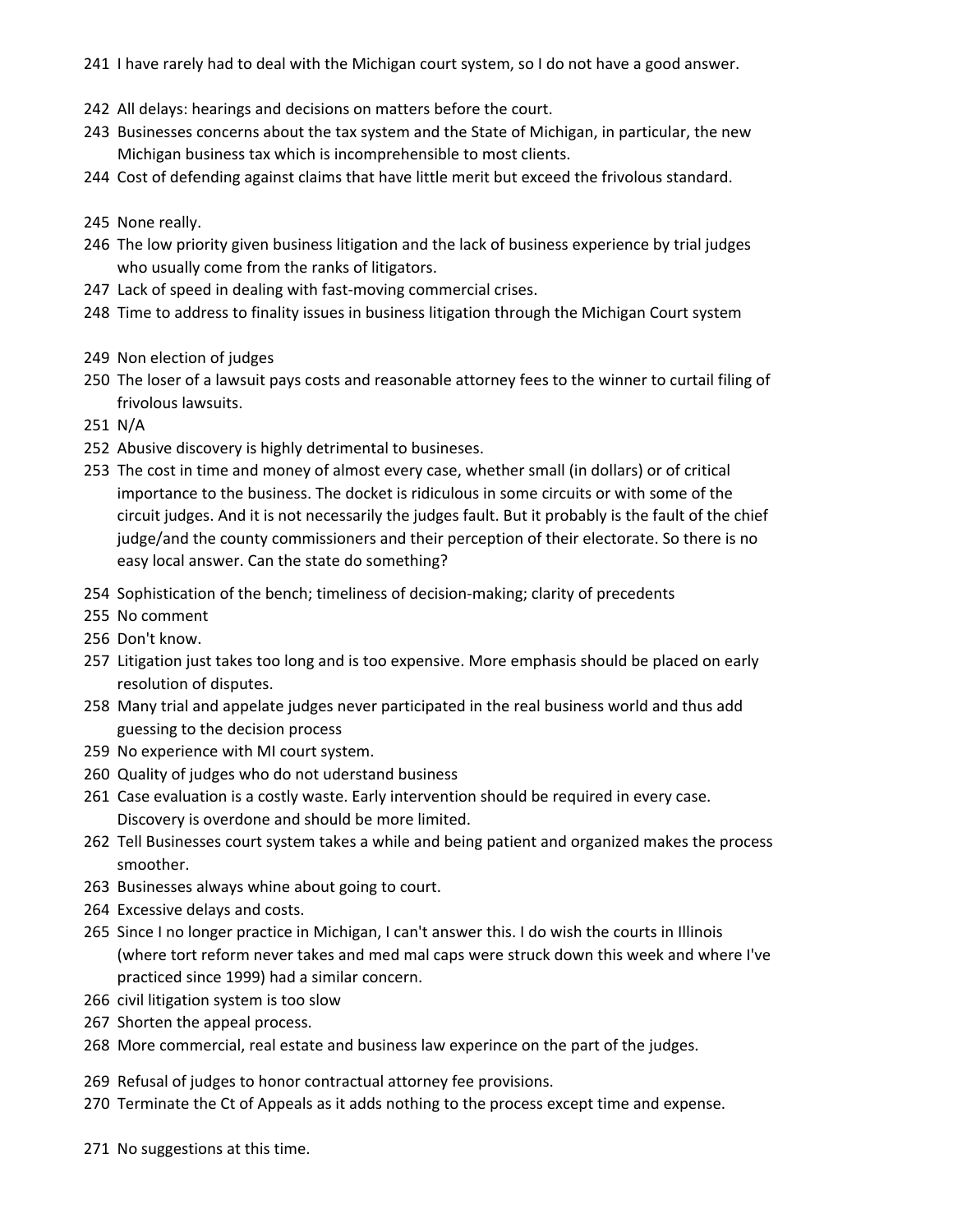- 272 Delay and difficulty in promptly resolving disputes without major substantive issues presented
- 273 None. From the judicial standpoint, Michigan is the most business friendly environment in the USA. That hasn't helped us secure new businesses. The drug companies left notwithstanding their virtual immunity. I don't see a problem with offering some type of facilitative procedure directing towards contract and/or small business disputes. However, we as a bar association also represent all citizens. Are you using are bar dues to favor one side?
- 274 Local Court Rules should be abolished and Michigan should have follow the One Court one set of rules philosophy.
- 275 Competency of the jurists and the length of time for cases to reach conclusion. Delay is costly.
- 276 Depth of understanding of businesses. Knowledge of licensure schemes that apply, if any. Integration of various aspects that now militate against consistent application of rules, statutes, and caselaw as well as certainty with outcomes. Addressing these latter issues (if there is reasonable certainty of outcomes), would likely increase the number of cases that can be mediated or otherwise settled, conversing judicial resources.
- 277 Need to increase the number of courts that have e-file or fax file. Ease of access to the courts reduces cost. Also phone conference pre‐trials.
- 278 employment law decisions
- 279 Whenever my clients are asked to testify, time issues are very important. If certain processes could be speeded up that would be appreciated.
- 280 time and cost
- 281 Cost of litigation, refusal of Judges to address critical interim measures.
- 282 The cost of litigation is far too high for most businesses.
- 283 many judges are former prosecutors and do not understand the sophisticated nature of this area of practice.
- 284 1. Trial Court Judges are unfamiliar with business and corporate issues. 2. Court system moves too slowly to resolve business disputes.
- 285 Inability to enforce contracts ‐ supply chain problems
- 286 A lack of experience and knowledge in business law by the judiciary.
- 287 The Michigan courts actually operate more efficiently and move cases more quickly than the courts in other states with which I have experience. However, things can also be better and business people could be spared delay and unnecessary trips to court.
- 288 While the procedure to push cases to resolution is sometimes helpful, the judges seemed pressured‐‐and often won't allow for any delays. In the business world, delays are often useful to allow the parties time to find a business solution. It would be helpful to allow a longer docketing time for any business‐law related cases.
- 289 Delays
- 290 The biggest difficulty we see now seems to be a proclivity of some courts to refuse to follow time honored rules regarding business practice, including contract, making it difficult to counsel clients.
- 291 Court docket too long
- 292 Simplify our tax code,provide far faster deprecation for newly acquired assets and reduce the costs of hiring and firing employees.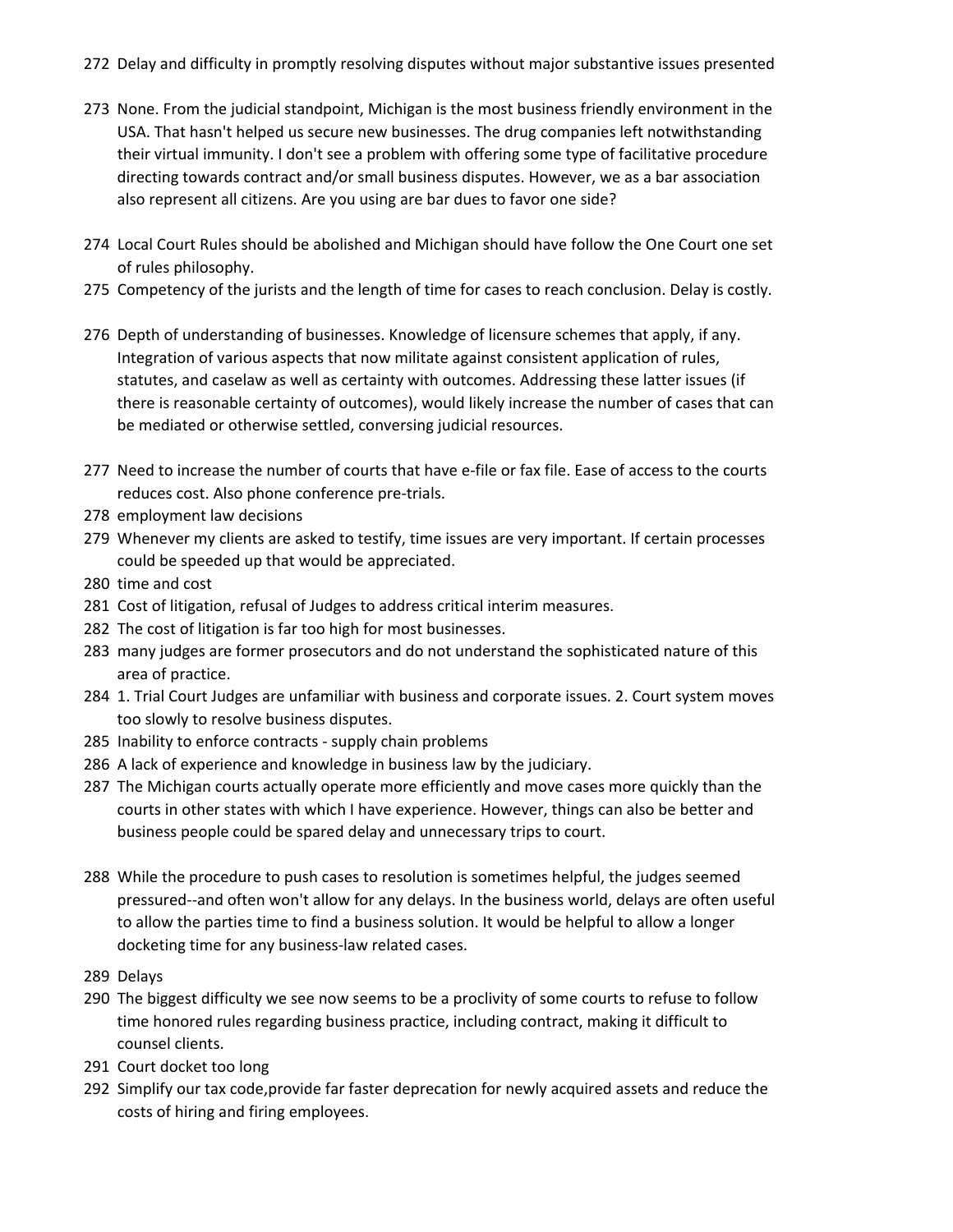- 293 Civil litigation, both at the District and Circuit Court levels, is too expensive and inefficient. Court ordered facilitation and/or mediation, along with case evaluation, generally does not yield the intended result. A Michigan business court, run procedurally like an arbitration proceeding, may be useful.
- 294 time frame for completion of litigated matters
- 295 Timeliness
- 296 Poor judicial experience for complex business litigation.
- 297 I do not deal with this area of the law
- 298 Time Delays from filing to completion of casees. Expense of dispute resolution through courts.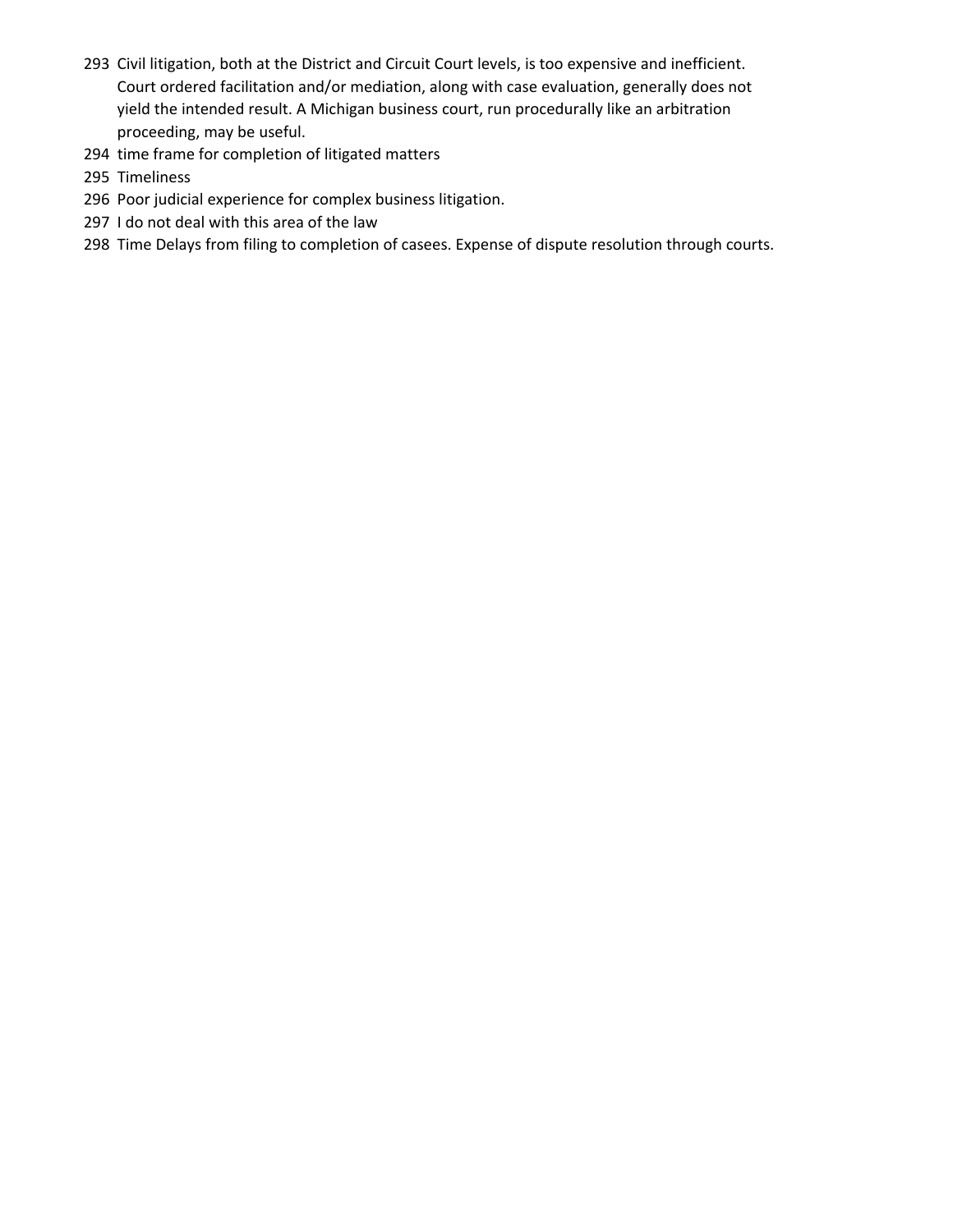# **4. Do you view the court system in Michigan as a major factor in your company's or business client's decision to locate in, remain in, expand operations, or conduct business in Michigan? Please Explain.**

# 188 Responses

- **# Response**
- 1 Yes.
- 2 Exposure to litigation is rarely a planning component. It is an after the fact issue which can impact what rights and /or decisions are made or pursued but it would not stnad as an important influence as to location. If opf importance in that decision it would be in the area of worker's compensation.
- 3 I am not the decisionmaker about expanding business in my current role as in-house counsel. In private practice, however, I often avoided handlng Michigan cases due to the burdensome civil rules, particularly their requirements about appearances on motion day.
- 4 My clients will avoid michigan if they cannot have their accounts receivable or assignments collected fairly. Often the courts decide to ignore the statutes as they do not agree with them.
- 5 Most of my clients are in financial difficulty, and the court system is a minor factor overshadowed by economic conditions, lack of credit, high labor costs, and high taxes. But it is nevertheless a factor.
- 6 N/A.
- 7 The courts have almost nothing to do with it. However pro-business legislature would be helpful.
- 8 based in Texas.
- 9 The percentage of litigation a book of business clients is low. More significant factors are tax and regulatory.
- 10 Tax and regulatory issues perdominate
- 11 Most of or business is actually conducted out side of the state of Michigan.
- 12 The law doesn't drive my clients decisions; I'm tasked with making my clients' decisions meet the law.
- 13 company has been in MI for over 160 years.
- 14 I do not believe many businesses consider the court system when making these decisions. Taxation and other regulatory issues are more significant. Also, my involvement in courts of other states leads me to believe there are many judicial systems where the problems are much worse than here.
- 15 Depending on the nature of the business, very few businesses are in court very often. Other states usually ae not much different, in fact the Michigan experience is far better than say Florida.
- 16 Only as it relates to locating in Detroit. My clients dread having to deal with the 36th District Court for any reason
- 17 Our business operates nationally; we try to bring as many cases as we can to Michigan mostly as a way to discourage litigation by plaintiffs located outside of Michigan
- 18 Economics and money making opportunities have been the main focus for most business Ive dealt with, not the court system.
- 19 N/A
- 20 The original rationale was and continues to be proximity to the auto manufacturers.
- 21 in their minds, the judicial system is far down the list of location factors because they feel the risk of becoming party to a B2B lawsuit of critical importance to the future of the business is relatively low
- 22 I only work with small businesses so this issue really hasn't come up. They have only done business in Michigan and don't know if it is better or worse in other states.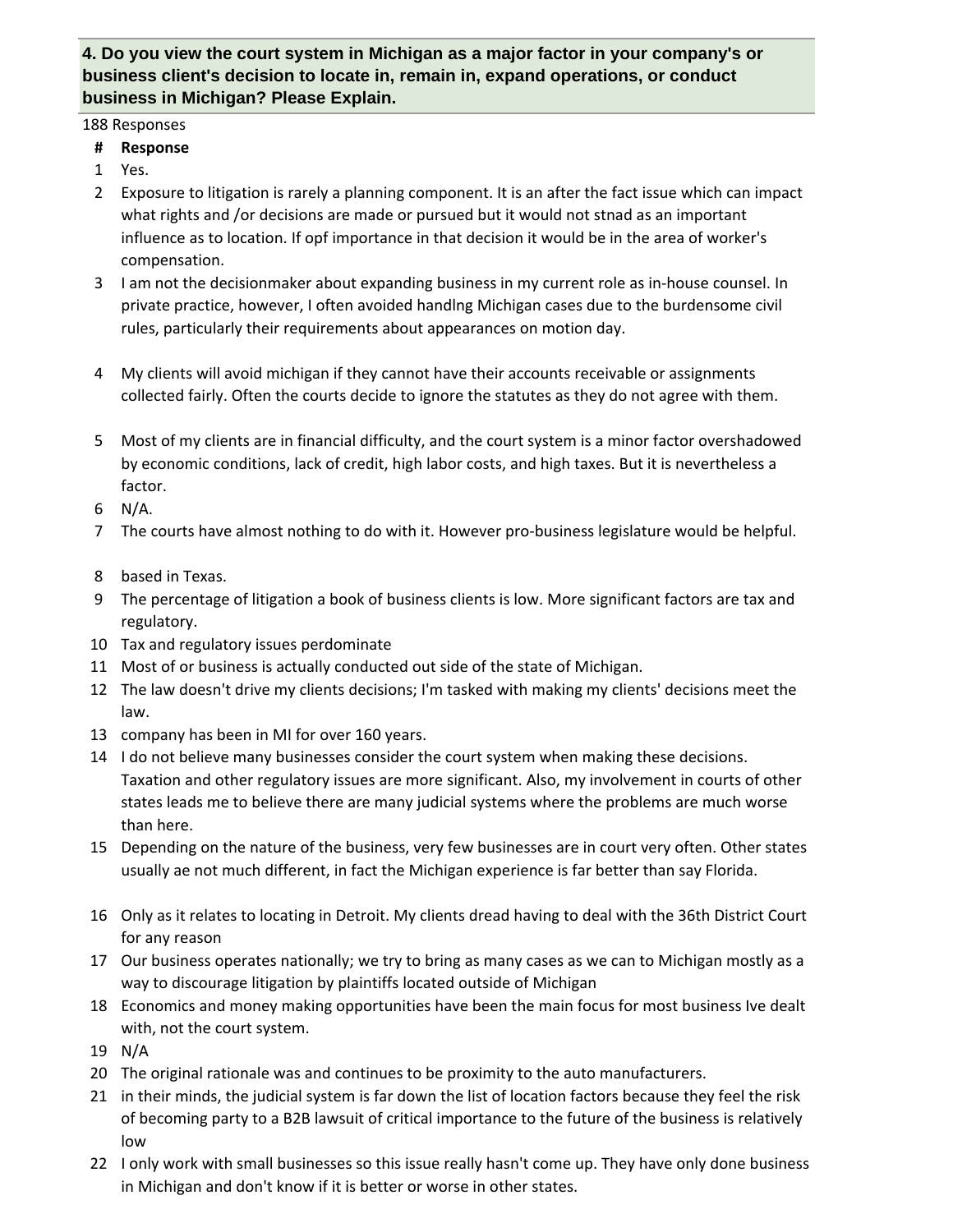- 23 I do not believe CEO's and coporate boards give much consideration to a state's judicial system visa-vis conducting or relocating a business in a particular state. The primary considerations, I believe, are financial and tax relataed as well as (depending on the nature of the business)availability and quality of air and rail transportaion. In additiion, I believe quality of life issues (e.g., housing,education)and their impact on a company's employees are important considerations.
- 24 It just is not
- 25 auto worker stigma ... all the benefits and not nearly the work product. whether ture is another issue. availability of financing (lack of) and incentives. marekting/assistance is lacking, especially to help those business we ALREADY have...always the help for the new guiy, never for the giu who has been paying the bills for years.
- 26 I have clients that have moved out of state because of bad experiences in the system.
- 27 General market and business conditons are more important than how the court system operates.
- 28 While answering "no" I would say that having a business-oriented judiciary would make Michigan more attractive.
- 29 I deal mostly with worker compensation issues in the state. I find it hard to believe that businesses would move into the state given the workers compensation system and how it seems to be a general welfare system
- 30 Can't remember the last time we litigated in MI
- 31 Court reform in the personal injury area has helped, but the risk of unionization has offsets that for new business.
- 32 there are too many other factors, deemed by business people as more important.
- 33 Not a positive issue.
- 34 It's no worse than Cook County, Illinois. Only the Chamber of Commerce believes that people consider the court system when locating a business.
- 35 Michigan's tax structure is the major factor.
- 36 The lack of a "business court" ala Delaware Chancery, more often than not I recommend Delaware incorporation.Businesses leave Michigan for lots of reasons not related to our court system.
- 37 I believe the District and Circuit Courts do an effective job. The Appellate courts do not seem to have a great deal of interest in granting leave when necessary to deal with significant corporate issues.
- 38 They are cognizant of the climate and the laws of the state of Michigan and judicial interpretation.
- 39 93 years in Michigan...not an issue.
- 40 It is not much better elsewhere. However, having a better system might allow Michigan a competitive advantage.
- 41 Most clients do not wish to be involved in the legal system and act to avoid litigation ‐ this would probably be true in any state
- 42 Not insignificant; but not major. Other factors (read: obstacles) are much more problematic.
- 43 Company operations rely on use of the Michigan court system for recoverey/revenue and defense matters.
- 44 I have never had a client tell me that was an issue.
- 45 There are more important factors in making this business decision, like the tax structure.
- 46 Taxes and access to other businesses are the reasons to stay or leave Michigan
- 47 Exclusive Michigan Franchises: we are here to stay. No worries: we love our home state!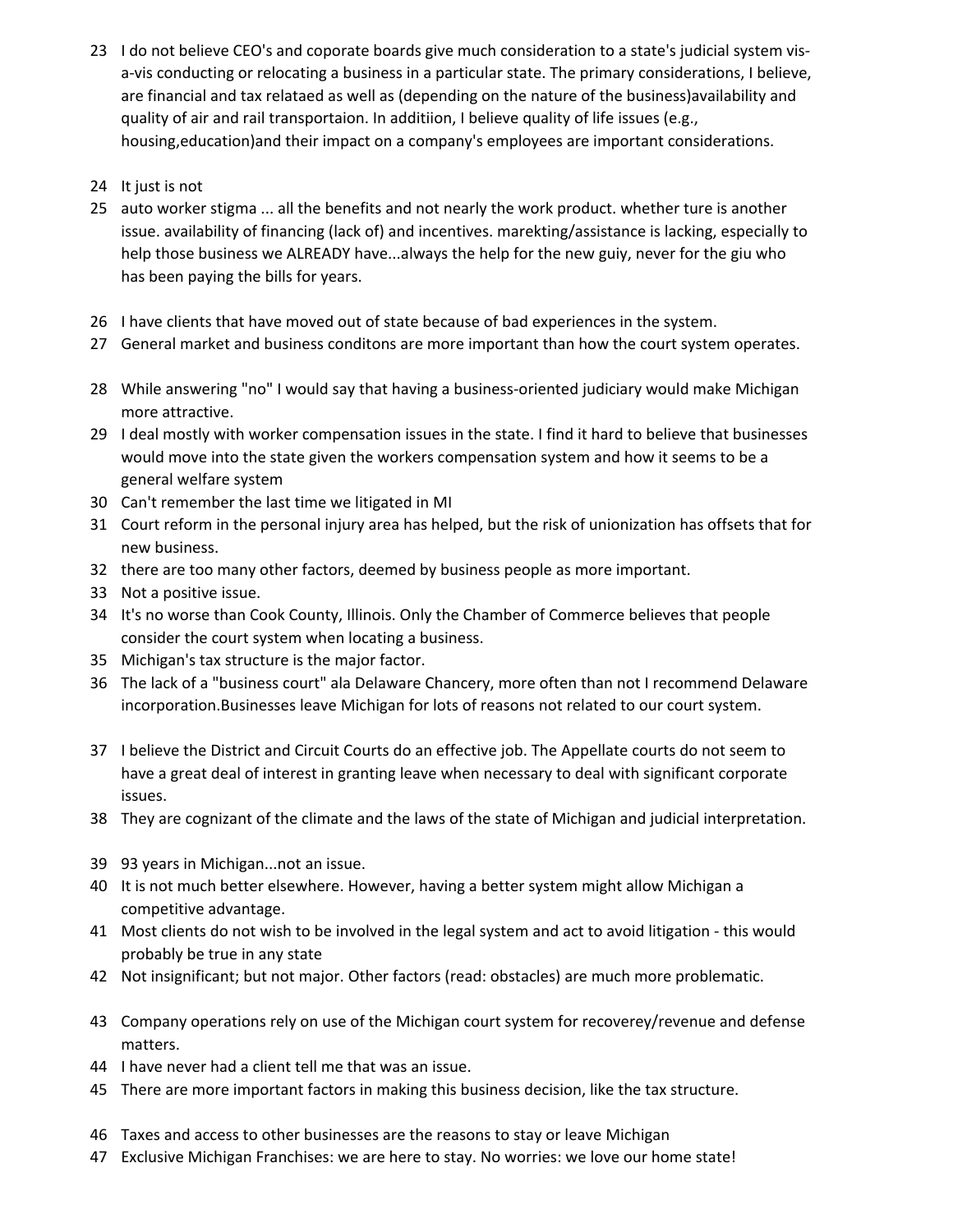- 48 Currently, based upon the last 5 years of operation, the MI court system compared to other states is neutral to business.
- 49 n/a
- 50 family ties and tradition are the reason
- 51 Most business clients are already here. They may complain, but on balance they aren't basing those decisions on the court system. The tax system, infrastructure and general lack of support for small businesses plays a greater role.
- 52 While not a "major factor", the court system is one of many issues cited showing that Michigan is not "business friendly". It's hard to say that the court system is worse than our approach to business taxes. If we ever get the tax mess straightened out, the court system could rise to a "major factor" keeping business away.
- 53 I believe that the state taxation, the regulatory climate, the labor environment and the overall economy are much more impactive.
- 54 small business, can't relocate
- 55 Not directly affected by court system
- 56 I've never had a business client indicate that it would not locate in, remain in or exapand in Michigan because of Michigan courts.
- 57 My company is very impacted by the court decisions. Any decision regarding expansion would involve a close evaluation of trends we detect in the courts.
- 58 I have had multiple requests for businesses looking to start up in Michigan and to each of these requests I answer the same. Start your business in any other state but Michigan. Due to the overwhelming problems in insurance coverages for businesses and residents of Michigan and the unfair practices at recovering for any insurance claim, the risk of loss due to Michigan's legislated pro‐ insurance company laws, it is ill advised for any business to start in Michigan. The insurance company's lawful but overwhelming bad faith in addressing coverages for claims results in Michigan being far to risky to establish a business. It is no secret thawt the Michigan legislature is bought and paidd for by the insurance industry in Michigan which has resulted in the grossly unfair laws being passed against consumers in this state that I cannot and do not recommend any business start up in Michigan. It is far easier and less risk to start a business in a neighboring State and work with your insurance carriers outside of Michigan. Extend the limit for suits against the Michigan insurance companies to 24 months from the date of any occurrence and do away with the limit on torts. Also do away with the legislation that eliminates any bad faith claims against insurance companies, with no cap on damages for bad faith and do away with the prohibition on special damages against the insurance providers. This does not have to affect the business community, but the business community should likewise be protected against the overwhelming bad faith coverage practices by the insurance industry in Michigan.
- 59 I think the economy is the largest factors for companys locating or remaining in MI.
- 60 The companies which I represent are unlikely to invest in Michigan due to the labor climate, including the legal climate with respect to labor matters.
- 61 Taxes, economy, state services, etc, are much more important
- 62 They are small and have no practical choice.
- 63 This never was a consideration, but a combination of the laws and banks have made leaving the state a distinct possibility.
- 64 The court systems is way down the list behind taxes and unions. Many of my clients are moving to the South for lower taxes and right-to-work, in spite of, and not because of, the court systems in those States. That said, I think that creation of a business court would be a positive selling point to businesses.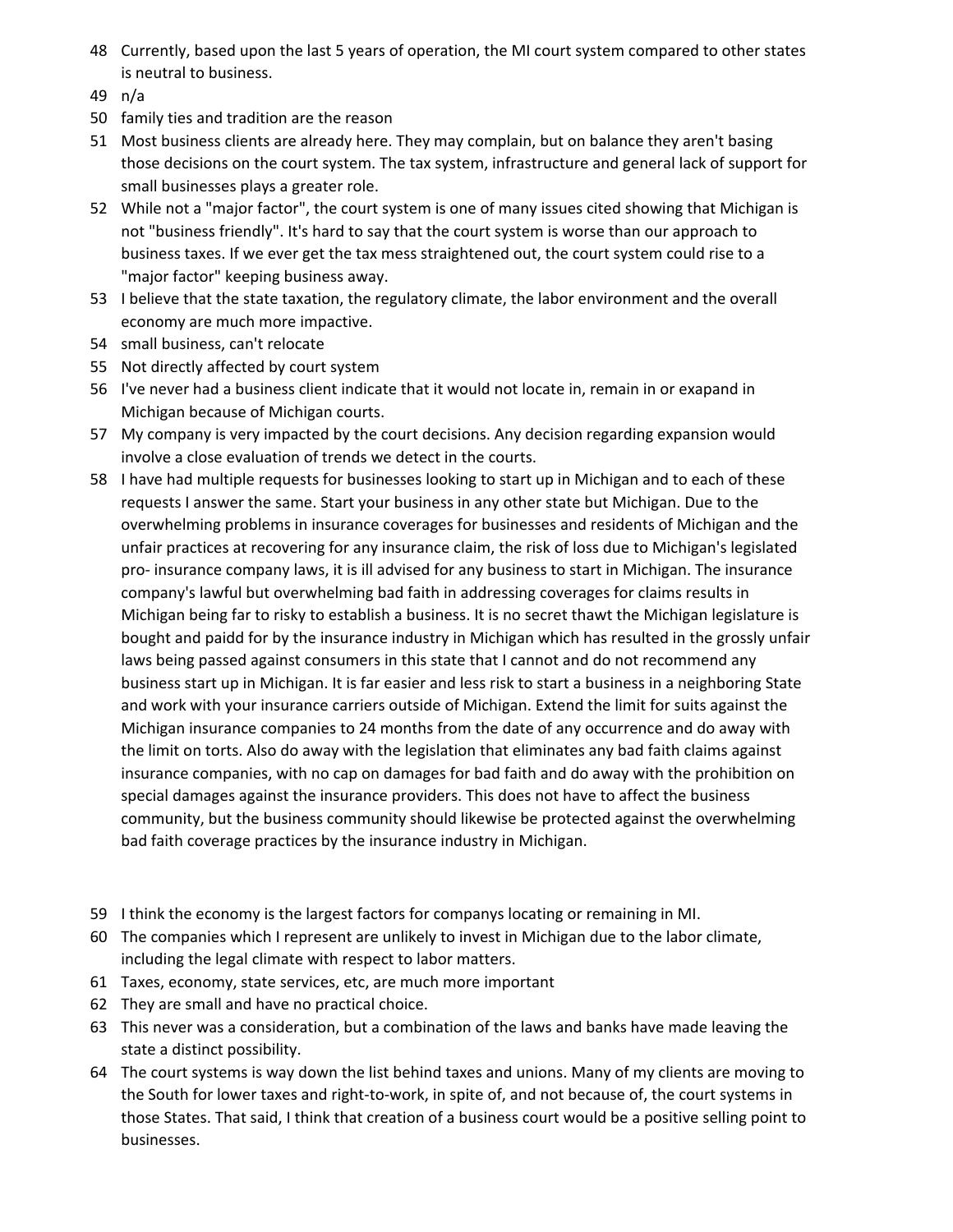- 65 Rarely do I see a decision to locate a business or leave the state based upon the court system alone. If all other factors are equal, then this may tip the scales. I believe the bigger issue for manufacturers at least is that the state is very pro-union. I see that as being much more influence than the court system.
- 66 No, we deal with state regulators not the courts.
- 67 None of my clients have ever indicated that the Michigan courts affect their decision to do business in Michigan.
- 68 We are south eastern michigan based
- 69 Tax, workers conpensation, unemployment laws and unions are the major factor.
- 70 While they may choose to incorporate in another state, my clients still keep their business operations in Michigan. More significant are utility rates and other matters controlled by the executive branch when deciding whether to keep business operations in Michigan.
- 71 Frankly, Michigan's Court system is as good as anywhere. I work with our local business development non‐profit. It is very active. I can give you the greatest impediments to businesses locating in the State of Michian: higher tax rates that other available States, higher workers compensation insurance and unemployment compensation than other available states, too much and too expensive of regulation and finally look to the stanglehold that labor unions have on this State. We have over two people moving out of this state for every one moving in (See Wall Street Journal). I applaud your efforts to improve the courts as it should always be done. But it is the other factors causing businesses to locate elsewhere, driving businesses out of our state, bankrupting many of the businesses we have in the state and causing approximately 67% of all of our children that graduate from a Michigan college to leave the state.
- 72 Michigan is perceived as a liberal state for purposes of employment laws and this creates penalties for EPL Insurance premiums.
- 73 With medical malpractice expenses rising and the lack of controls on awards (except non‐ economic damages)and other critical basis, my company has looked at expanding in other states versus Michigan.
- 74 The company is headquartered in California.
- 75 Not a mjor factor but I think accretive with all others.
- 76 I represent a municipal corporation
- 77 Definitely The inability to properly manage the case load or complex issues is a direct factor for more advanced business to locate their entitie in the State.
- 78 The majority of my organizations activities are focused and conducted in jurisdictions outside of Michigan, thus, the court system is a minor consideration in our decision to locate/remain in Michigan.
- 79 My company is a utility.
- 80 Michigan law is sufficiently developed to address most commercial issues, with the exception of securities law.
- 81 The company primarily deals with student rental property near MSU. It is the location of the property, and not the Court system, that determines the company's location.
- 82 Most of my clients are owned by long time Mi residents.
- 83 I believe that it's not so much the court system as it is legislation and the economy.
- 84 The court system should refrain from making the law and strictly interpret statues and case law.
- 85 We go where the work is, and right now it's in Michigan. The strengths or weaknesses of the court system are secondary factors.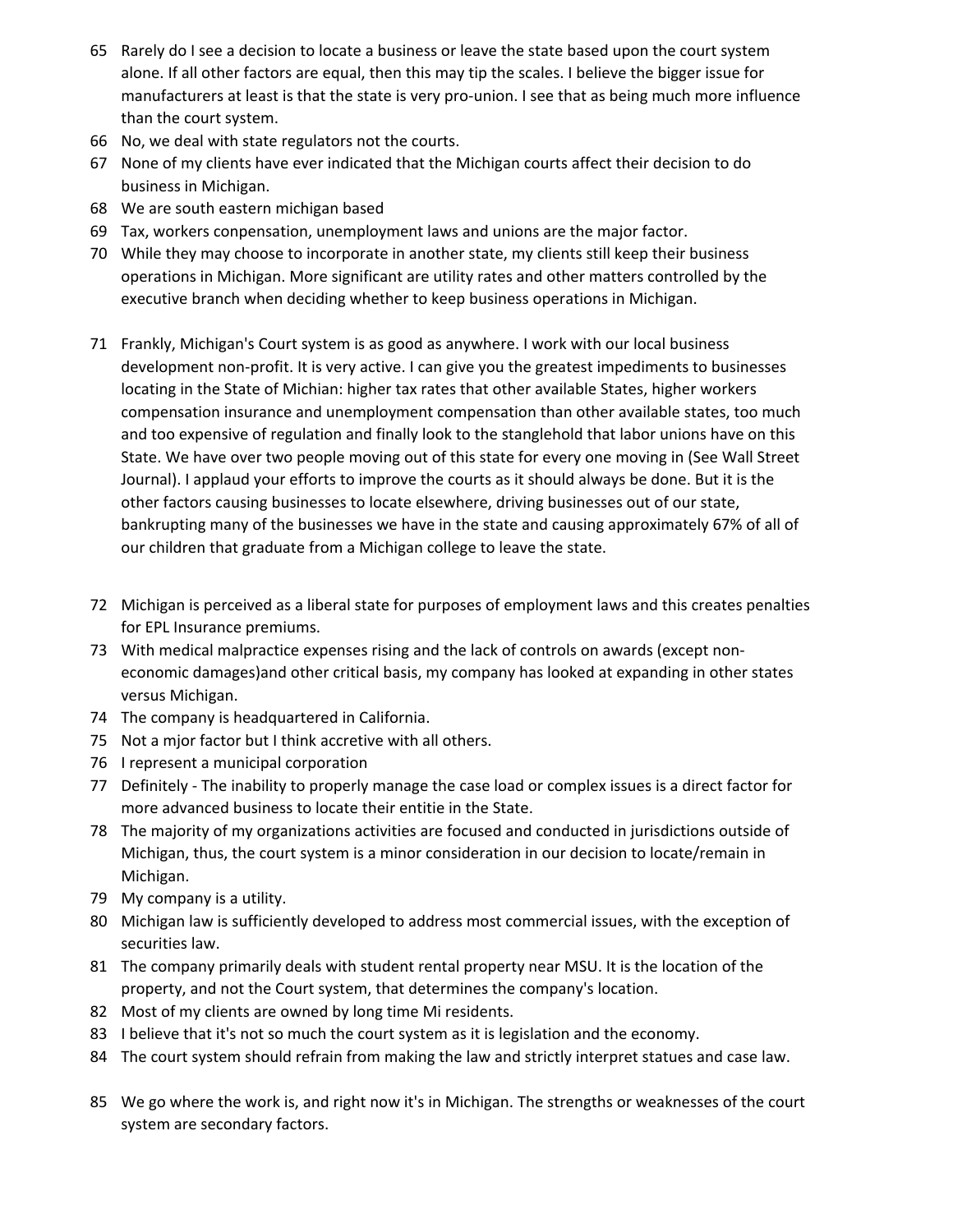- 86 Years ago, it was a negative with big product cases and a general anti-business attitude in the metro areas. Now, courts are seen as fairly pro-business because of tort reform and employment law. Most businesses, however, deal more with government agencies such as unemployment, and those experiences are not always favorable. Try to explain to a business that hires a worker part time that the part time worker can in some circumstances collect under employment insurance benefits chargable to the part time employer who never "unemployed" the worker.
- 87 Today's business world is based upon speed and efficiences. Having a court sytem that was on the cutting edge of helping companies resolve disputes would clearly make Michigan more attractive for businesses to locate and conduct business here.
- 88 Businesses locate and create jobs where they find a business friendly environment.
- 89 Concerns re: current composition of the Supreme Court and judicial activism approach.
- 90 For the companyies I've worked for, I don't believe the court system played almost any role in their decision where to locate. The deep south (AL/MS) courts are terrible for business, but companies continue to locate there based on the other cost and workforce advantages.
- 91 The courts must operate as a fair and impartial judiciary. If that perception is not present, Michigan does not look appealing to business
- 92 I believe the decision to locate in Michigan is based on market forces (customer base).
- 93 Other than the corporate law competency of courts in Delaware and New York, I don't see any state's courts distinguishing themselves in the business law field. Legislatures yes, courts no.
- 94 Fortunately, we have very little involvement with the court system as we are a private institution of higher education.
- 95 I believe there is a good possibility that if certain legislation is passed, and if certain supreme court justices are re-elected, the business climate in Michigan will deteriorate at a faster pace and prompt businesses to re-evaluate whether they stay in this state.
- 96 Although a factor, it is not a "major" one to our decision to remain here in Michigan.
- 97 Not applicable.
- 98 N/A
- 99 See my response to Question Number 5.
- 100 not much difference amoung states
- 101 N/A
- 102 We have significant business in Michigan so we need to be here in order to service our customers.
- 103 It might be if the court system here stood out versus courts in other states, but I doubt that is the case.
- 104 No.
- 105 We are a multi‐national firm. Issues can pop up anywhere.
- 106 While business always complain about WC insurance premiums, in 20+ years of representing these businesses I have yet to see one move out of state for that reason.
- 107 Never has come up
- 108 This is not a factor for our clients.
- 109 Company has always been Michigan and will continue to be in Michigan. Owners are from Michigan, however, company has affiliates in 58 countries.
- 110 The nature of our business ties this company to Michigan.
- 111 Court system is rarely a factor in these decisions.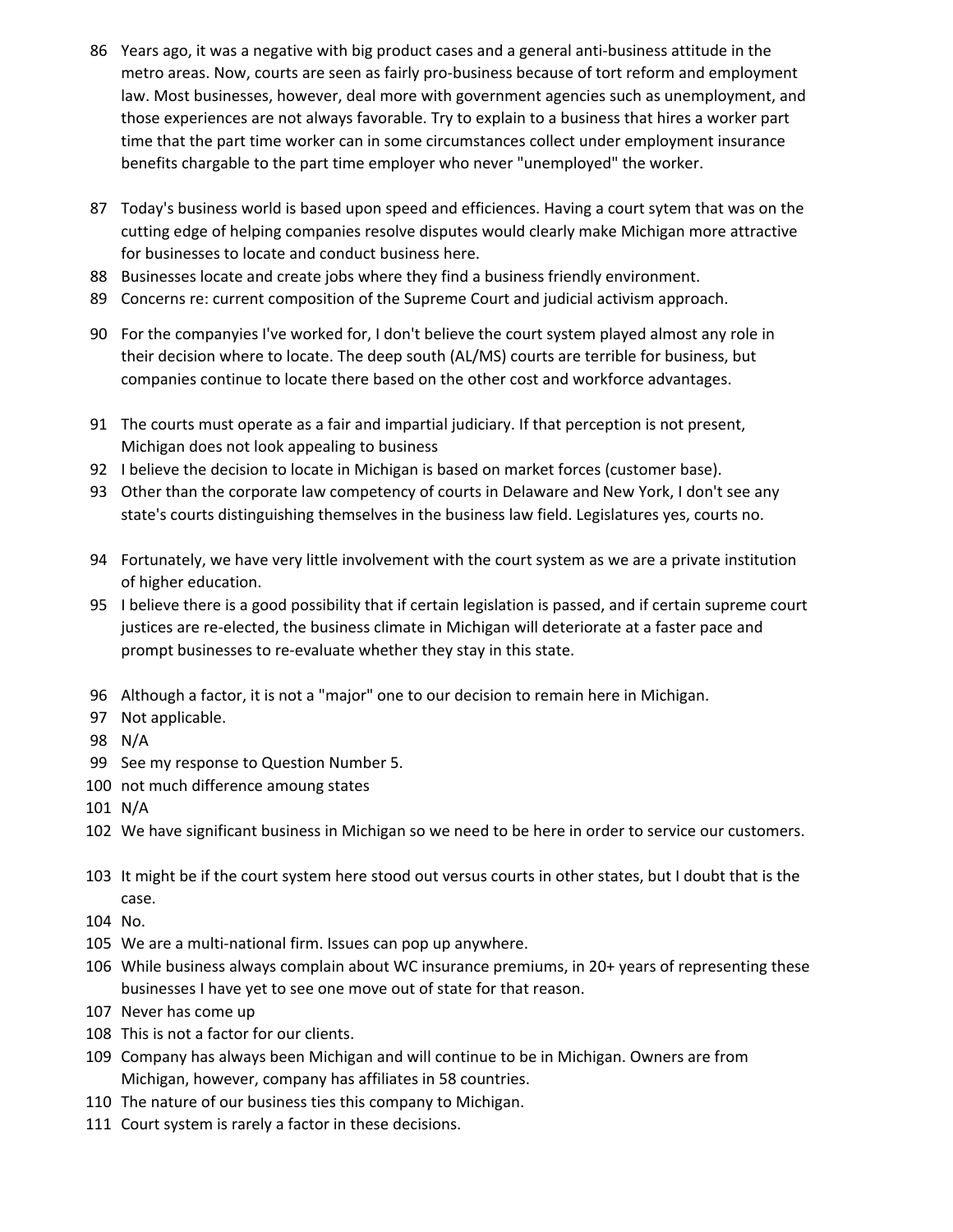- 112 An efficient court system can bring many advantages to business--saves time and reduces costs of litigation. But this requires competent judges and they need to be at work during court hours, just like everyone elsse. If attorneys are late, they can be sanctioned, but far better scheduling and knowledge and better operations in the courts are needed. We are still prac tricing as we did long before internet, fax and on many cases, even telphone. Judges should be subject to examoination and rating by fellow judges and by attorney who practice before them. They should be required to know, understand and analyze the law and many cannot do so.
- 113 My clients view this as an important factor.
- 114 Not a significant factor in business metrics
- 115 As an Ohio attorney, the court is viewed in the same light as I give the Michigan Division of Corporations. You need to address the legal red tape we have to go through. Only issue with court is time it takes to settle matters.
- 116 court system never seriously considered...
- 117 not in MI.
- 118 No, not yet. But given the recent changes in the court, I'm sure it will be less business (therefore job) friendly state.
- 119 The Hylant Group has been in MI for a number of years; it anticipates expansion in MI regardless of the court system.
- 120 Was not involved in decision for company to locate in MI. State could use better corporate benefits and incentives for state businesses.
- 121 Our locations in Michigan are dependent upon customer presence and concentration.
- 122 We will just keep passing the cost on to the customer's of Michigan, as a cost of doing buisness here.
- 123 Taxation seems to be the most prevelant negative comments I hear.
- 124 My employer is a major auto and homeowners insurance carrier. Need I say more?
- 125 courts are perceived as pro plaintiff and union
- 126 Michigan courts seem to be not so business friendly.
- 127 Dockets remain crowed in some counties; procedural due process can be very confusing to business clients and all business clients would sooner have a root canal than wait around for a hearing to start or finish. Business litigation in our current court systme is disruptive to an extreme.
- 128 We are an insurance company and operate in 50 states. Michigan (currently)has favorable auto related policies...but there is movement by the Governor's ally Butch Holloway to create far bigger and unwarranted burderns for insurance companies.
- 129 I work in the health care community, but the loss of business impacts this community immensely.
- 130 Like most businesses, we try to avoid being in court, so its impact should hopefully always remain minimal.
- 131 Regrettably, many states have the same problems and I have never heard any of my clients based their business decisions on locating/remaining here on the court system
- 132 My client would not relocate out of Michigan, as it is one of the "Big 3" and its roots are here.
- 133 Other than the anti‐Plaintiff tort atmosphere (which doesn't really affect my business), the judicial system in Michigan is unremarkable.
- 134 generally they either live here or have large investments here. Court proceedings are not a regular event for my clients. However, when they are involved with the court system they experience a high degree of frustration
- 135 No idea
- 136 We are a multi billion multi national with cases in most states in the US.
- 137 No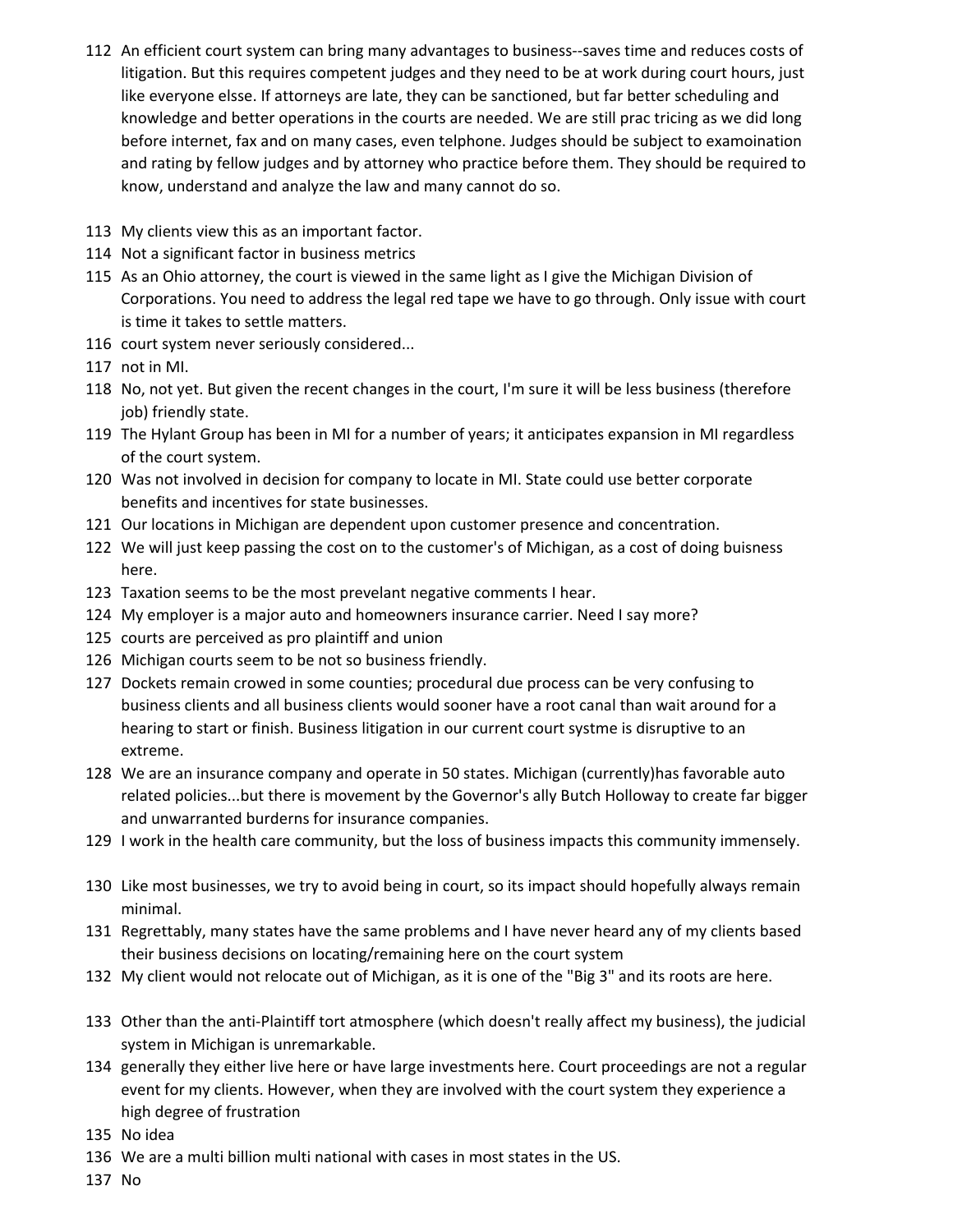- 138 negatively; illogical rulings by federal judges in the Eastern District will run businesses out of the state
- 139 except in Wayne County at times the log jam gets to be a bit much
- 140 My clients choose Michigan chiefly because they are individuals seeking to set up and conduct a business in their state of residence. Typically, they do not consider the pros and cons of the Michigan judicial system simply because they do not contemplate litigation as a likely or inevitable outcome of doing business in this state. And, indeed, most never have any contact with Michigan courts.
- 141 I own office buildings in MI (and other businesses in TX) so it's difficult to relocate my MI real estate. I'd love to sell it even though it's profitable, and get the hell out.
- 142 Economic factors are more important than the court system.
- 143 Many busiiness clients believe the influence of Unions affects neutrality in the court system ,
- 144 Clients don't believe Michigan juries are necessarily worse than juries in other metropoitan areas.
- 145 Taxes, pro-union laws and general economic instability are the major factors
- 146 Business has been in Michigan for 125 years.
- 147 We are here because of the people, not because of the courts. We are a state affiliate of a larger, nationwide non‐profit.
- 148 Most businesses, including mine, do not make decisions on where to locate facilites based on the court system. The court system in Michigan would be considered preferable to that of some other states. The state tax system would be a stronger factor.
- 149 It hasn't so far, but may in the future.
- 150 My company's location is a matter of geography and customer base
- 151 ?
- 152 already here
- 153 I work for the major utility in southeast Michigan, which has been here for more than 100 years, and it's not a mobile business.
- 154 Since the court system is not really involved in the day-to-day activities of most businesses, it is not a priority when making decisions regarding location of new offices or new ventures.
- 155 At this time the court system is not a factor.
- 156 The primary reasons for decisions to leave the state or locate elsewhere are taxation and labor unions with thier great political power
- 157 Courts and their procedures don't vary significantly from state to state.
- 158 N/A
- 159 No. Nor the tax system. Business locates where it can accomplish its mission. This is more often dictated by raw material, skilled labor, customer locations, etc., a host of business issues. Court functioning isn't high on the list.
- 160 By comparison to Delaware, there is no incentive to locate an enterprise here
- 161 My employer does not operate in MI.
- 162 irrelevant
- 163 Simply does not apply.
- 164 Litigation is not a major factor, therefore the court system is not either.
- 165 If there are major advantages to the decisions to be had in Michigan, then certainly businesses will make their growth decisions with that in mind.
- 166 Biggest problem is the tax structure and the overall economy.
- 167 N/A
- 168 Every State has Courts
- 169 See above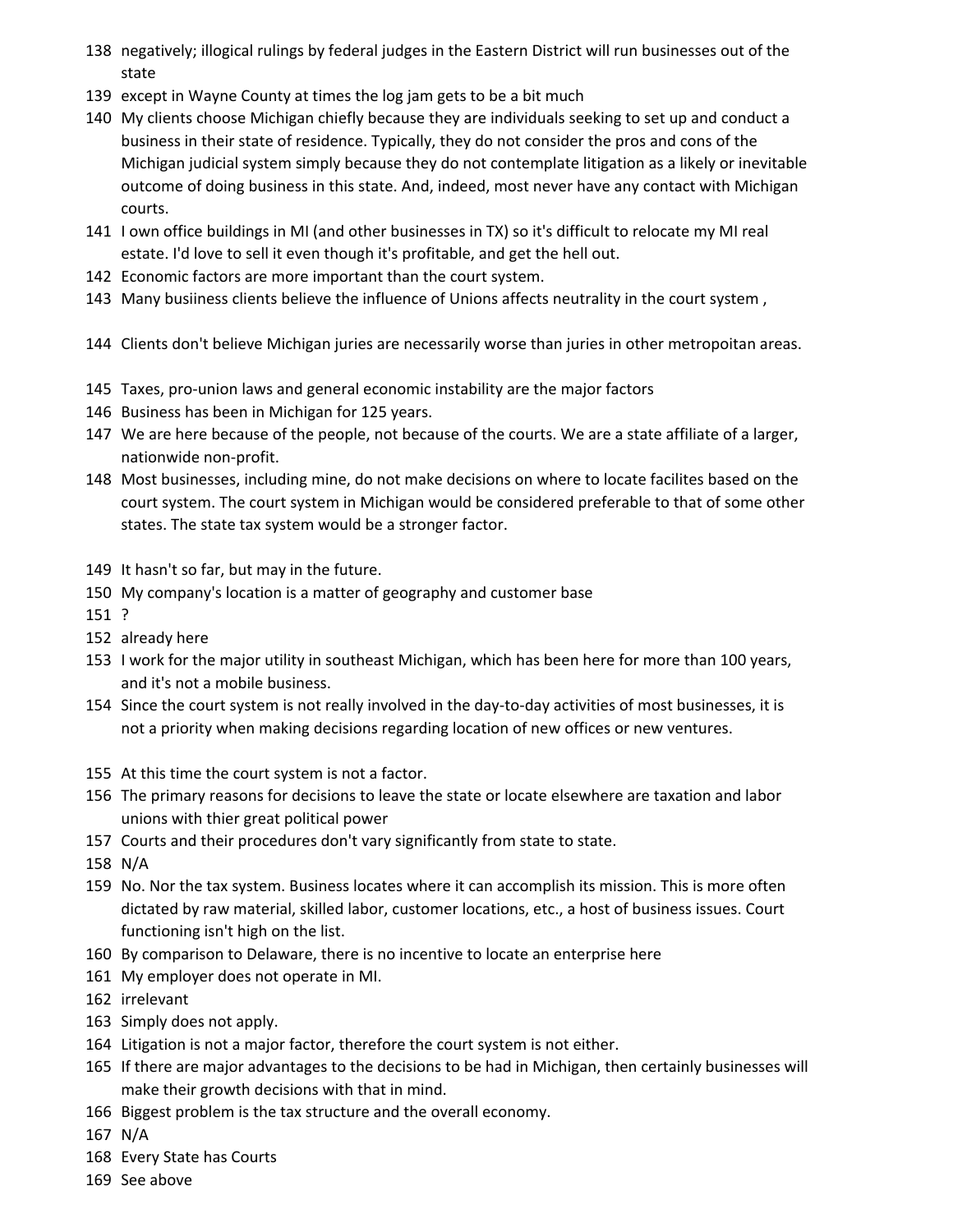- 170 The domicile of the owners, the areas to be served by the business, and the tax climate are more important.
- 171 N/A
- 172 I currently work for a public employer, however before becoming a public employee many of our Firm's clients moved out of Michigan as a result of a combination of expenses: taxes, local business ordinances, and the many legal costs associated with doing business in Michigan that are not incurred in other States.
- 173 Michigan's court system is similar to others and better than some.
- 174 NOt applicable state government agency.
- 175 fortunatley, we are influenced more by the business environment
- 176 I do medical law.
- 177 Small businesses do whatever is necessary to stay out of litigation; too expensive and too unpredictable;nuisance suits are not discouraged by sanctions
- 178 Many comany clients move out because of the court system.
- 179 Business clients who have an option to change their location do so to seek a more regulation free state, and are also influenced by the cumbersome Michigan taxes
- 180 Not something clients consider.
- 181 I am only licensed in Michigan
- 182 The company has been located in Michigan for 140 years and has experienced many changes in the MI court system.
- 183 A court system that is familiar with the types of businesses in Michigan (i.e. the auto industry) is very helpful. Other venues may not have the background for understanding issues that arise between vendors, tier ones, etc. Our company's terms and conditions lists Michigan as the venue of choice. Yes, the Michigan court system is a factor. To some extent, it does affect the company's decision to work with other local Michigan businesses.
- 184 See above (3).
- 185 Taxes and right to work are the bigger issues.
- 186 We are here in spite of the court system
- 187 But our courts are viewed as second tier.
- 188 I do not deal with this area of the law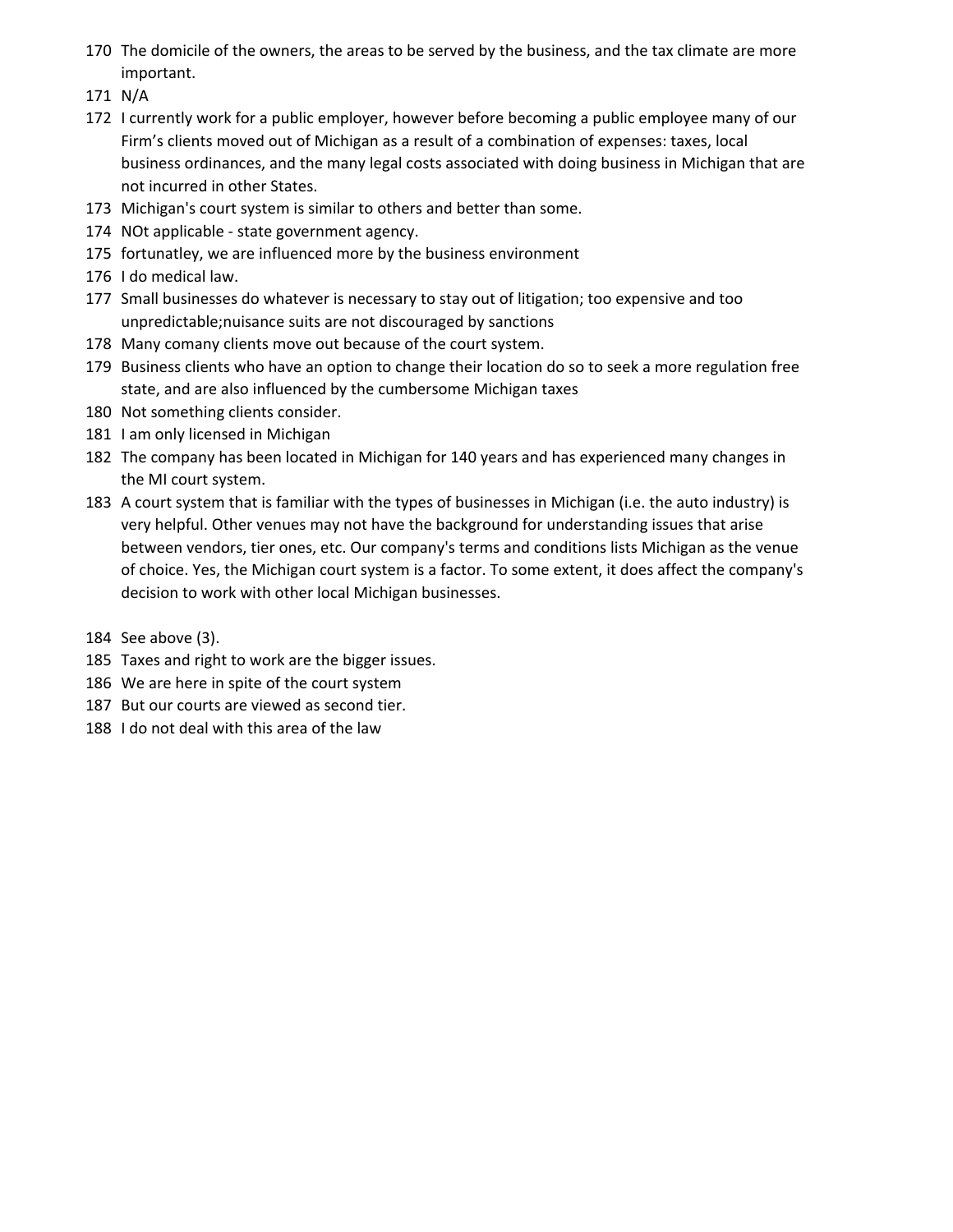# **6. With respect to State statutes and the Michigan Court Rules, are there changes you believe would promote greater efficiency and reduce costs in resolving litigation involving businesses? If yes, please explain.**

#### 147 responses

- 1 See answers to question 5
- 2 Uniform e-filing and mandatory discovery disclosures.
- 3 Rules are there to allow courts to deny legally incorrect objections and motions filed by in pro per defendants but do not do so and instead hold hearings that waste valuable resources.
- 4 Minor point: The MCR numbering system should track the federal rules.
- 5 get rid of case evaluation but mandate mediation establishing a state wide panel of qualified business mediators
- 6 Without getting specific, Rules geared to specific business procedures enhancing the points noted above.
- 7 Loser pays.
- 8 Very strict limits on discovery, similar to the Texas state court model.
- 9 the changes indicated in response to Q5
- 10 no opinion
- 11 So much is unclear or poorly drafted.
- 12 Case evaluation should not be mandatory; simple
- 13 See #5 above
- 14 Some sort of mandatory attorney fee award for abuse of discovery process. Attorneys wouldn't act they way they do if it cost them or their clients money, and if the courts actually imposed the sanctions.
- 15 I am sure there are changes that could expidite the process.Litigation should not drag on for years because of mindless dilatory tactics.
- 16 noted earlier
- 17 Any change that encourages Judges to grant summary judgement and to put reasonable limits on discovery (and to uphold such decisions on appeal)
- 18 Unable to decide
- 19 See above.
- 20 Reflecting my answers above.
- 21 Go back to the old rule on non competes, i.e. only limited circumstances in which enforcable.
- 22 Shorter timelines. The longer a case drags out the more fees that are required. Litigation expands to fit its timelines. Shorter timelines won't reduce the effectiveness of the judicial process but it will cause attorneys to be more efficient.
- 23 See most of the answers to question 5.
- 24 Early compulsory mediation.
- 25 Establishing a business court.
- 26 Aside from early intervention, there is nothing to do here. The laws are on the books, but the bench isn't interested in taking dispositive motions until ten months out, after a few rounds of dilatory discovery.
- 27 See above answers.
- 28 limitations and controls on discovery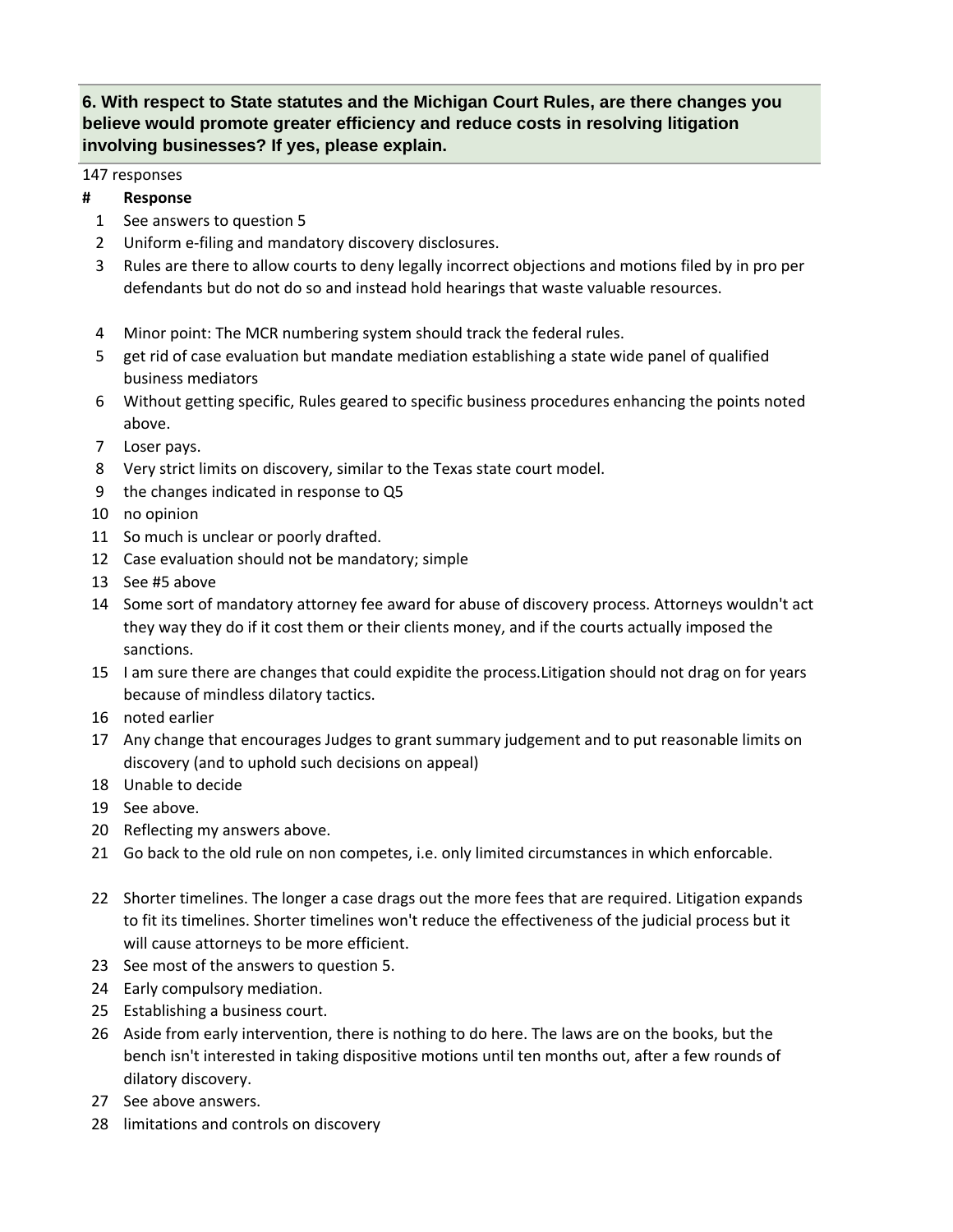- 29 Streamlining the process.
- 30 Current discovery can be extremely burdensome and is more frequently used as a tactic by lawyers to drive up the other party's costs than to provide necessary records or information ‐ requests should be required to be much more tailored.
- 31 Electronic communication, uniformity of procedures in local courts, uniform 'track' for business matters.
- 32 Reduce discovery time and cost
- 33 Ideas listed above.
- 34 I strongly feel if a small corporation is owned and operated by one person, that person should be able to represent the corporation without having to hire an attorney.
- 35 See answers above.
- 36 Limits on discovery, especially ESI.
- 37 Most of the problems that businesses have concern the biases of the judges, not procedural issues. Creating a Michigan Constitutional provision to clearly deny judges the ability to "interpret" the words of statutes would be the best single item to improve how business views the courts.
- 38 Default to English Rule for litigation costs.
- 39 Adopt statutes and rules from the most business respected states and use their decisions to help in the transformation.
- 40 Any change in the law to rein in over-reaching discovery would be helpful. It appears that judge do not want to be involved in discovery issues, and when they do, they seldom put limits on it. So the party with the deeper pockets can drown the other side with ongoing and over‐reaching discovery requests.
- 41 Allow and use more serious cost consequences for improper motions etc.
- 42 Sanctions against Parties should be more common for gross misrepresentations made by either Litigant or representative counsel.
- 43 MCRs: more akin to Federal CR
- 44 My practice does not involve litigation. I wouldn't know.
- 45 Case evaluation should be used only when appropriate.
- 46 Employment laws create unnecessary exposures for employers. Need real right‐to‐work legislation and prohibitions on closed shop agreements.
- 47 I could envision a panel of physicians and seasoned malpractice attorneys to perform ADR or facilitation.
- 48 Conform to federal rules.
- 49 Not qualified to answer.
- 50 Rule 26 type procedures
- 51 ADR, the use of retired judges, and establishing a businee court.
- 52 change or eliminate "case evaluation".
- 53 Limitations on Discovery similar to federal rules of civil procedure.
- 54 streamline docketing; scheduling conference with judge rather than staff.
- 55 ‐ Increase viability of "Rule 11" sanctions; ‐ Force timelines for resolution
- 56 No matter how you slice it, resolving matters more quickly always saves everyone money. It would be better to do more intensive work quickly, especially now that most discovery is electronic.
- 57 Not sure
- 58 raise small claims limit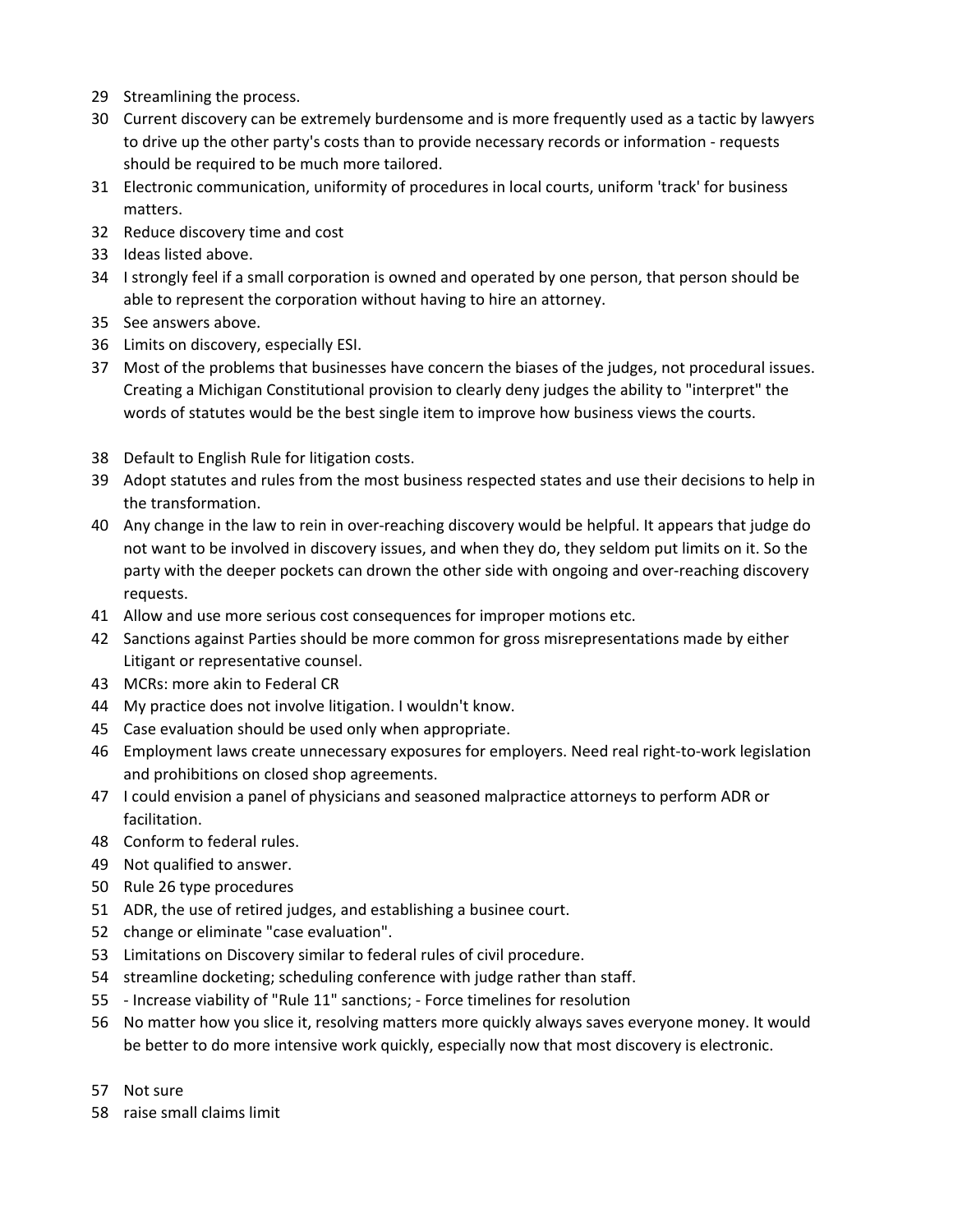- 59 More penalties for filing frivolous cases; changing the system to a loser-pays-fees system
- 60 Shorten time frames and simplify procedures and laws regarding post-judgment collections. Allow corporations and other business entities to represent themselves in more types of proeceedings. Broaden attorney/client privilege for corporate counsel.
- 61 simplify appeal routes in tax tribunal matters
- 62 See remarks to the first 5 questions.
- 63 Michigan Court Rules should support the timely and thoughtful resolution of business disputes. Rules that promote technical delay tactics and gamesmanship should be eliminated.
- 64 Do not allow attorneys to act as arbitors, only retired judges. Mandate arbitration if one party seeks it.
- 65 Loser pays provisions (or even making it easier for the winner to get attorneys fees) would deter lawsuits in general.
- 66 Limit e‐discovery it is outrageously expensive for businesses with limited benefit ‐ they can obtain the information through normal discovery.
- 67 too many areas to include here
- 68 Not enough direct experience to have an opinion.
- 69 Much like in tort reform, before an action can be filed the potential plaintiff should have to provide a written summary of what pre‐litigation attempts were made to resolve a matter to insure that the lawsuit filed is truly a last resort rather than lawyers taking a template complaint and filing to induce conversation with the other party. It should include sanctions imposed on the other side if that side (the defendant) failed to respond to repeated requests to resolve the matter with the plaintiff.
- 70 The courts could exercise greater control and perhaps limit discovery; contain the use of experts to those issues that truly require testimony and are not within the general knowledge of the jury; not passing punitive laws against certain businesses to hold executives personally responsible or expanding corporate liability for perceived "injustices"; requiring active participation by judges in early resolution/litigation control conferences and not delegating this function to unelected magistrates or hiring retired judges (which adds to the cost of the judiciary).
- 71 The need for reps of the companies to be present for settlement conferences should be eliminated. Their attorneys have the power and authority to speak and act on their behalf.
- 72 loser pay
- 73 In general, Michigan business law needs to be clarified to many areas to adderss here.
- 74 hger sanctions against frevioulus suits including pro bono actions.
- 75 An immediate pre-trial face to face conference with full participation by the judge where scheduling and ADR would be utilized based on the needs of each particular case and the desires of the parties.
- 76 Awarding costs and attorney fees to prevailing parties, more like the federal courts.
- 77 Adopt federal-style rules for briefing, permitting motions, responses, and replies. Eliminate 21-day and 7‐day rules.
- 78 see above answer to Question 3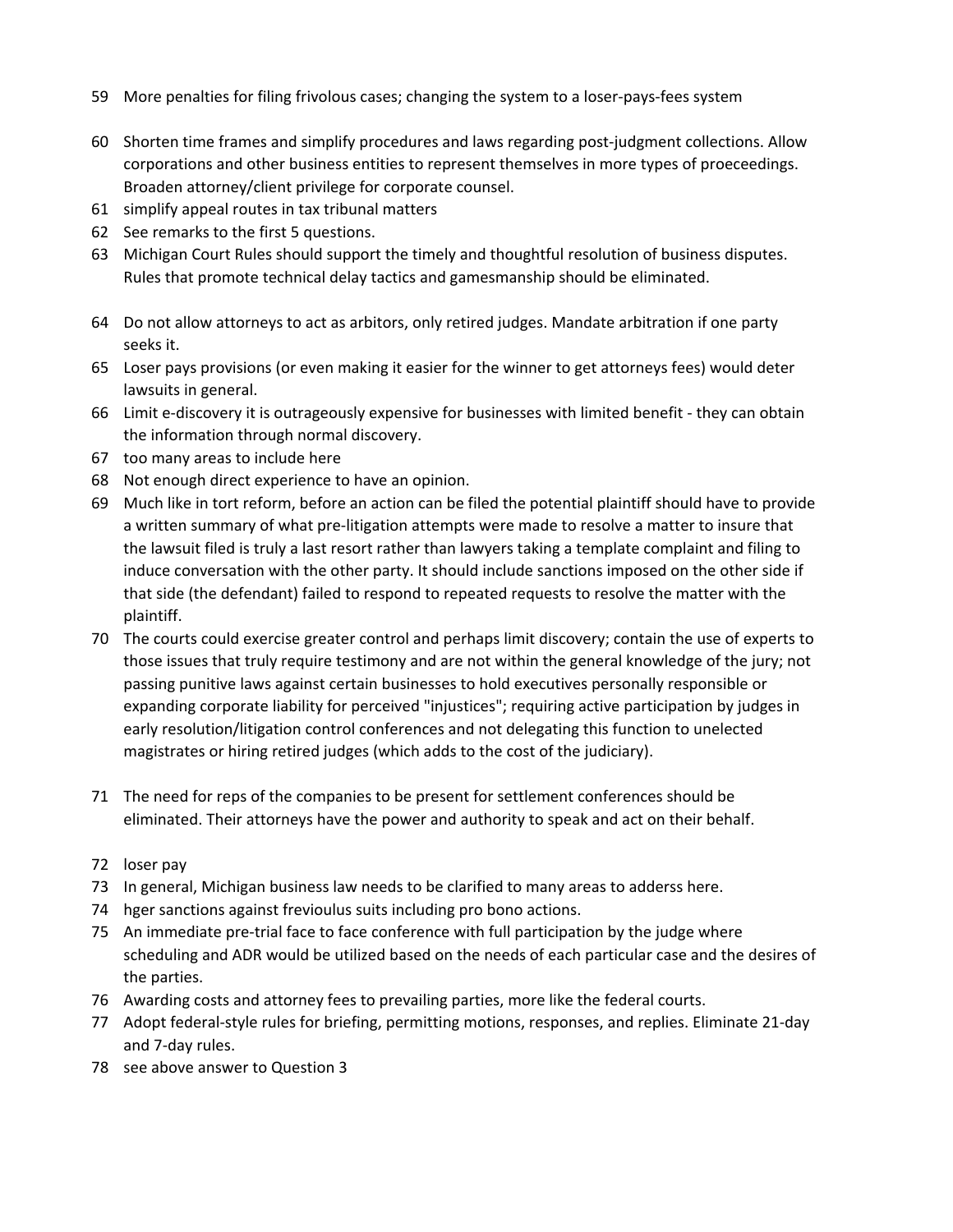- 79 Put some serious teeth in discovery sanctions. 28 days means 28 days. Intentional delays in responded to discovery requests are unacceptable. And it doesn't help that Judges hate discovery motions. If you didn't respond to a request (and didn't receive an extension or at least request a reasonable extension), there should be a "strict liability" sanction.
- 80 No opinion.
- 81 yes, see answers to #5 above
- 82 Corporations should be permitted to be represented by an attorney in Small Claims proceedings.
- 83 see responses above
- 84 Courts should consider business' position, especially in class action, mass/toxic tort and other complex litigation cases.
- 85 Require unanimous juries or more than six jurors; limit size of appeal bonds; peg statutory interest to real market rates (i.e., T‐Bills); limit discovery
- 86 See answers to 2 and 3 above
- 87 I defer to my litigation colleagues on the specifics we have already discussued in this process. One of the colleagues at my firm noted that the rule on concurrence is awkward and not efficient.
- 88 simplify and narrow discovery rules move cases more quickly
- 89 Require parties in business disputes to meet in good faith attempt to resolve dispute, including some form of requiring an exchange of "issues" each party recognizes within 30 days of responses to lawsuits being filed. I am firm believer that the quicker parties "pay attention" to disputes the faster they may move toward resolution rather than the waiting until discovery is almost over to really focus on case.
- 90 no idea.
- 91 An early evaluation of the merits of the pleadings by the judges to dispose of junk cases that clog the system.
- 92 I will leave the explanation to active litigators.
- 93 Nothing comes to mind
- 94 Discovery limitations similar to federal court.
- 95 Really, I have no opinion on this question.
- 96 Attorney fee burden on losing party.
- 97 Expand case evaluation into a true mediation service that is optional.
- 98 damage limits
- 99 By streamlining the process as suggested in #5 above.
- 100 too broad a question
- 101 Delay is simply built into the current court rules. The current rules with respect to business litigation ‐ need to be thrown out. Take a lession from the early English merchant courts and start over with very few and streamlined procedures.
- 102 Use of summary jury trials. Use of masters by courts. Use of "hot tubbing", a practice in Australia which calls for the "experts" to debate the issues among themselves at a pre trial stage - flushes out the bogus opinions pretty effectively.
- 103 Changes that eveolve per #5 would need to be reflected in applicable statutes/ct rules
- 104 see above
- 105 I don't know.
- 106 the rules are ok, they need to be enforced with an eye toward cost efficiency instead of letting cases, particularly discovery, get out of control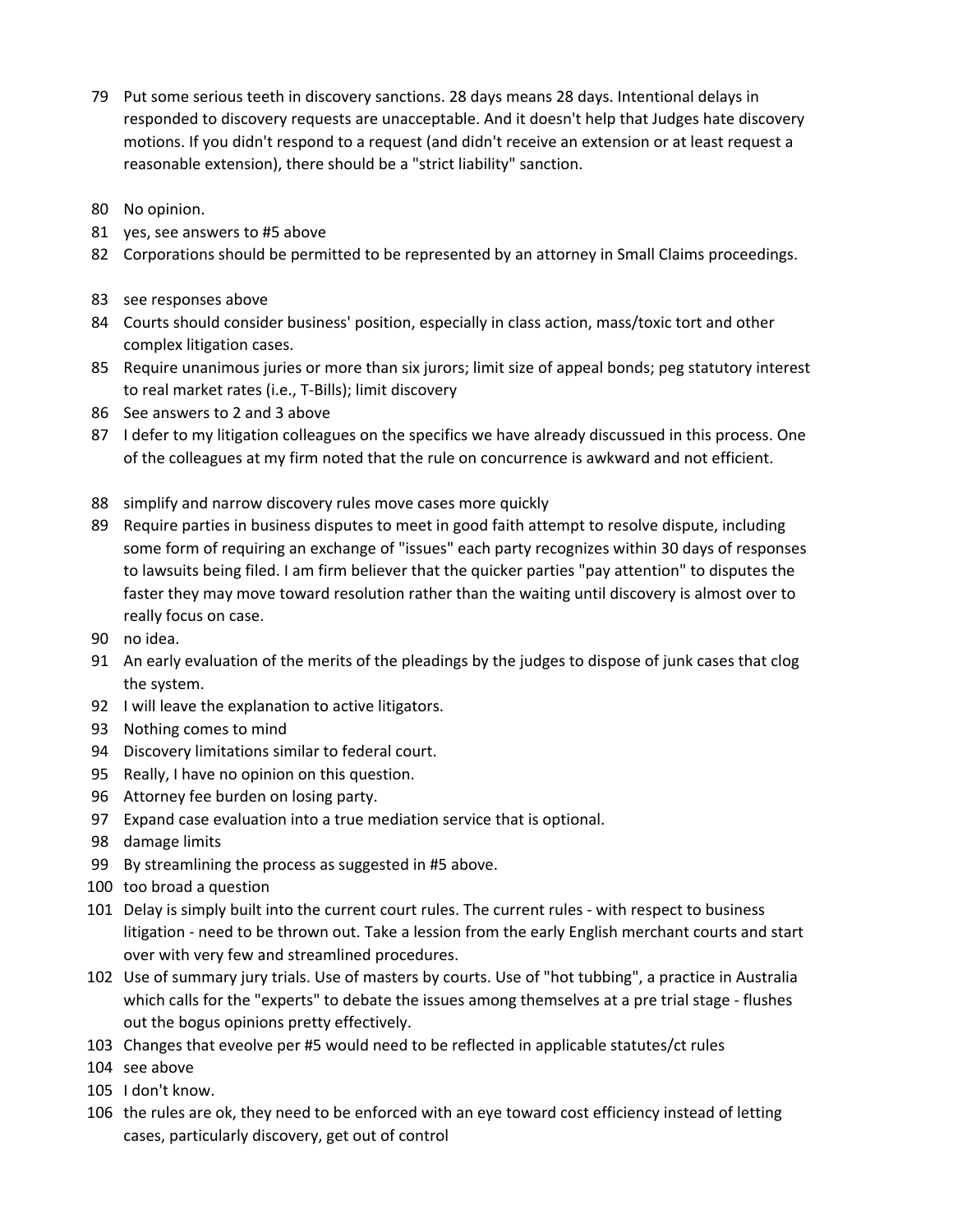- 107 Not sure
- 108 lack of punitive damages in unfair competition cases encourages bad behavior by unscrupulous businesses.
- 109 Have all collections cases filtered through the district court and bump them up only if there are complicated issues
- 110 None come immediately to mind, but I would be greatly interested in the suggestions/recommendations of others. I look forweard to publication of the results of the survey.
- 111 Separate business court
- 112 Discovery should be catagorized with strict time limit deadline and strict sanctions for abuse.
- 113 Get rid of case evaluation for large business disputes. 15 minutes in front of three lawyers who may or may not have read briefs on highly complex issues produces a haphazard result that creates more problems than it solves and does not promote settlement of caases.
- 114 eFiling is one way to save a great deal of money both in copying costs and postage/travel costs. This would extend to state agencies at the administrative law level, as well.
- 115 Judges should be required to assess costs, including reasonable attorneys fees, in contested motions.

116 ?

- 117 Need expedited resolution processes
- 118 Reduce the scope of discovery, especially from third parties.
- 119 Limit the number of interrogatories like federal court.
- 120 Give judges more leeway to grant summary judgment over fact disputes where a claim or defense has only nominal support.
- 121 Loser pays and not just through use of mediation sanctions which often lack teeth.
- 122 Better, quicker dispositions can be done under current authority.
- 123 Simplify the statutues and Rules to prevent one litigant from unnecessarily delaying the action.
- 124 All the items I marked 3 or 4 above.
- 125 Discovery process and court time away to cumbersome.
- 126 See above
- 127 The court rules are a mess to begin with. Uniformity among courts is more desireable.
- 128 If the ideas set forth in #5 above were implemented this would go along way to accomplish these savings.
- 129 Early dispute resolution; flexible and wider use of sanctions for frivilous claims
- 130 N/A
- 131 See responses above
- 132 See above.
- 133 Local Court Rules should be abolished and Michigan should have follow the One Court one set of rules philosophy.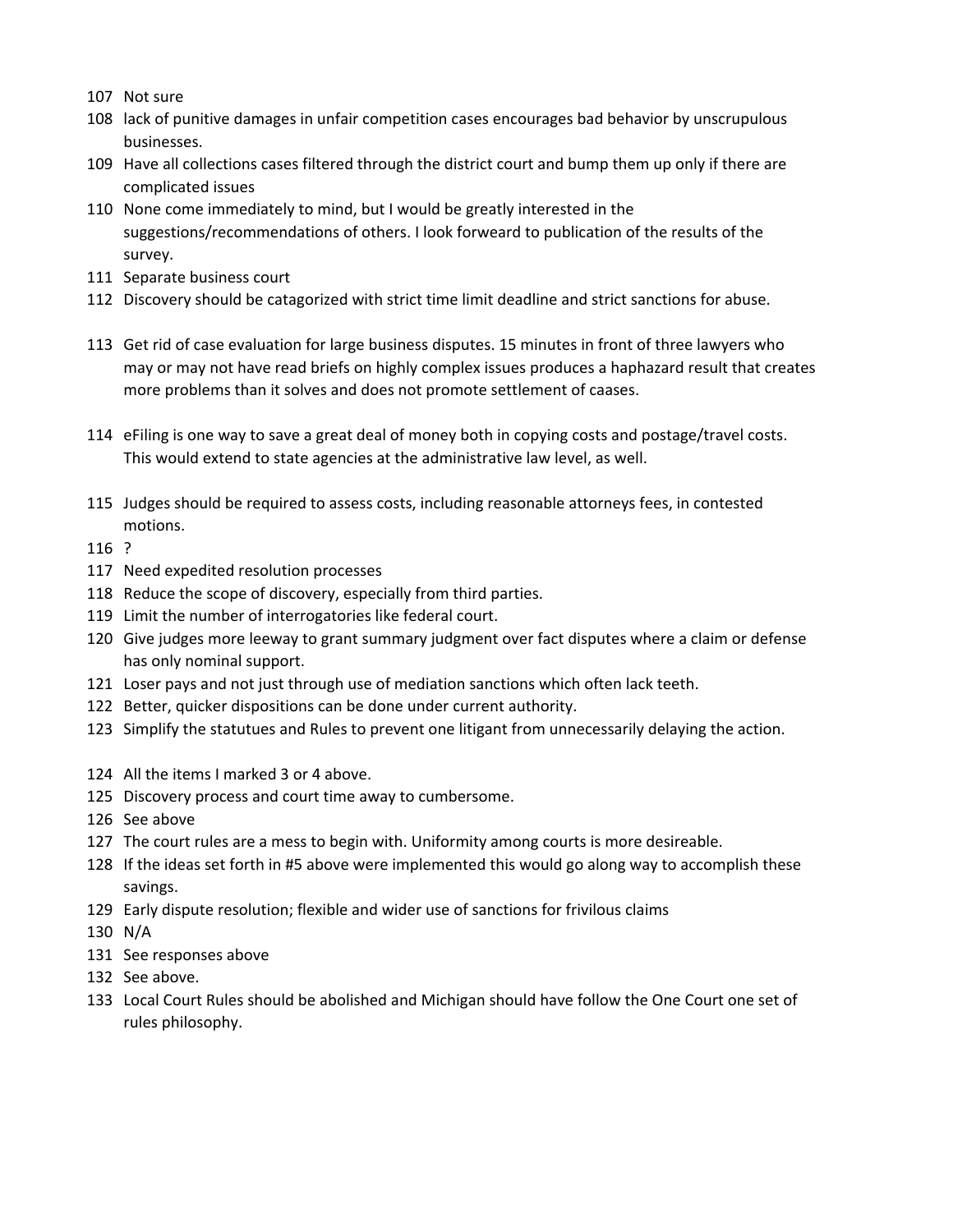- 134 Many business lawsuits today are purely economic exercises and this fact should be recognized by the rules. First, Business cases should provide that (a) offers of judgment if rejected should provide for recovery of costs and fees by the offering party if they beat the offer; (b) implement a rule that the prevailing party gets their costs and fees (attorney and expert), and (3) class actions should be Opt‐In not opt out.
- 135 Actually, some revision to make statutes and MCR's more specific may be beneficial; however, obtaining consistency in application from one judge to another is really the real issue. This might be resolved by training, some form of peer review, use of panels at the circuit court level, etc. Of course, some of these suggestions would necessitate statutory changes and, in smaller jurisdictions (i.e., those with only one judge), would be difficult to implement. On the other hand, if the management of such cases were handled at a state‐wide, as opposed to within a specific judicial circuit, the goal of consistency may work. A regional approach is not recommended as there would still be uncertainty from one geographical area to another. The answer to the question calls for restructuring processes and changing the approach to "court management."
- 136 Drop punitive damages in malpractice cases and have nofault malpractice based loosely on the New Zeeland model.
- 137 eliminate juries for breach of contract cases
- 138 Early mandatory ADR.
- 139 Train the judges
- 140 limit discovery
- 141 The changes outlined in this survey. Especially the creation of a business court.
- 142 I can't think of any at this time.
- 143 Allow stipulations to change discovery and court dates without a hearing. I find that although opposing counsel and I agree to stip to move a date, the biggest resistance is with the court because there is an artificial but high-pressured timeline to keep cases on the track. Pre-trial conferences to be telephonic. Judges routinely let the attorneys sit around waiting. If there is a settlement conference and one party does not show (but their counsel does), impose a fine. More often than not, my client shows as directed by the court, but our opposing party does not and counsel claims to have "settlement authority." This wastes one party's time.
- 144 see above
- 145 Institute loser pays in most cases and make sure that the charges are nondischargable in bankruptcy.
- 146 Many of the changes above to streamline the discovery and alternative resolution process.
- 147 Create a separate business court...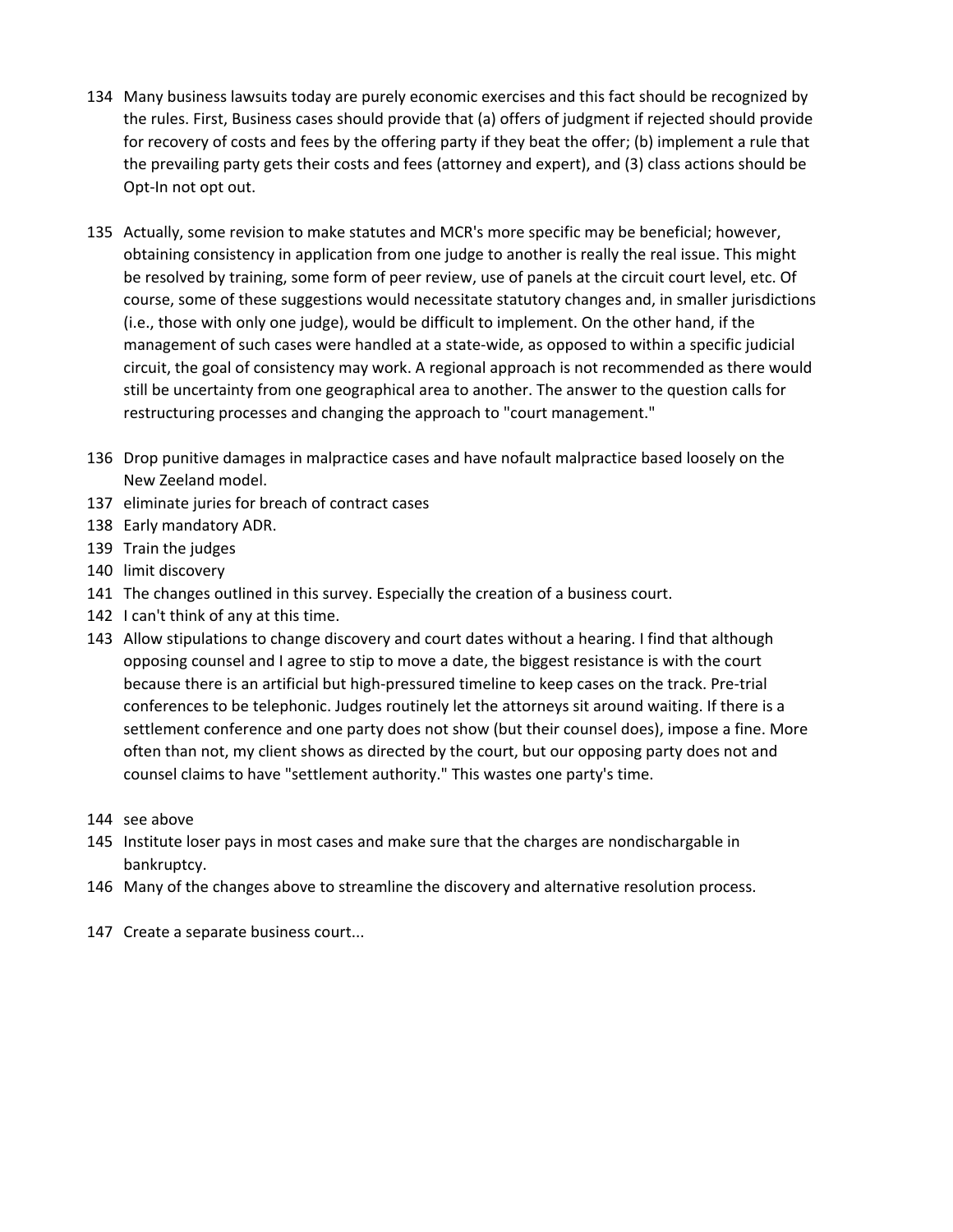# **8. Please provide any other comments that you would like to share with the Business Impact Committee as it continues its work.**

#### 66 responses

- 1 Make sure that the Committee is staffed by members with experience == business and business representation, and, not with people who are there because of politics or because they are well schooled groupies as to bar activities.
- 2 As indicated above, I believe Michigan Courts can resolve a number of matters on the pleadings without making counsel and the parties appear for oral argument. I have found that the Michigan courts are often unnecessarily rude, as well. Some courts have issued standard orders that were obnoxious, so it is not limited to individual employees. For example, our firm's internet service was down for about an hour when the Court attempted to send me an electronic notice. When the Court received an automated notification that the message was undeliverable, the Court issued a nasty order threatening to sanction me for not having a functioning email address and copied my opposing counsel. I thought it was uncalled for.
- 3 Thank you for the opportunity to participate. Creditors Rights are under assualt by the consumer bar and the courts are beginnig to act as advocates for the unrepresented defendants. This will surely drive business from Michigan just when we need it the most.
- 4 Business Court, Speed up the process, use of masters or more ADR
- 5 The circuit courts vary from circuit to circuit and even judge to judge as to as to how cases are processed and time for the process. I understand some difference is unavoidable, but trying to advise clients abotu the time and cost of litigating in, for example, Wayne versus Clinton Counties is impossible.
- 6 Loser pays.
- 7 The Committee should focus on efficiencies which allow the businesses to focus on their business and not legal disputes or be tied up in a dispute for a long time. Few business owners (other than massive conglomerates) look to move their location because it's cost effective or provides better protection for officers and directors or even a lower tax liability. Most business owners (the ubiquitous "job creaters") are small, locally grown businesses that have made a home whether here or elsewhere. The best we can do is give our businesses the most efficient system that allows them to focus on business and bettering our state.
- 8 wayne county juries are a problem
- 9 Many of the suggestions above could be helpful in speeding matters along.
- 10 Focus on what is possible in the current economic enviroment. The specialization of judges for business disputes and the early involvement of those judges for dispute resolution seems to have the most promise.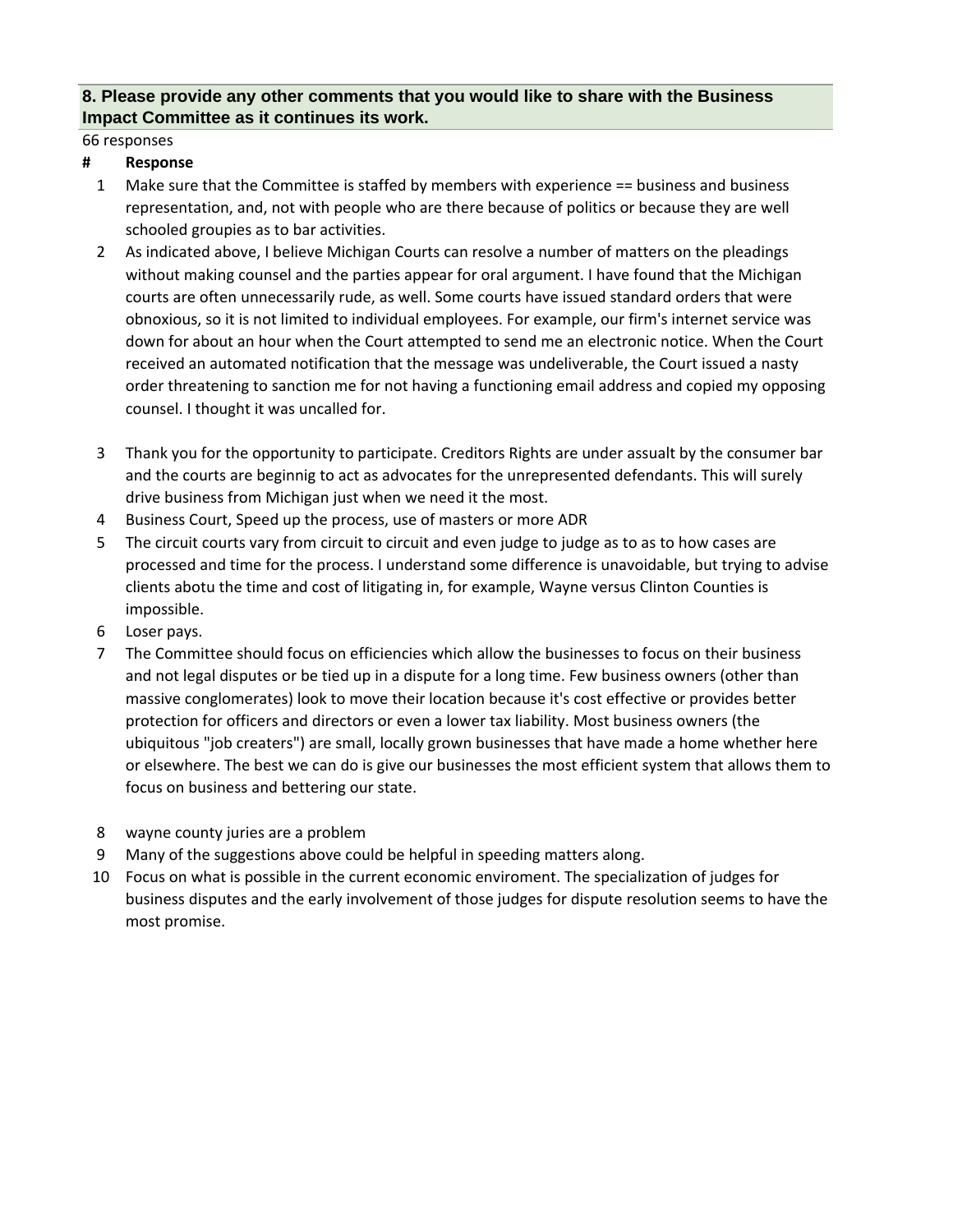- 11 Detriot has been uniquely hard hit by the economic downturn and all business have suffered doing business there. I work with many Detroit based small businesses and cases in 36th District are a particular problem. The administrative staff in general is the most incompetant, flat-out rude, and unprofession of any court in the metro‐Detroit area. The court should be split into several seperate districts by legal topic. i.e. a criminal/traffic court for traffic/prelims/misdemeanors; a landlord tenant and enviromental court; and a general civil division. Judges should not be expected to cover all of these legal areas assigned to them at the same time as frequently occurs there now‐ especially in the volume of case the court has. The staff there frequently has to handle every concievable kind of court document and more often than not as a result- they handle it wrong. Entire court files are frequently lost, many motions fall into a deep abiss never to be heard from again, and garnishments are entered against companies against whom no judgment has ever been entered. This provides no confidence in the legal system when a business client's court file is lost by the court for over a year or a disgruntled customer is given a granishment of the business's bank account by a court employee
- 12 See Answer 3
- 13 Reduce discovery costs. Allow magistrates to handle pretrial issues (hopefully this would allow hearings to be help sooner). Get the court involved earlier in the case to help limit the scope of the real issues.
- 14 I do not believe passing laws that attempt to curtail a Michigan resident from filing a cause of action against a particular industry (e.g., pharmeceutical) is pure folly. Many corporations choose to incorporate in Deleware because their courts are recognized for their expertise in corporate govrnance issues.
- 15 Most business executives view the local state courts much like a tax and make the decision to expand operations in a state or locate operations in another state based on the "net" the operations create. Any improvements that significantly reduce litigation costs (particularly transactional costs, such as legal fees) are likely to increase the flow of business into Michigan because it will increase the relative profitability of these operations.
- 16 Improvement can be made if we had buisness courts, with business-experienced judges, working on more expedeted schedules.
- 17 Most of my contract work is with matters in Europe adn the far east. I have not had problems in dealing with companies in the U.S.
- 18 Having judges whose dockets are occupied 90% with criminal matters also handle business matters makes no sense. Also, implementing serious early mandatory mediation would get the parties focused on a business solution.
- 19 As described in answer 3 above, I lack sufficient exposure to the court system to have an informed opinion.
- 20 Ever call Wayne County Courts after 3:30 pm? Try it sometime. They aren't answering. Multiply that by five business days.
- 21 It has been my experience that there are still drastic differences between the judges in the various counties. I would suggest that a formal ADR be set up within the court system to use specialists, use the patent court model.
- 22 Many of the survey questions in section 5 depend on the quality and business knowledge of the judges. For example greater judicial involvement can be a negative rather than a positive.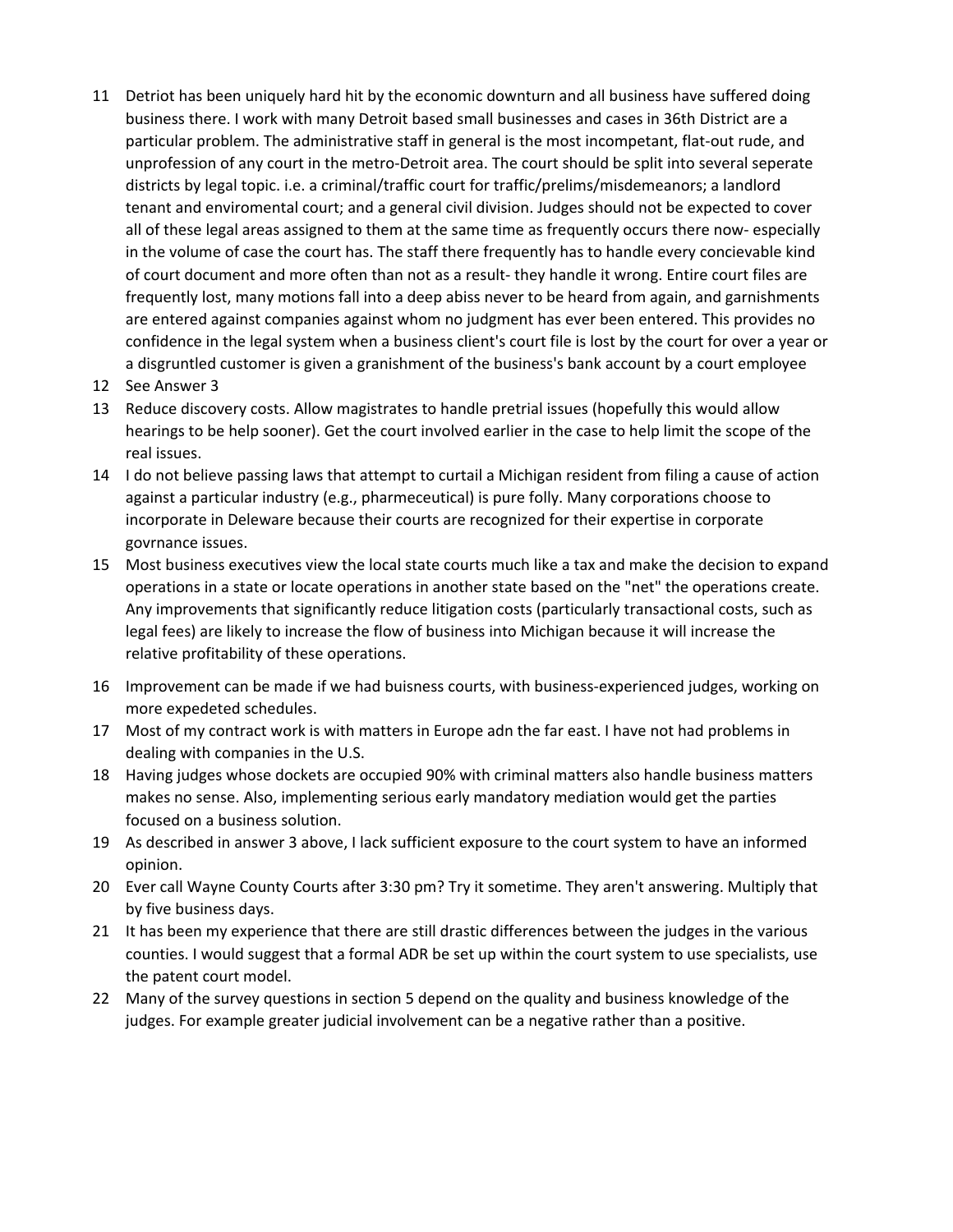- 23 The most significant problem facing the State of Michigan, its businesses and it's citizens is the insurance industry. A total overhaul of the insurance laws regarding bad faith adjustments and coverages by the insurance companies is mandatory as well as the ability to make claims against the insurance companies which should include no exemptions for bad faith adjusting and elimination of the prohibition on extraordinary damages. If you really want to benefit the business community and the citizens of Michigan who wish to attempt entrepreneurial enterprises here, then organize a political action committee with funding to provide for television, radio and newspaper advertisements that explain to the public the total lack of legal avenues available to them due to the corrupt and paid for legislators who are bribed by political campaign contributions from the Insurance Industry to the detriment of the consumers and to businesses alike.
- 24 #5 is virtually impossible to answer because it depends on the size of the client. I represent small businesses and some of the changes described could cost my clients more on the front end which they cannot afford. They will get squeezed out of a system that it fast-tracked because they may need larger fees up front that they don't/won't have to pursue/defend their situation. Those same changes appear to favor larger firms that might have better ability to absorb some of the technical costs and squeeze out small/solo practitioners that can't quite keep up with their technical ability. This is just a quick observation.
- 25 One fundamental problem is that in many business disputes, one of the parties (often the defendant) does not want an efficient process, it wants to drag out the process as long as possible. Separately, I appreciate these efforts. I recall a similiar initiative 7‐8 years ago that did not seem to get much traction. By itself, it will never suffice to get a business to move or stay here, but if we ever get our house in order on the issues of business tax and right to work, a streamlined business court would be a nice selling point for the State.
- 26 It is important that we have Benches which understand the business issues before them....I think having a process that more affirmatively assigns judges with this in mind would be helpful.
- 27 I practice in many courts given our businesses locations in MI. Uniformity between interpretation and application of MCRs statewide, which can be addressed at Judicial conferences, should be strongly considered.
- 28 I would probably focus more on reducing tax and regulatory impact on businesses. The courts seem to do ok. I don't think Michigan courts scare away businesses (except maybe from Wayne County). It's more the poor government and pro-union mentality than anything else.
- 29 Thank you for your efforts.
- 30 Michigan is so plaintiff friendly that defendants will inevitably choose to do business elsewhere when possible.
- 31 The current back log at the Tax Tribunal makes Michigan's unhealthy tax climate even more uncertain for business.
- 32 Discovery is an increasingly tough issue. Michigan could distinguish itself by setting up a fair and reasonable e‐discovery system.
- 33 Lack of uniformity and predictability among courts and judges is a primary problem.
- 34 I believe this is an important initiative and could help support Michigan's attraction and retention of businesses in the state of Michigan.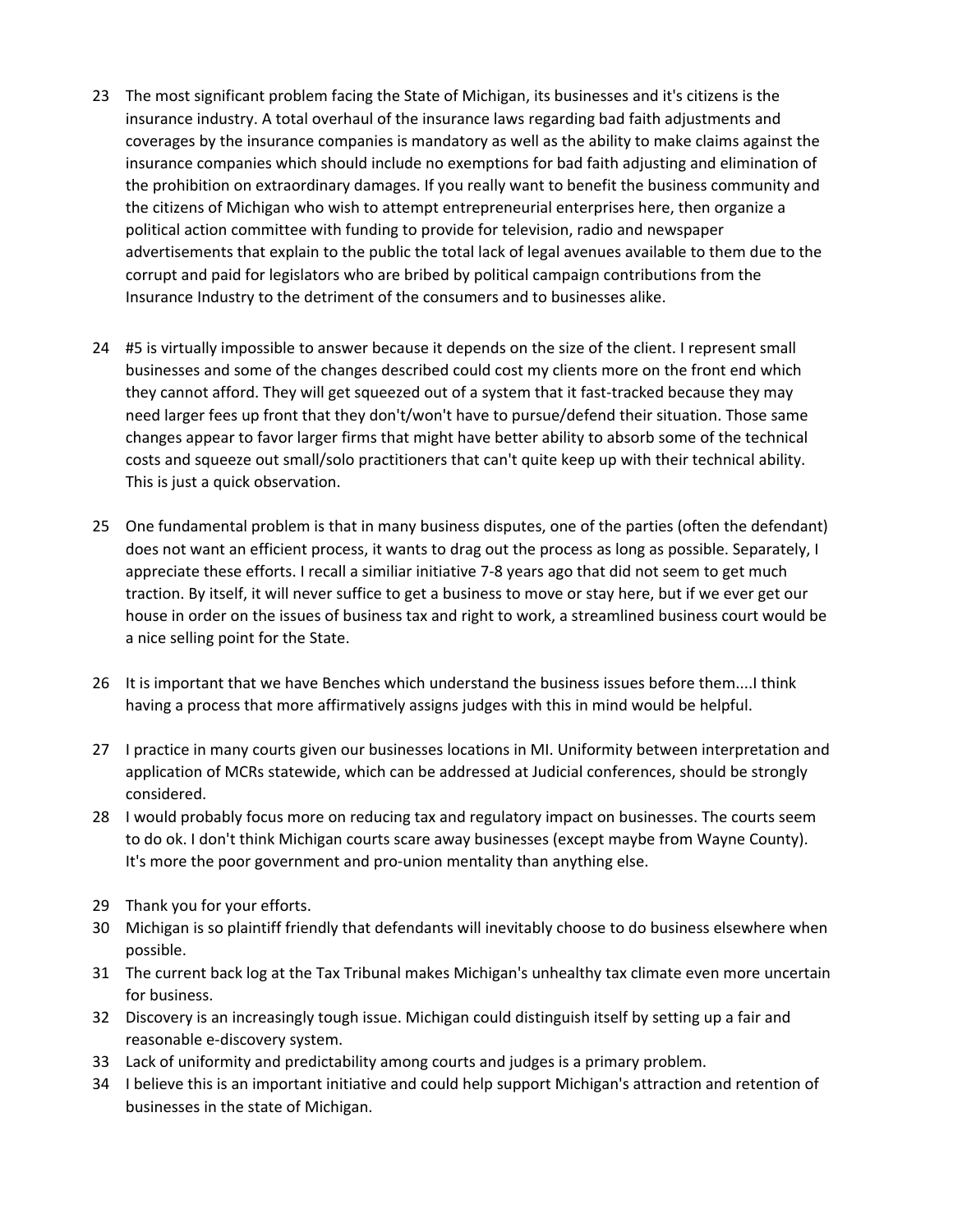- 35 Businesses mainly choose where to locate based on taxes (our business tax is high, confusing and constantly changing), cost structure, incentives, workforce, union presence (negative for manufacturing), and other similar issues, but in my experience the court system or court rules or legal environment only plays a minor role. Some jurisdictions are believed to be more negative toward business, but in the global economy you end up in the jurisdiction of your customers for the most part so the actual location of your business does not matter much.
- 36 can't be of much help on these issues
- 37 The pain and intimidation of appearing in court, and the expected time and cost involved, are strong deterrants to ever going there. That helps in resolution of disputes. On your question regarding experts and judges, it sounded like what you were proposing were independent experts who would be telling a judge something without either party knowing what it was... that didn't sound good. Have used the California JAMS system (sort of retired judges) and that has worked well.
- 38 I'm out of state and belong to ACC locally in the state of residence. My company, a large public company out of the UK avoids Michigan.
- 39 If by "e-discovery" above we include appointment of e-discovery Magistates to handle e-discovery disputes then my comment is "strongly agree." Also judicial staff should be trained in various aspects of e‐discovery so that the court can better preside and control e‐discovery disputes, thereby enhancing efficiency.
- 40 Look at Lucas County here in Ohio. They have an expidited court system they recently implimented in various counties around the state specifically for commerical cases. You have to speed up the time the cases our in court. Have an expidited court system for any commerical matter.
- 41 I don't practice in Michigan, so it is difficult for me to answer the questions.
- 42 At the very least, fund the cyber court. It would be a small start.
- 43 The cost is exhorbitant and too often litigation is used as a business tool, rather than an expeditious forum for moving disputes. Cut the cost, require compulsive disclosure and consider streamlining cases through the use of summary trials.
- 44 severe limitations on punitive damages in tort cases and in cases based on statutory remedies is out of step with the rest of the country and is a public policy mistake.
- 45 Responding to Question 7, none of my clients do business outside of Michigan, so I have no experience to offer on this interesting question. Thanks for initiating and conducting this survey.
- 46 our clients distain litigation because of the time and costs involved.a business bench would be very helpful
- 47 It would certainly be helpful to the business community and the justice system in genral if courts respected and enforced written contracts more readily.
- 48 Businesses can be sued for any or virtually no reason at all, by anyone at any time. There are a ton of these nuisance cases, often brought by desperate, D level attorneys that gum up the judicial works and create, in effect, an additional arbitrary tax on Michigan businesses. If there is a way to discourage or penalize plaintiffs and lawyers who bring these suits or provide for a more streamlined process for resolving those disputes it would revolutionize Michigan's business owners experience with jurisprudence. Most of the time the comment is, "I'm right, why do I have to pay you to defend this wacko's BS case ‐ Or ‐ I didn't do anything wrong, so why is it I have to pay this guy off ‐ just because paying him off is cheaper than fighting him? I thought this was America!"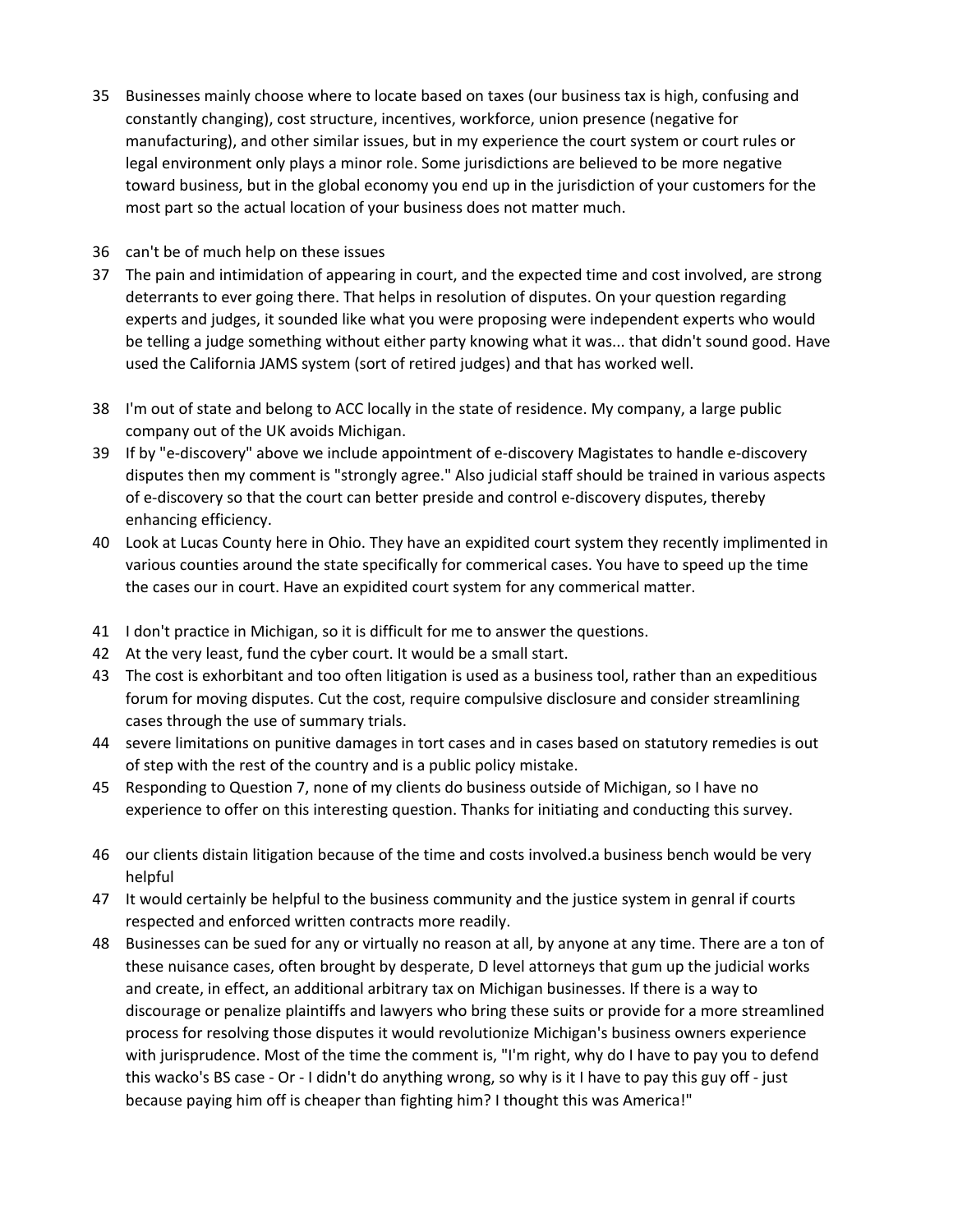- 49 My particular practice would benefit from consistent application by Courts of Appeals of standards of review for administrative proceedings
- 50 Quality of the judiciary and the consistency of rulings and approaches varies dramatically from county to county. Judges are supposed to be public servants not tyrants.
- 51 None
- 52 The legal process in business cases has to move more quickly and efficiently with greater expertise in commercial law on the judicial end.
- 53 Businesses would find it helpfl if District Courts acted consistently in regards to accepting printed SCAO forms rather than the carbon copies, as well as consistent approaches to service, execution and entry of defaults.
- 54 I think the federal (District) court handles business disputes pretty well. Magistrates handle the inevitable discovery disputes and fairly quickly. This seems to allow the judges time to handle dispositive motions and a trial docket that is more meaningful and certain.
- 55 none
- 56 call on experienced litigators especially if they have multi state and federal experience to help devise evenhanded and useful recommendations
- 57 None at this time.
- 58 #5 ideas are generally excellent. Especially if these cases can be fast-tracked
- 59 I suggest Michigan could gain a distinct advantage in attracting and retaining businesses by implementing the suggestions offered.
- 60 For relevance purposes in evaluating my responses, I have not been actively involved in litigation or dispute resolution for several years.
- 61 Good luck. Cost and political implications will likely hinder the efforts to make any meaningful changes. Any plan of action would have to consider these factors up front. With the possibility of a constitutional convention looming, that may be a mechanism to "restructure" and implement some specific changes. For example, a provision to require a form of "Business Chancery" Court that would not only address the routine "internal" aspects of entities, but also "external" or business and consumer litigation. The benefit would be a dedicated court that is consistent (can create a useful, reliable body of case law), yet one that understands all inter‐related aspects and can render objective decisions (taking into account consumer protection matters).
- 62 This is a good idea. I hope it produces some tangible change.
- 63 Thank you for looking into these issues!
- 64 Litigation is always time consuming and stressful for businesses that would rather spend their resources on their business. However, it is a fact of life. Courts should do their best to expedite all matters, including those involving businesses.
- 65 Allow stipulations to change discovery and court dates without a hearing. I find that although opposing counsel and I agree to stip to move a date, the biggest resistance is with the court because there is an artificial but high‐pressured timeline to keep cases on the track. Pre‐trial conferences to be telephonic. Judges routinely let the attorneys sit around waiting. Have case evaluators that actually read the briefs. If one party's brief makes no mention of legal issues, it does not follow that the evaluators just "split the baby" down the middle. This has happened several times. If there is a settlement conference and one party does not show (but their counsel does), impose a fine. More often than not, my client shows as directed by the court, but our opposing party does not and counsel claims to have "settlement authority." This wastes one party's time.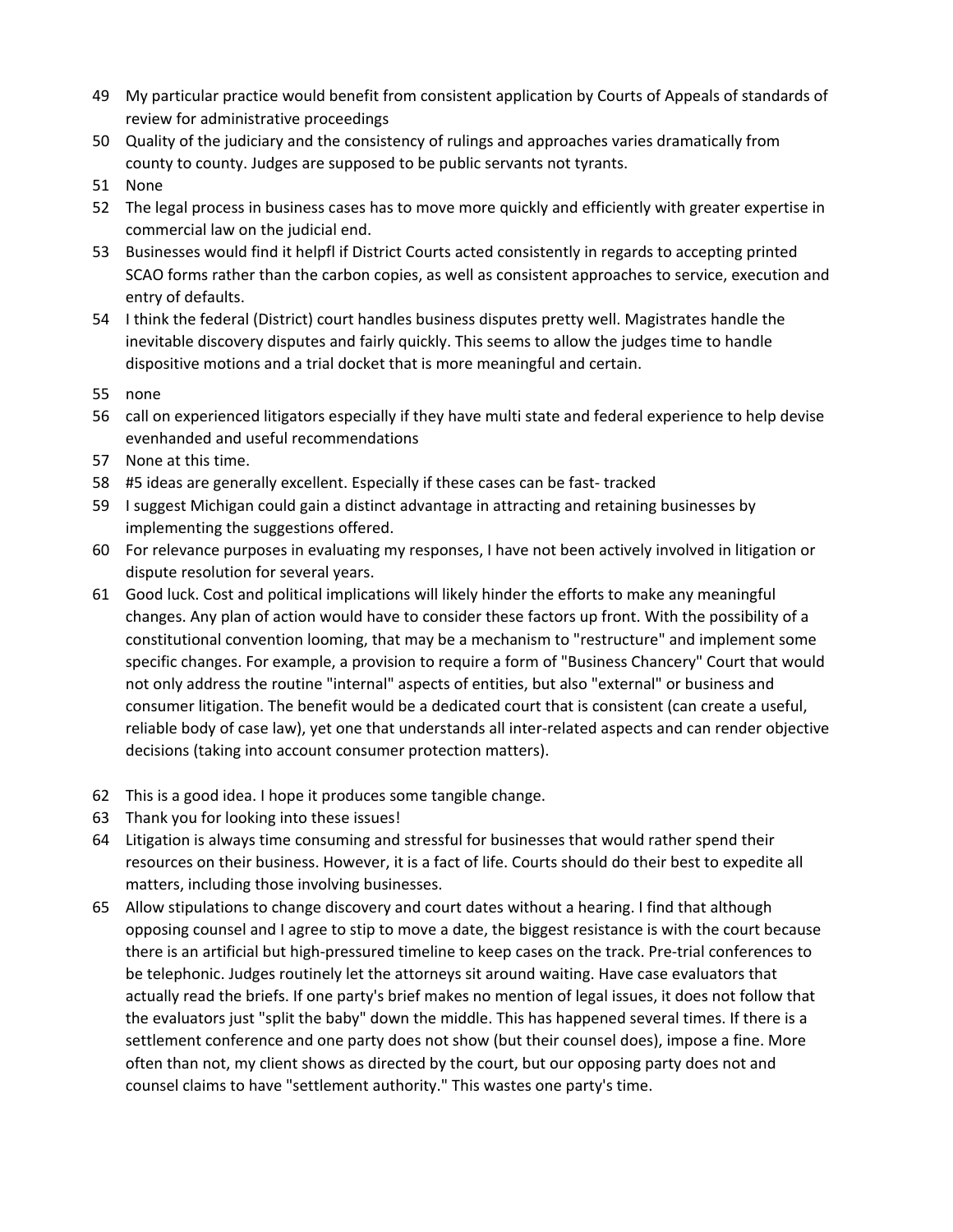66 Expert trial judges, experienced in complex business litigation would be a significant improvement in Michigan's ability to attract significant new enterprises to the state.